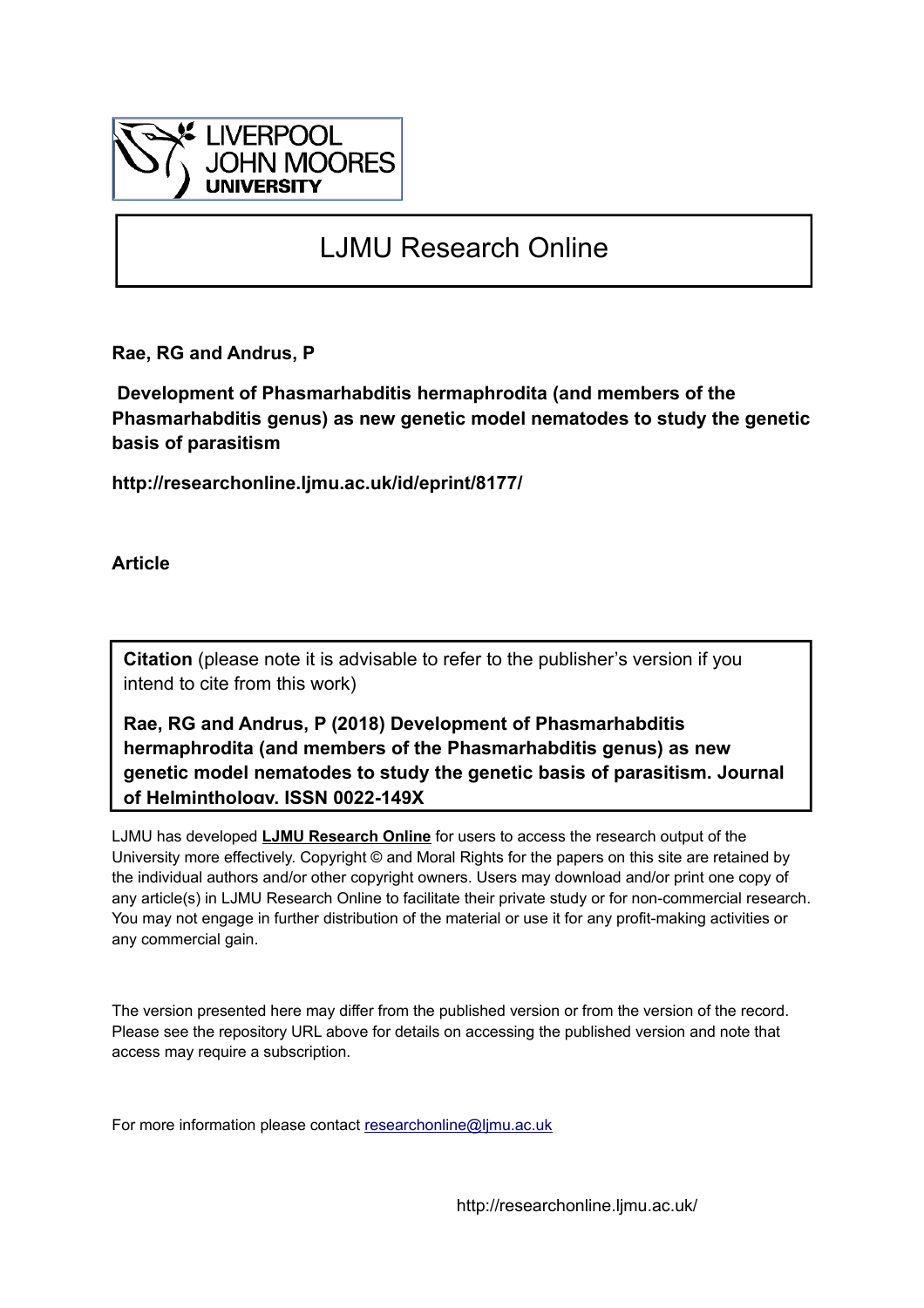| $\mathbf{1}$   |                                                                              |
|----------------|------------------------------------------------------------------------------|
| 2              | Development of <i>Phasmarhabditis hermaphrodita</i> (and                     |
| 3              | members of the <i>Phasmarhabditis</i> genus) as new genetic                  |
| $\overline{4}$ | model nematodes to study the genetic basis of parasitism                     |
| 5              |                                                                              |
| 6              | Peter Andrus and Robbie Rae*                                                 |
| 7              |                                                                              |
| 8              | Liverpool John Moores University, School of Natural Sciences and Psychology, |
| 9              | Byrom Street, Liverpool, L33AF                                               |
| 10             |                                                                              |
| 11             |                                                                              |
| 12             | *Email: r.g.rae@ljmu.ac.uk                                                   |
| 13             |                                                                              |
| 14             | Running head: P. hermaphrodita - A model nematode to study parasitism        |
| 15             |                                                                              |
| 16             |                                                                              |
| $17\,$         |                                                                              |
| 18             |                                                                              |
| 19             |                                                                              |
| 20             |                                                                              |
| 21             |                                                                              |
| 22             |                                                                              |
| 23             |                                                                              |
| 24             |                                                                              |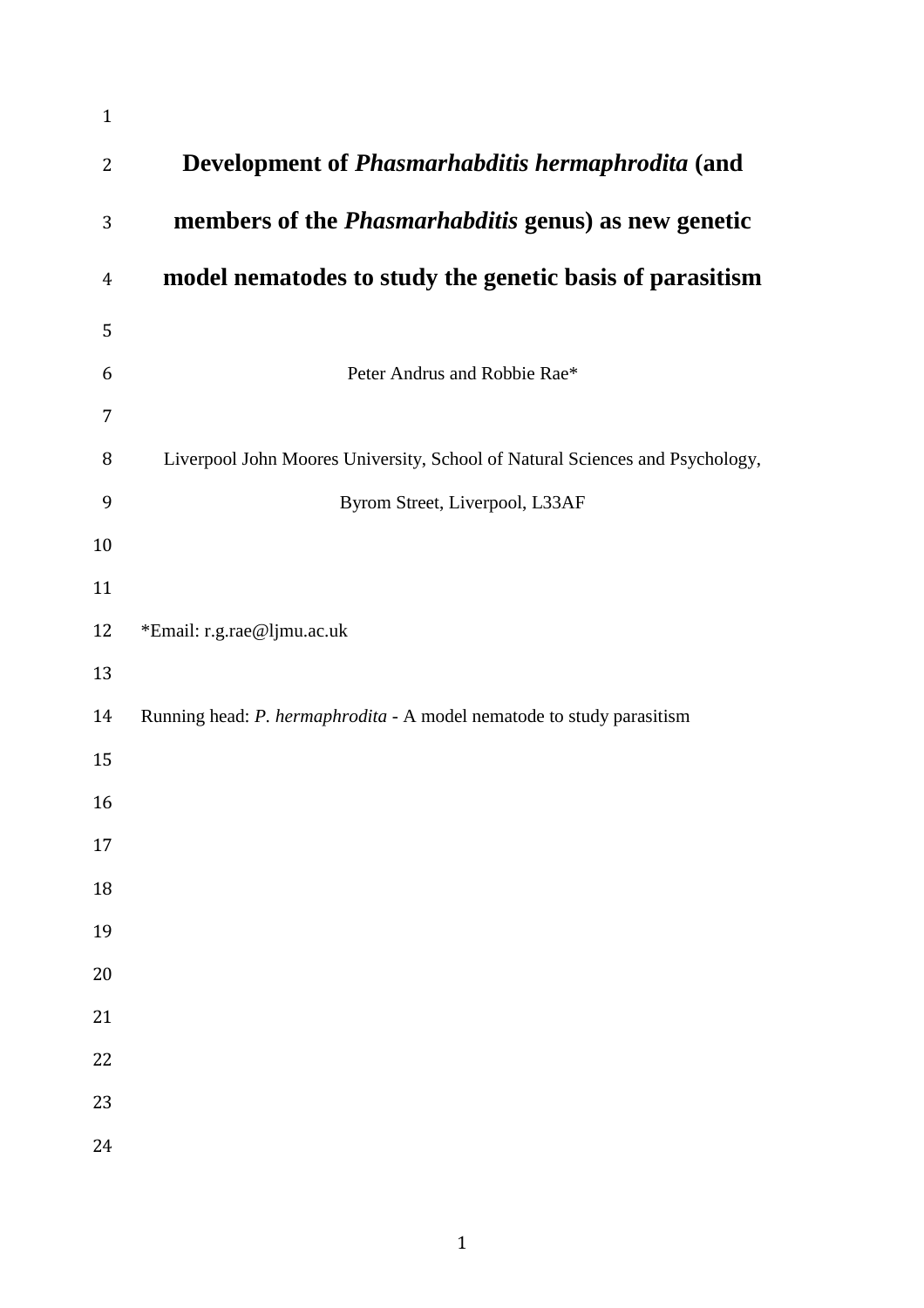The genetic mechanisms of how free-living nematodes evolved into parasites are unknown. Current genetic model nematodes (e.g. *Caenorhabditis elegans*) are not well suited to answer this and mammalian parasites are expensive and logistically difficult to maintain. Here we propose the terrestrial gastropod parasite *Phasmarhabditis hermaphrodita* as a new alternative to study the evolution of parasitism and outline the methodology of how to keep *P. hermaphrodita* in the lab for genetic experiments. We show that *P. hermaphrodita* (and several other *Phasmarhabditis* species) are easy to isolate and identify from slugs and snails from around the U.K. We outline how to make isogenic lines using 'semi-natural' conditions to reduce in lab evolution and how to optimise growth using NGM agar and naturally isolated bacteria. We show that *P. hermaphrodita* is amenable to forward genetics and that *unc* and *sma* mutants can be generated using formaldehyde mutagenesis. We also detail the procedures needed to carry out genetic crosses. Furthermore, we show natural variation within our *Phasmarhabditis* collection with isolates displaying differences in survival when exposed to high temperatures and pH, which facilitates micro and macro evolutionary studies. In summary, we believe that this genetically amenable parasite that shares many attributes with *C. elegans* as well as being in Clade 5 which contains many animal, plant and arthropod parasites, could be an excellent model to understand the genetic basis of parasitism in the Nematoda. 

**Keywords**: *C. elegans*, *P. pacificus*, genetic model, parasitism, evolution

| 25 | <b>Introduction</b> |
|----|---------------------|
|    |                     |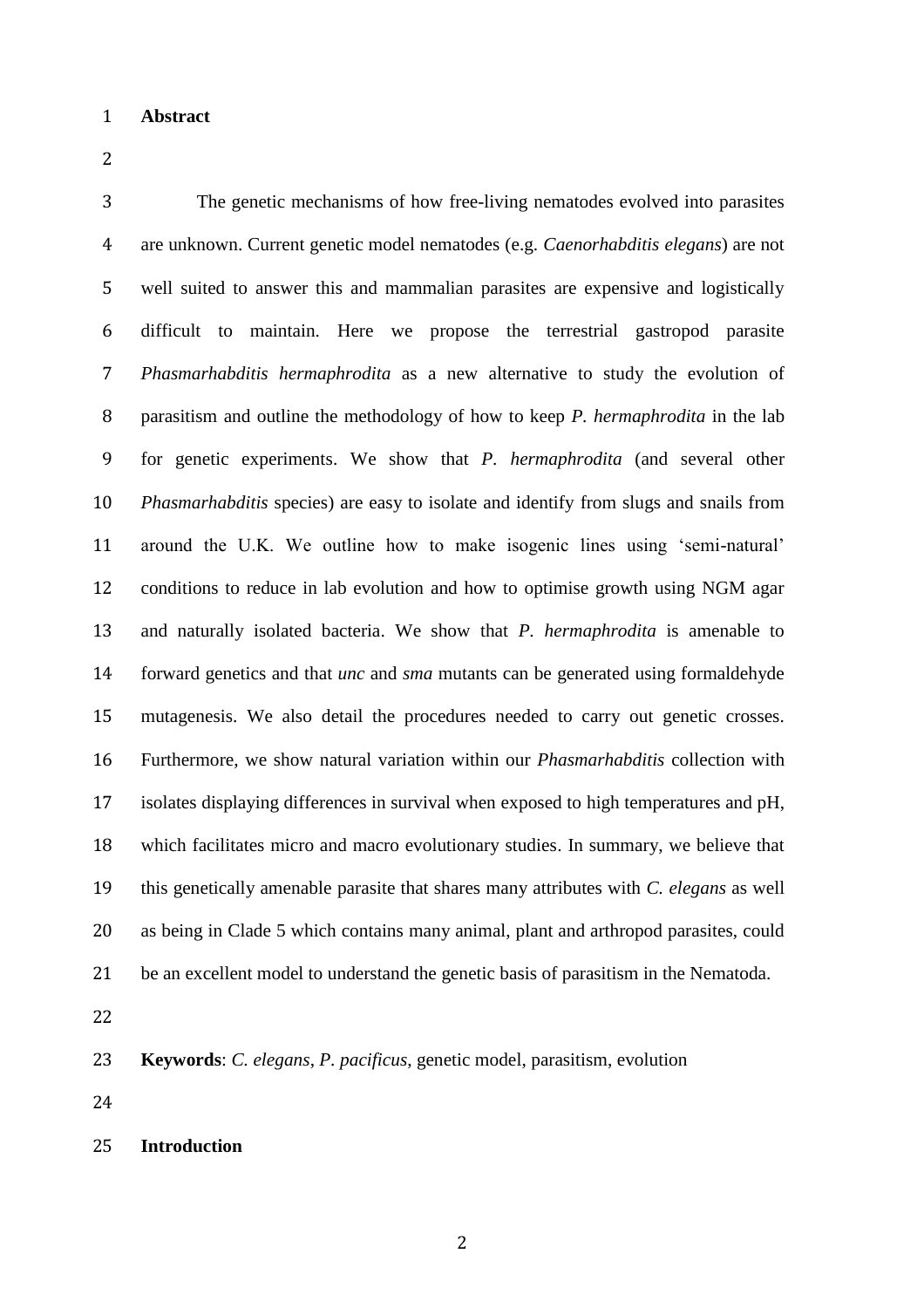Nematodes have evolved to parasitise arthropods, plants and mammals (Blaxter et al., 1998) but the genetic mechanisms of how parasitism evolved are unknown. Pre-adaptations that are thought to be key for this evolutionary transition include close associations with arthropod hosts (Blaxter & Koutsovoulos, 2015) and the ability to arrest development which can aid with coping with stressful conditions such as host enzymes (Poulin, 1998; Weischer & Brown, 2000). There are several parasitic species that have been developed as genetic models but are unsuitable to answer this question as they require intermediate and/or definitive mammal hosts (e.g. *Brugia* sp.) to complete their lifecycle, which can be financially and logistically prohibitive and laborious (Lok & Unnasch, 2013). Due to these problems genetic experiments can be difficult. More developed genetic model nematodes are associated with invertebrates. *Caenorhabditis elegans* is thought to have a loose association with slugs and snails (Petersen et al., 2015; Schulenburg & Félix, 2017) and the diplogastrid nematode *Pristionchus pacificus* has a necromenic relationship (coined by Schulte, 1989) with scarab beetles where it infects hosts waits for them to die and reproduces on their cadaver (Morgan et al., 2012). However, both species are not parasitic (Rae & Sommer, 2011; Herrmann et al., 2006); therefore provide little information about the underlying evolution of genetic mechanisms that are used to infect, parasitise and even kill their hosts. They are however formidable at unravelling genes involved with a plethora of biological important and ecologically important traits (The *C. elegans* Research Community, 2005; Sommer, 2015). Both of these species are successful as nematode genetic models as they can be isolated easily, can be kept in culture and can be grown in large amounts (on Nematode Growing Media (NGM) plates fed *Escherichia coli* OP50), they can be mutagenized and can be mated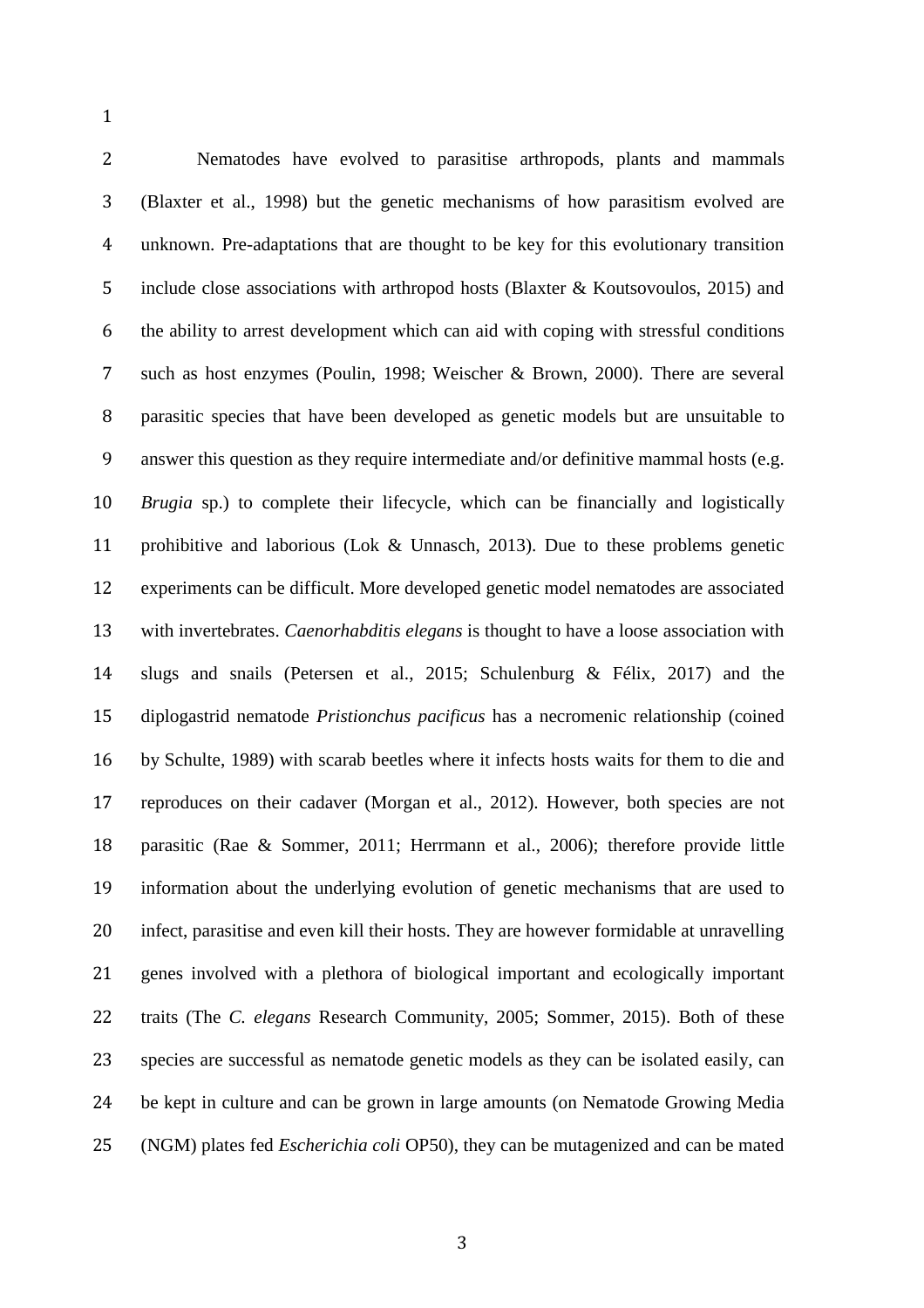easily (Brenner, 1974; Sommer et al., 2000). Furthermore, as well as full genome sequence (*C. elegans* Sequencing Consortium, 1998; Dieterich et al., 2008) post genomic tools such as reverse genetic techniques; first RNAi (Fire et al., 1998; Cinkornpumin & Hong, 2011) now CRISPR-Cas9 (Lo et al., 2013; Witte et al., 2015) can be carried out in both species to understand gene function as well as transgenic techniques facilitating the analysis of gene expression (Chalfie et al., 1994; Schlager et al., 2009). Similar techniques can be carried out in mammalian parasites e.g. *Brugia malayi, Nippostrongylus brailiensis* and *Ascaris suum* but the efficiency is variable and only a selection of genes can be inhibited (Geldhof et al., 2006; 2007). A promising genetic model to study nematode parasitism would combine the ease of keeping and growing *C. elegans* and *P. pacificus* en masse in the lab with the ability to collect different species and strains easily to facilitate micro and macro evolutionary studies. Also it would be closely related to other parasitic and necromenic species that would allow genomic comparison of the evolution of potential parasitism genes from different parasitic lifestyles. Furthermore, it would be able to be genetically manipulated that would allow an in-depth analysis of gene function.

 A nematode that theoretically meets all these criteria is the terrestrial gastropod parasite *Phasmarhabditis hermaphrodita* (Fig 1A**).** *P. hermaphrodita* can complete its life cycle in several ways. First, it can infect and kill several susceptible slug species (e.g. *Deroceras reticulatum*) (Wilson et al., 1993; Rae et al., 2009). Second, it can infect and remain inside larger slug and snail species waiting for the host to die, where it reproduces on the decaying cadaver when the host dies (termed 'necromeny') (Rae et al., 2009). Third, it can reproduce on decomposing organic matter such as leaf litter, dead earthworms and slug faeces (Macmillan et al., 2009;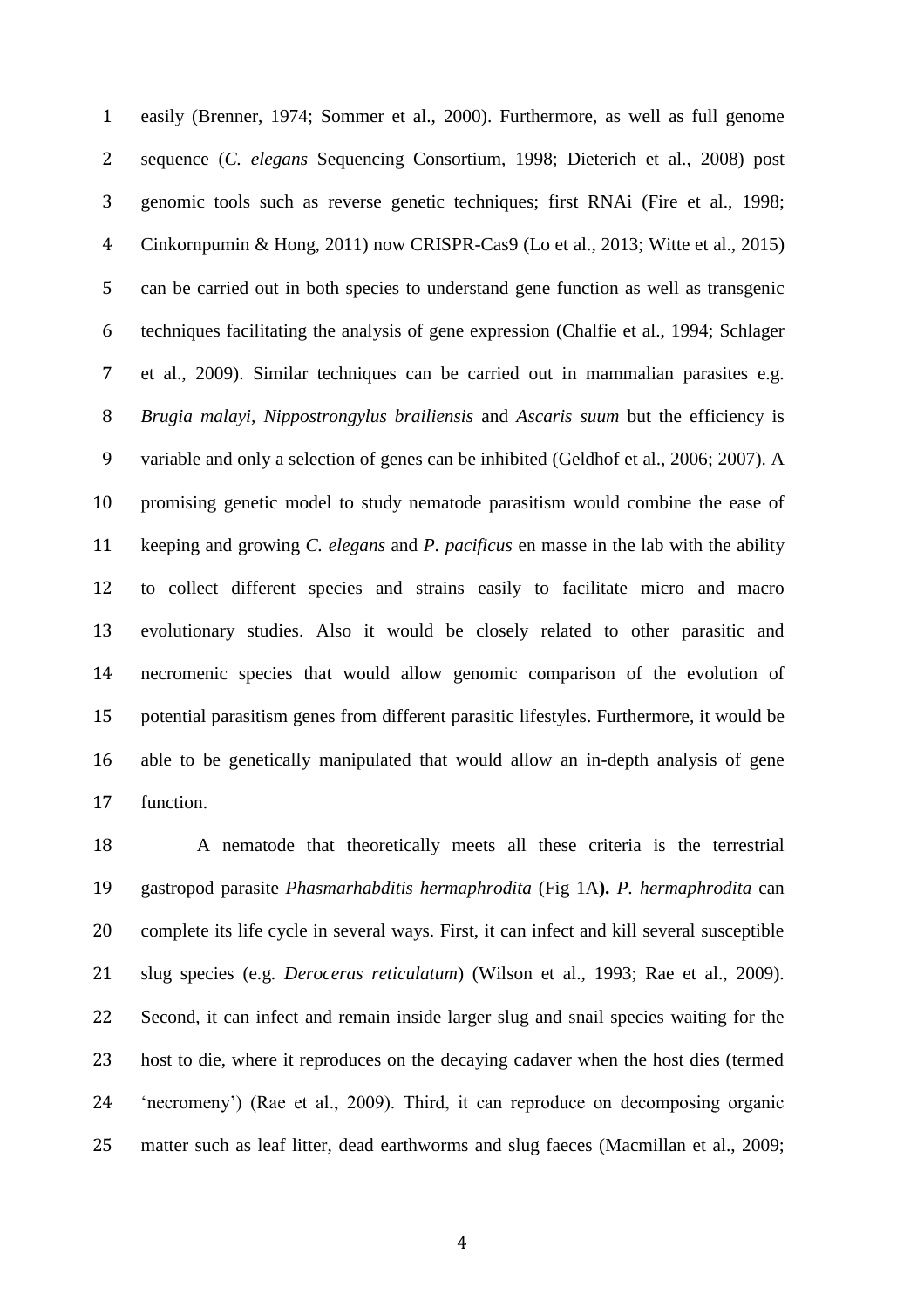Tan and Grewal, 2001a). Therefore, it is not an obligate parasite that requires a host to survive but a bacterivorous nematode that can be grown in the lab without slugs but is still able to retain is pathogenicity towards slugs. Due to its pathogenic potential it has been formulated into a biological control agent (Nemaslug® from BASF- Agricultural Specialities) for farmers and gardeners to control slugs and snails (Rae et al., 2007). Nematodes are applied to soil where they actively seek out slugs and infect and kill them 4-21 days later (Wilson et al., 1993; Tan and Grewal, 2001a). *P. hermaphrodita* has been shown to provide protection against slug damage in many agriculturally important crops (Wilson & Rae, 2015). Although, *P. hermaphrodita* has received considerable attention as an agricultural biopesticide it is interesting from a fundamental evolutionary perspective and has been proposed as an excellent candidate as a genetic model to elucidate how parasitism has arisen in free-living species (Rae, 2017; Wilson et al., 2015). It was even a potential candidate as Sydney Brenner's nematode of choice instead of *C. elegans* (Cold Spring Harbour Laboratory Archives, 2017; http://libgallery.cshl.edu/items/show/75709). *P. hermaphrodita* is the only nematode from an estimated 1 million (Lambshead, 1993) that has evolved to parasitise and kill gastropods. Also there are over 108 species of nematodes that parasitise molluscs and four out of five clades of the Nematoda have members that parasitise gastropods (Grewal et al., 2003; Blaxter et al., 1998). Therefore, parasitism of gastropods is a very important lifestyle choice amongst nematodes; but the genes involved to infect and survive in these hosts are unknown.

 The majority of research on *P. hermaphrodita* has focused on optimizing application techniques in the field (see Rae et al., 2007), host range studies (Wilson et al., 1993; Grewal et al., 2003; Rae et al., 2009), taxonomic descriptions and surveys charting abundance and diversity of *Phasmarhabditis* in different countries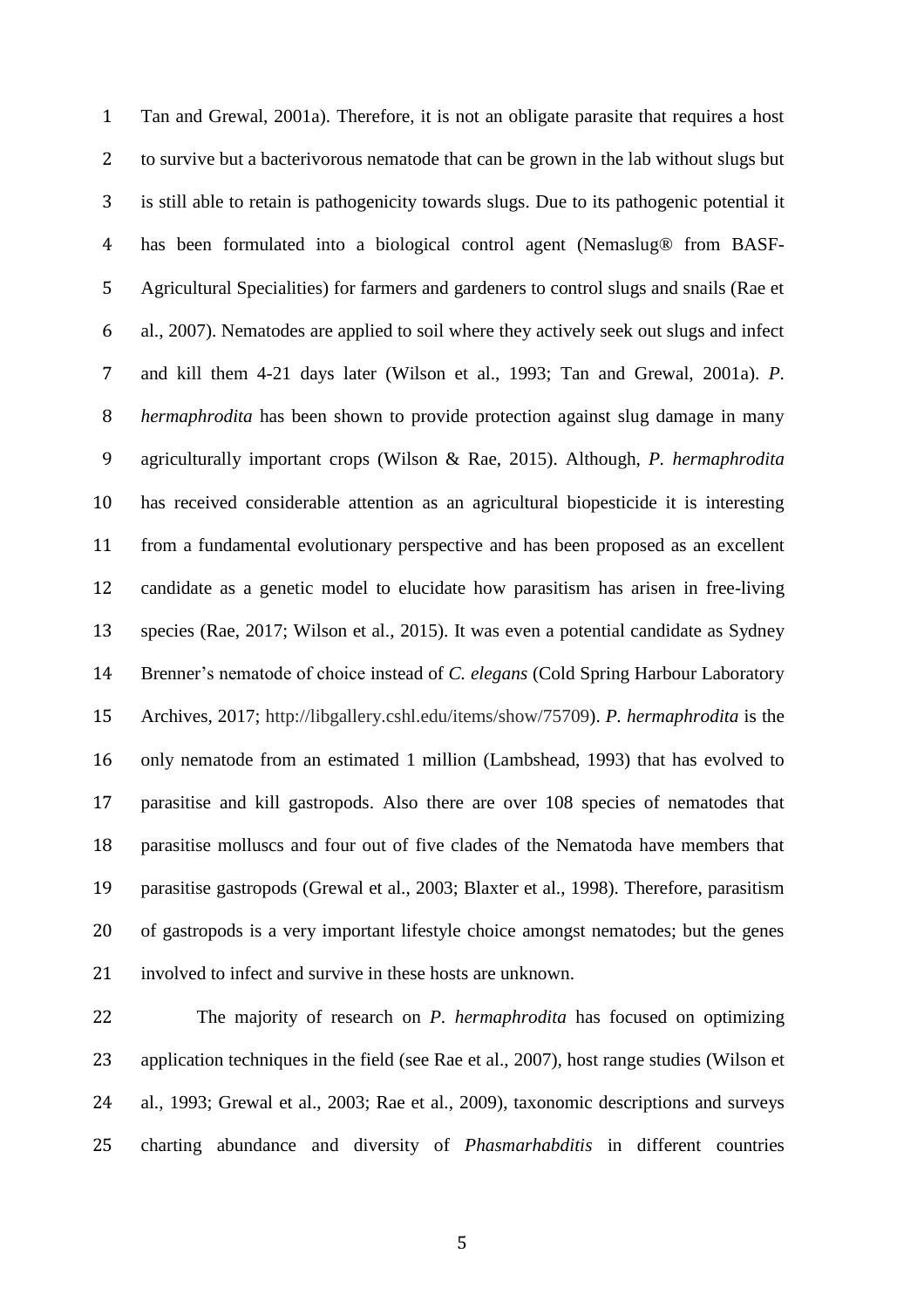(Tandingan De Ley et al., 2014, 2016; Wilson et al., 2012; Nermut et al., 2016a,b,c; Ross et al., 2012; 2015). There are few details and no methods about how to keep this nematode under lab conditions like *C. elegans* and whether it could be amenable to genetic manipulation. There is little information about life history traits and how they change with bacterial diet or temperature. Also there have been few experiments looking at natural variation in the genus *Phasmarhabditis* in any ecological traits as all studies so far have focused on using the commercial strain of *P. hermaphrodita* (DMG0001) that has been in culture for over 20 years (Rae et al., 2007).

 Here we provide information on how to grow, maintain, mutagenize and mate not only *P. hermaphrodita* but also several species of the *Phasmarhabditis* genus under lab conditions. We also provide information on how to isolate, identify and make isogenic lines of *P. hermaphrodita*. Taken together, these results show that many of these species can be easily maintained under lab conditions and could make excellent candidates as genetic models to understand the evolution of parasitism in the Nematoda.

#### **Materials and methods**

## **Terrestrial gastropod survey and molecular identification of parasitic nematodes**

 Slugs (*Deroceras panormitanum, D. reticulatum* (Fig 1B)*, Arion subfuscus, A. ater, A. hortensis, Limax flavus, L. maximus, Lehmannia valentiana, Milax budapestensis* and *M. sowerbyi*) and snails (*Cepaea nemoralis, Cornu aspersum* and *Oxychilus draparnaudi*) were collected from several locations in Liverpool, U.K including: Priory wood near St Michael's station (Grid reference number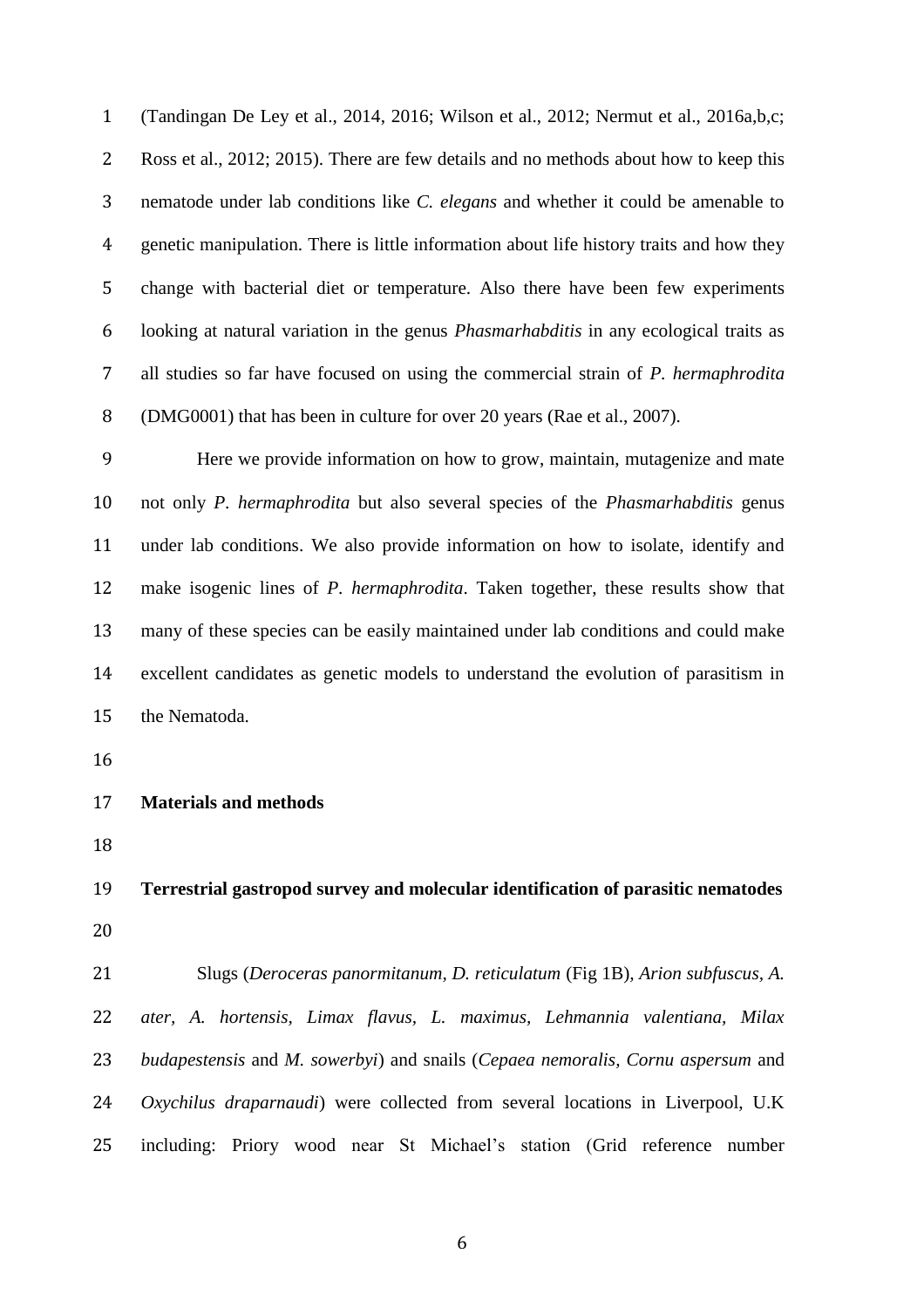SJ3673586862) (n = 107), Sefton Park (SJ3787187058) (n = 195) and Otterspool (SJ3707686321) (n = 57). Slugs were also collected from the Cruickshank Botanic gardens at the University of Aberdeen (NJ9376008556) (n = 48) and from Dale, Wales (SM809057) (n = 19). Once collected they were transported back to the lab where they were chopped in half and placed in a 5 cm Petri dish with a few drops of distilled water and stored at room temperature. Over 4 days the slugs were examined for presence of nematodes. Any nematodes that morphologically resembled *Phasmarhabditis-*like nematodes (Fig 1) e.g. over 1 mm hermaphrodites, females or males were individually transferred to modified White traps (White, 1927) (see below for description) to make isogenic lines. After 21 days when the food was exhausted and the nematodes had reached the dauer stage they were present in the surrounding water and were removed and centrifuged at 16,000 rpm to concentrate and their DNA was extracted using a DNA extraction kit (Qiagen). Using PCR three genes were then amplified (ITS1, 18SrRNA and the D2-D3 domain of LSU rDNA) (Blaxter et al. 1998; Tandingan De Ley et al., 2014) and sequenced in both directions for species identification. For the ITS1 gene the primers used were N93 (5'- TTGAACCGGGTAAAAGTCG-3') and N94 (5-TTAGTTTCTTTTCCTCCGCT-3'). The 18SrRNA gene was amplified using 18A (5'-AAAGATTAAGCCATGCATG- 3') and 26R (5'-CATTCTTGGCAAATGCTTTCG-3'). The D2-D3 LSU rDNA primers were D2 (5'-AGCGGAGGAAAAGAAACTAA-3') and D3 (5'- TCGGAAGGAACCAGCTACTA-3'). As well as these three genes *P. hermaphrodita*  specific primers were also used which were based on 150-200 bp of the Cytochrome Oxidase I gene created by Read et al. (2006), which consisted of Ph-F-1754 (5- TGGGTGCCCCTGATATAAGAT-3) and Ph-R-1887 (5- CGGATGACCAAGGGTACTTAAT-3). These primers were used to examine if they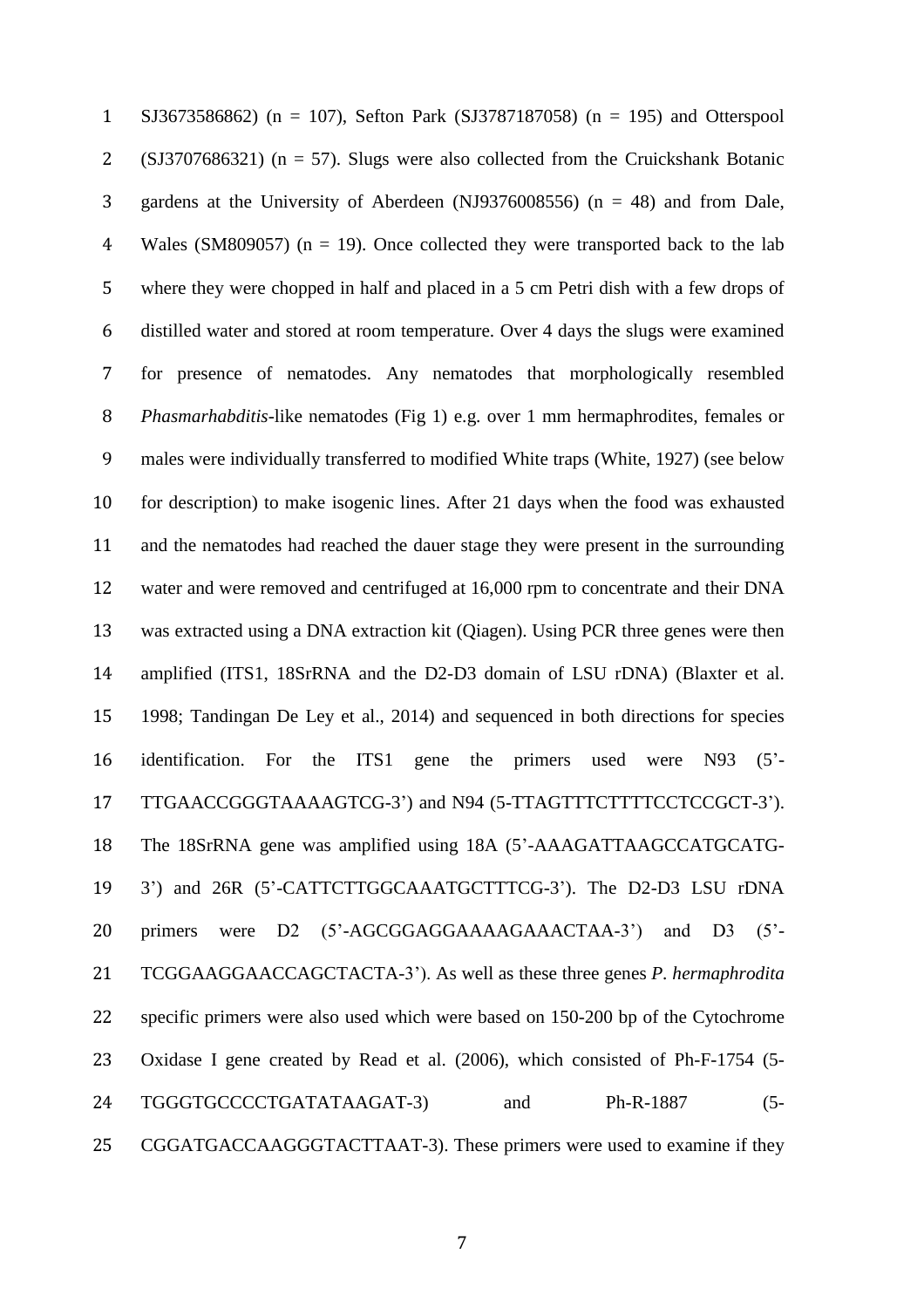could provide a rapid and cheap method for identifying *P. hermaphrodita* without DNA sequencing as they have been used previously to determine if *P. hermaphrodita*  was present in mites and collembolans (Read et al. 2006). PCR cycling conditions consisted of the following: 3 mins at 95°C followed by 35 cycles of 15 secs at 95°C, 5 30 secs at 55°C, 1.5 in at 72°C and a final step of 8 mins at 72°C. The PCR products were then purified and sequenced in both forward and reverse directions for each gene (ITS1, 18SrRNA and the D2-D3 domain of LSU rDNA). Gene sequences of nematodes were then compared with NCBI database sequences using BLASTN searches using similarly matches of 99%. For PCR using primers designed by Read et al. (2006) the 200 bp product was visualised after gel electrophoresis where a positive band indicates presence of *P. hermaphrodita* and no sequencing was carried out.

## **Semi-natural conditions for growth of** *Phasmarhabditis* **species to make isogenic lines and dauer juveniles**

 Any potential *Phasmarhabditis* like nematodes observed growing on the collected rotting slugs and snails were transferred to modified White traps (White, 1927) for maintenance, to make isogenic lines and to quantify the number of dauers that were produced per individual hermaphrodite mother. Modified White traps consisted of a 10 cm Petri dish half filled with tap water. A 5 cm lid of a Petri dish was then placed on top of the water, which had a 4.5 cm diameter piece of pre- moistened Whatman number 1 filter paper inside. To each White trap a 3 mm slice of *L. flavus* was added as a food source. *L. flavus* were collected from LJMU greenhouses and frozen at -80°C for 1 hour to kill any nematodes present. *L. flavus* was used for *Phasmarhabditis* food for several reasons including: 1. It is a common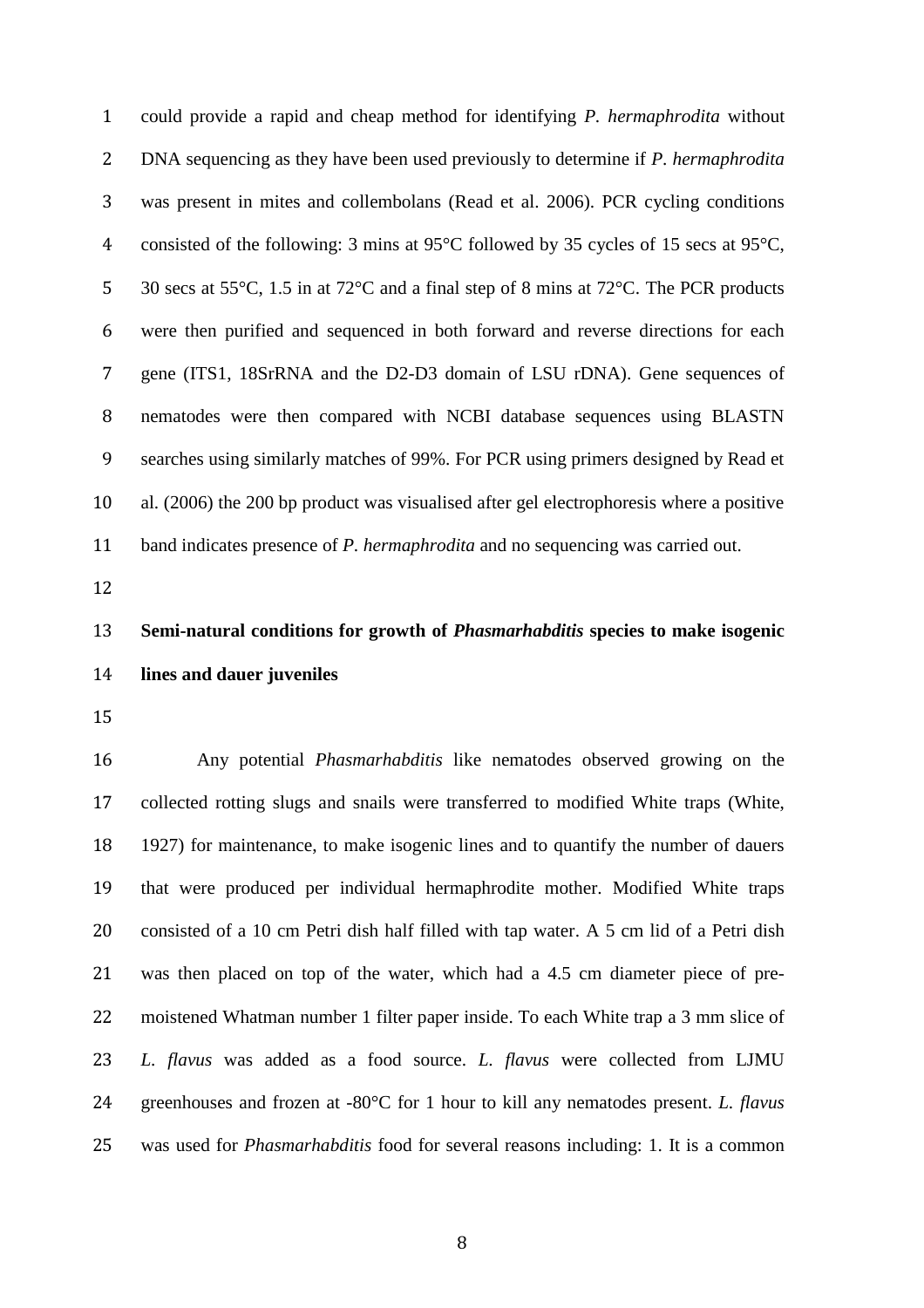slug species easily collected 2. It is a large slug, which allows many White traps to be made at one time 3. From preliminary experiments it consistently produces large numbers of nematodes. Also it should be stressed that a previous study has shown that feeding on this slug species in White traps produces consistently virulent *P. hermaphrodita* (Rae et al., 2010). A single hermaphrodite mother was then transferred via a worm pick to each White trap and then sealed with Parafilm® and stored at 20°C for 21 days. After which dauer stage nematodes were found in the surrounding water. This procedure was repeated for all of the *Phasmarhabditis*  collection to make isogenic lines.

 In a separate experiment the numbers of dauer juveniles produced by one self- fertilising hermaphrodite mother was quantified for two strains of *P. hermaphrodita* (commercial strain DMG0001 and the naturally isolated strain DMG0007) and 1 strain of *P. californica* (DMG0017). These strains were chosen to understand if there was a difference between the growth of the commercial strain (*P. hermaphrodita* DMG0001; Hooper et al., 1999) and natural strains of *P. hermaphrodita* as the commercial strain has been in culture for over 20 years and fed solely on the monoxenic diet consisting of the bacterium *Moraxella osloensis* (Wilson et al., 1995a,b). In total the number of dauer juveniles produced by a single hermaphrodite mother of *P. hermaphrodita* DMG0001, DMG0007 or *P. californica* (DMG0017) was quantified by making 5 White traps containing either 0.025 g or 0.25 g of *L. flavus* and left for 21 days at 20°C (Fig 1D). The experiment was repeated twice.

 **Brood size of** *Phasmarhabditis* **species exposed to lab and naturally isolated bacteria**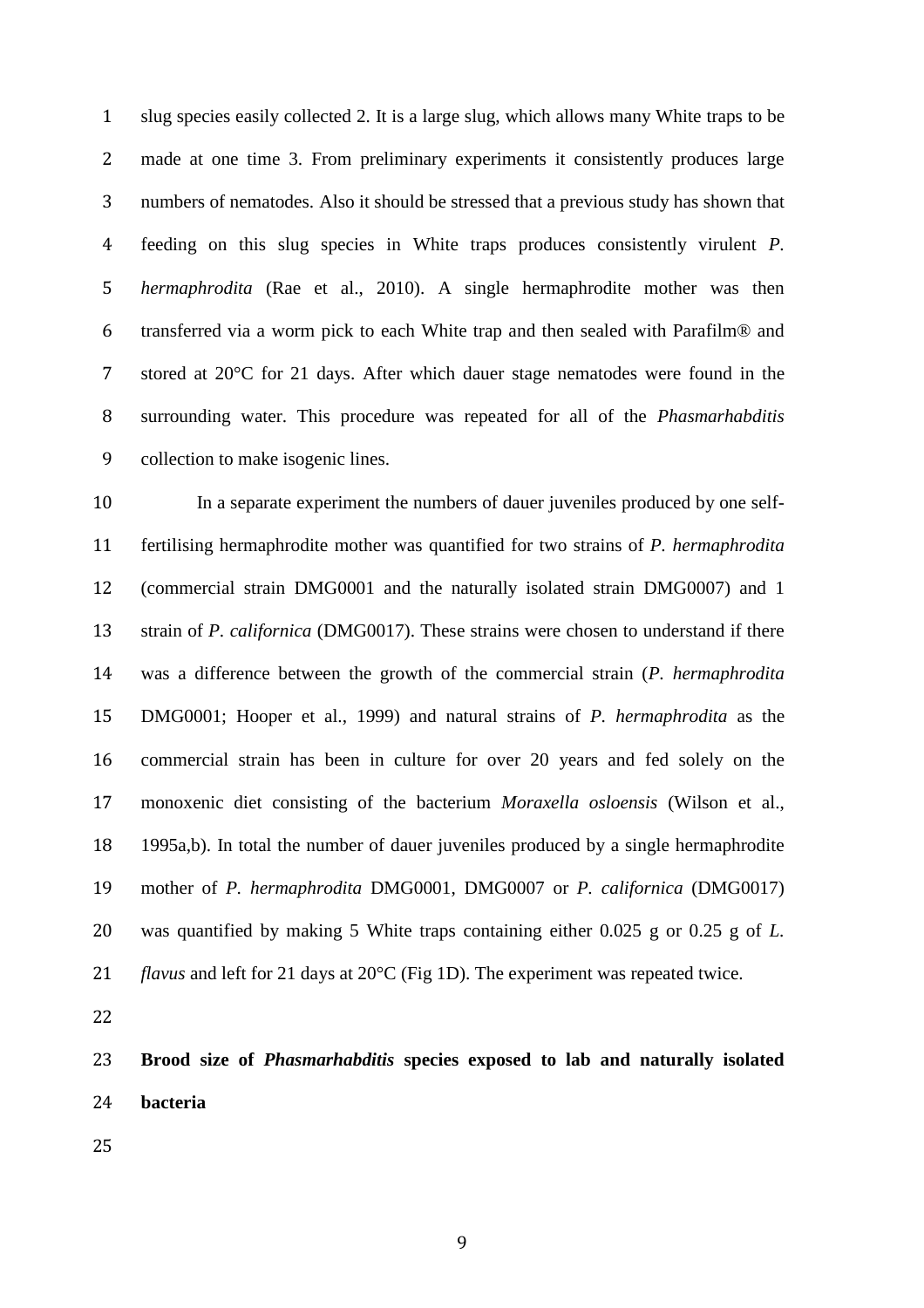We investigated whether *Phasmarhabditis* nematodes could grow on several different bacteria including *Escherichia coli* OP50 (the food of *C. elegans* and *P. pacificus*, Brenner, 1974; Sommer et al., 2000) and *E. coli* BR (a strain used for cloning in molecular biology and easily available) and two naturally isolated bacterial species found associated with *Pristionchus entomophagus* called *Pseudomonas* sp. 1 and *Bacillus* sp. 1 (Rae et al. 2008) (Fig 1C). Bacteria were grown in nutrient broth at 30°C overnight. The following morning 100µl of each bacterium was spread onto five NGM (Nematode Growing Media; Hope, 1999) plates (5 cm) and were then incubated at 30°C overnight. An individual dauer stage nematode was transferred to each plate via a worm pick and incubated at 20°C. The numbers of offspring were then recorded per plate after 6 days. The experiment consisted of using *P. hermaphrodita* DMG0001 and DMG0007 and *P. californica* DMG0017. This experiment was repeated three times with all four bacteria and with all three nematode isolates.

 In order to understand the feeding behaviour of *Phasmarhabditis* nematodes in more detail we also recorded the pharyngeal pumping rate whilst they were eating. This has been observed easily in both *C. elegans* and *P. pacificus* (Kroetz et al., 2012) but never for any *Phasmarhabditis* species. The pharyngeal pumping rate of an individual of three *Phasmarhabditis* species (*P. hermaphrodita* DMG0007, *P. neopapillosa* DMG0012 and DMG0016; and *P. californica* DMG0017) was counted for 60 secs and repeated 10 times with separate worms.

 **Investigating the effect of temperature on the brood size of** *Phasmarhabditis* **species**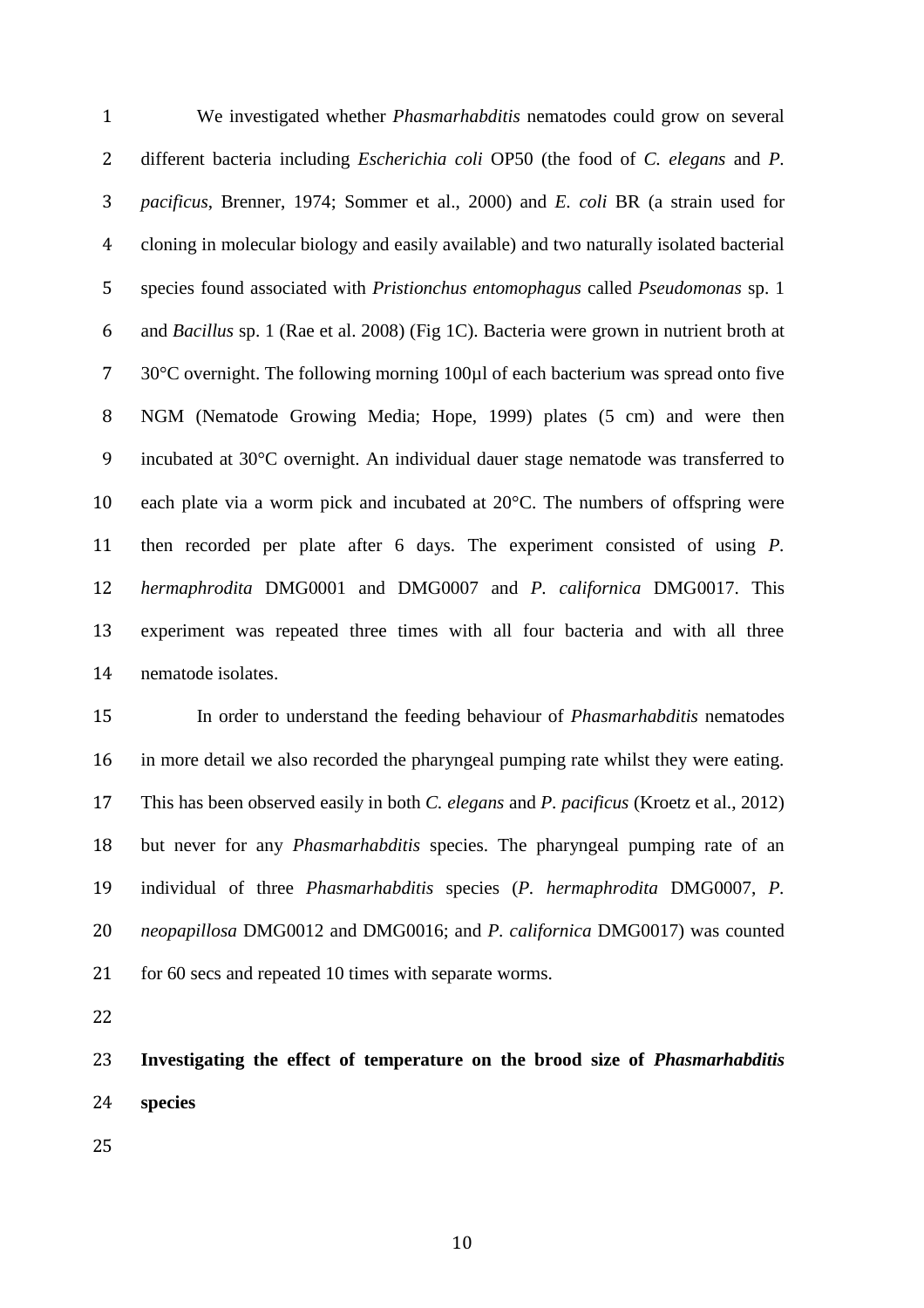To examine what the optimum temperature for growth of *Phasmarhabditis*  nematodes was under laboratory conditions fifteen 5 cm NGM plates were seeded with 100µl of *Pseudomonas* sp. 1 and then incubated at 30°C overnight. *Pseudomonas* sp. 1 was chosen as out of all 4 bacterial species tested *Phasmarhabditis* nematodes produced a large number of offspring, which were easy to see in the bacterial lawn due to its translucent nature. A single L4 hermaphrodite was placed onto each NGM plate and groups of 5 plates were incubated at either 8 10°C, 15°C or 20°C for 6 days. On day 3 and 6 the numbers of offspring were then recorded. This experiment was repeated three times using the same nematode species and strains as above.

#### **Heat shocking and spontaneous male rate of several** *Phasmarhabditis* **species**

 It is imperative that a genetic model nematode can be mated under laboratory conditions and it is unknown how common males are produced in *P. hermaphrodita* collected from the wild. Five NGM plates (5 cm) were spread with 50 μl of *Pseudomonas* sp. 1 and incubated overnight at 30°C. The following morning dauer juveniles (between 1,000 to 7,000 per strain) were added to each plate and they were incubated at 20°C for 2-3 days. The numbers of males present was then recorded. The species and strains used (and numbers of dauer observed) were: *P. hermaphrodita*  21 DMG0001 (n = 4040), DMG0002 (n = 6771), DMG0010 (n = 4581), DMG0009 (n = 3108), DMG0003 (n =2503) and DMG0007 (n = 3572); *P. californica* DMG0017 (n = 1098) and DMG0019 (n = 1127) and *P. neopapillosa* (DMG0012, DMG0015 and 24 DMG0016;  $n = 750$  for each strain).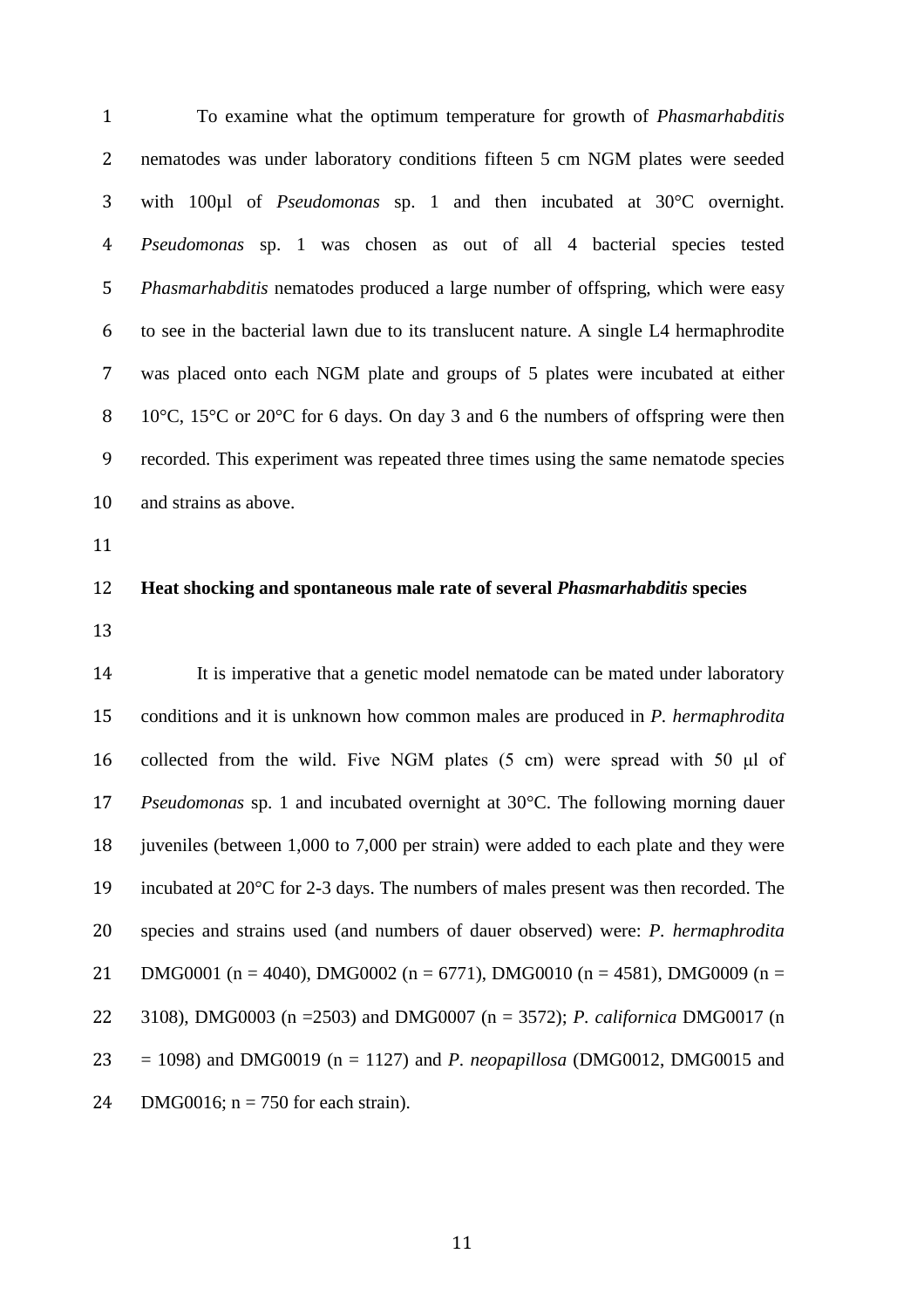In *C. elegans* the number of males can be increased by exposing hermaphrodite mothers to 30°C for 4 hours (Hope et al., 1999). We examined whether the same was true for *P. hermaphrodita* (DMG0001, DMG0007 and DMG0009). Fifteen to twenty L4 hermaphrodites were added to 5 separate 5 cm NGM plates seeded with *Pseudomonas* sp. 1 and placed in a 30°C incubator for 1, 3, 6 4.5, 5 and 6 hours. After which the plates were placed at  $20^{\circ}$ C to recover and the number of males in the offspring was recorded after 4 days. The experiment was repeated 3 times. **Genetic crosses of** *Phasmarhabditis* **species under lab conditions** Some parasitic nematodes are difficult to mate under lab conditions using agar plates e.g. the free-living generation of *Strongyloides ratti* (Nemetschke et al., 2010) and it is unknown if *P. hermaphrodita* or any other *Phasmarhabditis* species can be mated which is essential to monitor the inheritance of mutations and to facilitate mapping of mutated genes. Therefore, we used methods that are commonly used to mate *C. elegans*. Specifically, five 5 cm NGM plates with 50 μl of *Pseudomonas* sp. 1 and incubated at 30°C overnight. One L4 hermaphrodite was added to each plate with 19 2 young males and the plates were incubated at  $20^{\circ}$ C for 6 days. After two days of mating the males were removed with a worm pick and killed. After 6 days the sex and number of offspring were recorded. We used *P. neopapillosa* (DMG0012 and DMG0016) a gonochoristic species which produces almost 50% males, as we had difficulties in finding males from *P. hermaphrodita* even after heat shocking. The experiment was repeated three times.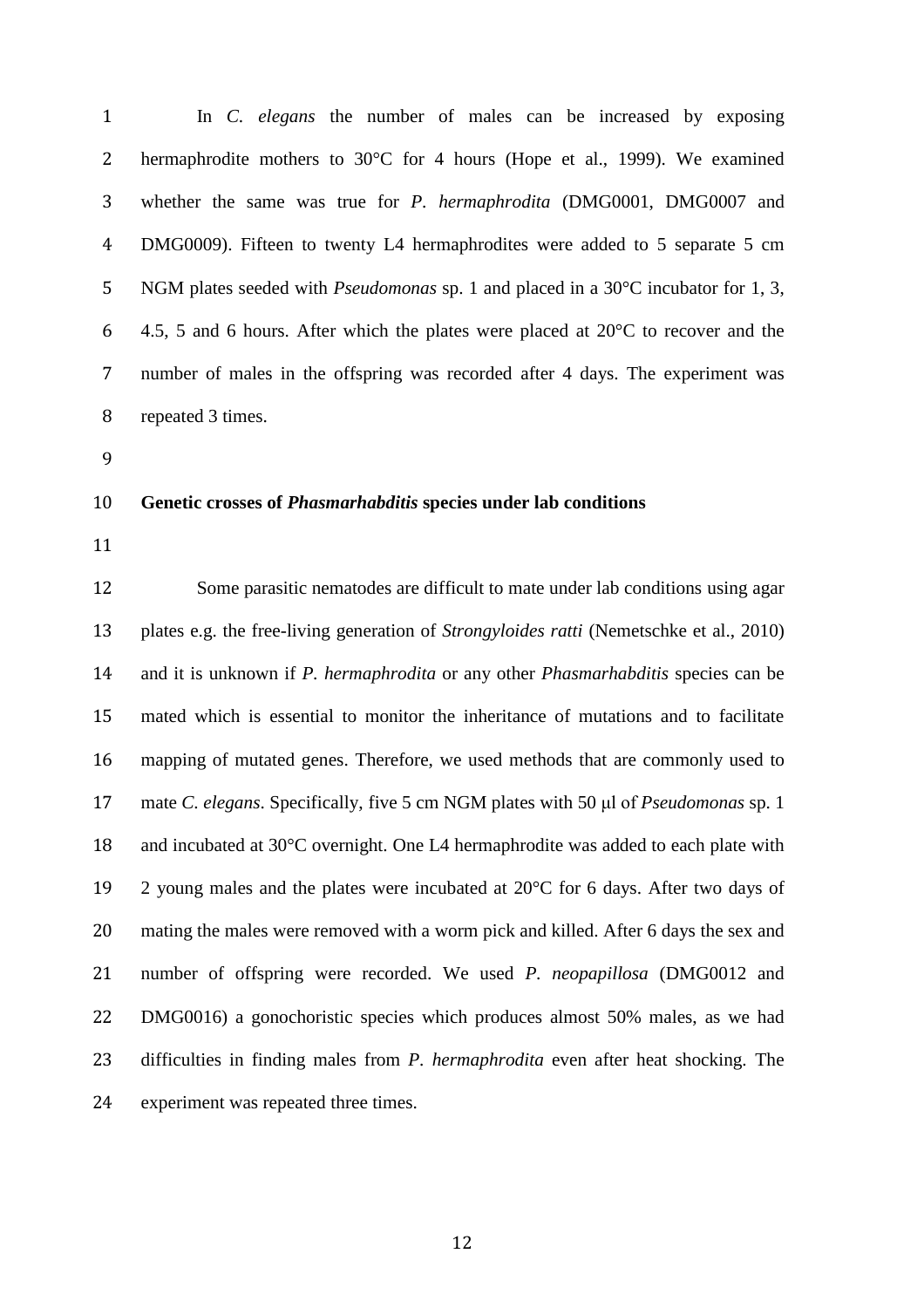## **Natural genetic variation in thermotolerance and pH tolerance of**  *Phasmarhabditis* **species**

 To assess whether there was natural genetic variation in the ability of the collection of *Phasmarhabditis* nematodes to cope with extreme pH and temperatures the following experiments were carried out. For the thermotolerance experiment three 1.5ml Eppendorf tubes containing between 4,500-6,000 nematodes per 1ml were 9 placed into a heat block set at 33°C, 37°C or 41°C for 15 mins. At time 0 min and after 15 mins the numbers of nematodes were quantified. The Eppendorf containing the nematodes was vortexed every 2.5 minutes to avoid clumping. Eppendorfs containing the same numbers of nematodes but kept at room temperature were used as the control. The experiment was repeated three times for each temperature. The following species and strains were used: *P. hermaphrodita* (DMG0001, DMG0007, DMG0010, DMG0006 and DMG0008), *P. californica* (DMG0017 and DMG0019) and *P. neopapillosa* (DMG0013, DMG0015 and DMG0016).

 To assess natural variation of pH tolerance 10 individual dauer stage 18 nematodes were added to eighty wells containing 60μl of water adjusted to pH 4, 5, 6, 7, 8, 9 and 10 as well as a control of distilled water. The correct pH was obtained by addition of either 1 M NaOH or 1 M HCl and confirmed a pH meter and indicator paper. There were 10 wells per pH and the whole experiment was repeated twice. The 22 96 well plate was then incubated at 20°C and survival was recorded observed daily for 4 days. The same *Phasmarhabditis* species and strains were used as in the thermotolerance experiment.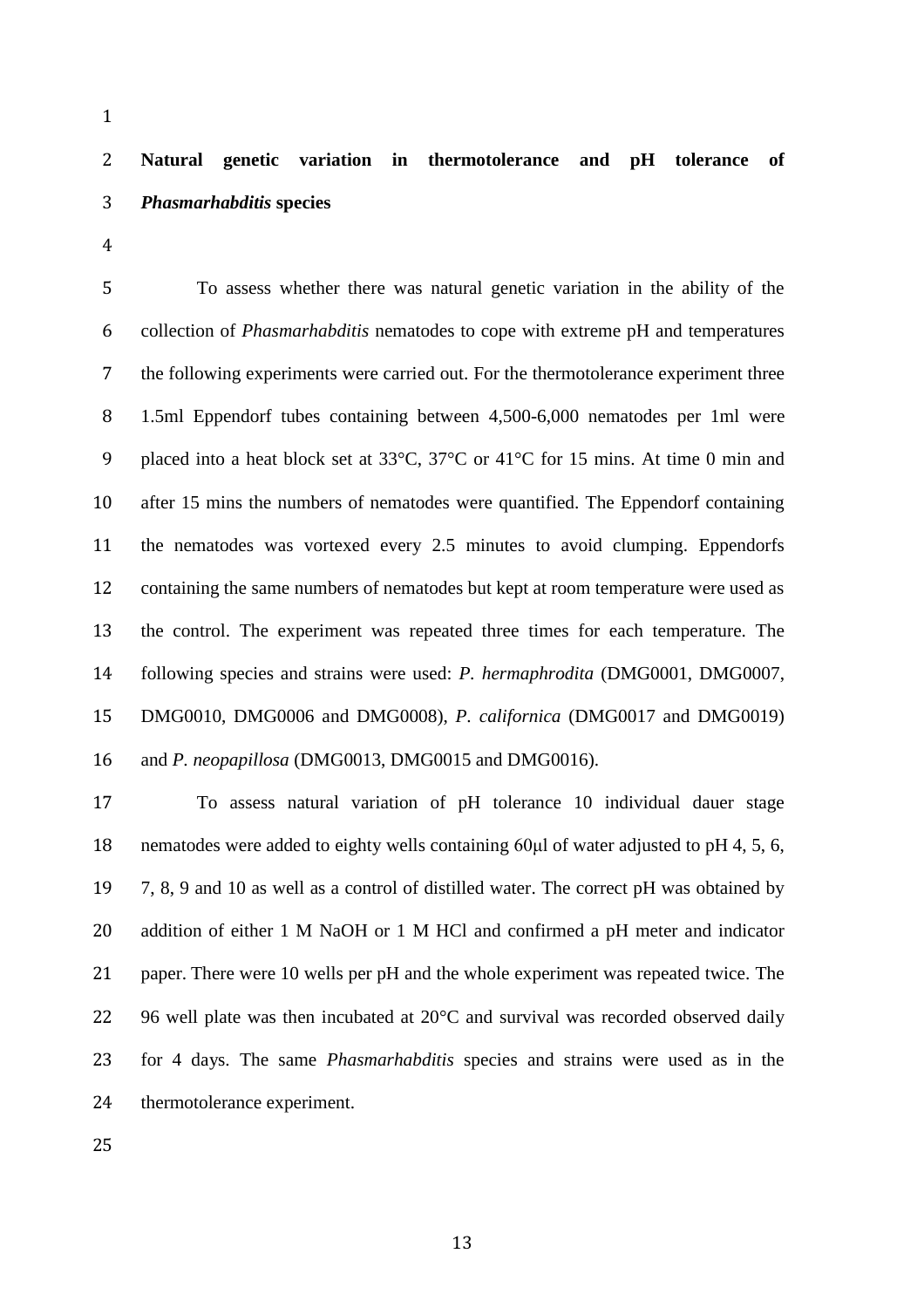#### **Formaldehyde mutagenesis of** *P. hermaphrodita* **DMG0001**

 To investigate if *P. hermaphrodita* can be mutated using formaldehyde mutagenesis (like *C. elegans* and *P. pacificus*) we used similar methods developed by Johnson & Baillie (1988) for *C. elegans*. *P. hermaphrodita* DMG0001 (L4 and young adult stage) were grown on several NGM plates with *Pseudomonas* sp. 1 for 4 days. They were then washed in distilled water and concentrated to a pellet and exposed to 0.1% formaldehyde for 4 hours. After which the P0's were washed several times in water to remove any residual formaldehyde and 100 individual mothers were separated out and placed on individual NGM plates seeded with *Pseudomonas* sp. 1. They were stored at 20°C for 3-4 days and allowed to produce offspring and then 300 F1's were separated out (3 individuals were randomly picked from each plate of P0 mothers) and the F2's were screened for any morphological abnormalities after 5-7 days.

### **Data analysis**

 The difference between the numbers of dauers produced by *P. hermaphrodita* DMG0001, DMG0007 and *P. californica* DMG0017 grown on 0.025 g and 0.25 g of *L. flavus* was analysed using a One Way ANOVA with Tukey's post hoc test. These tests were also used to analyse the data on pumping rate, number of offspring produced on different bacteria and at different temperatures, as well as the numbers of surviving nematodes exposed to 33, 37 and 41°C and pH 4 to 10. The body length of *P. hermaphrodita* DMG0001 WT and *sma* mutants was compared using a Student's t test. SPSS version 23 was used for analysing data.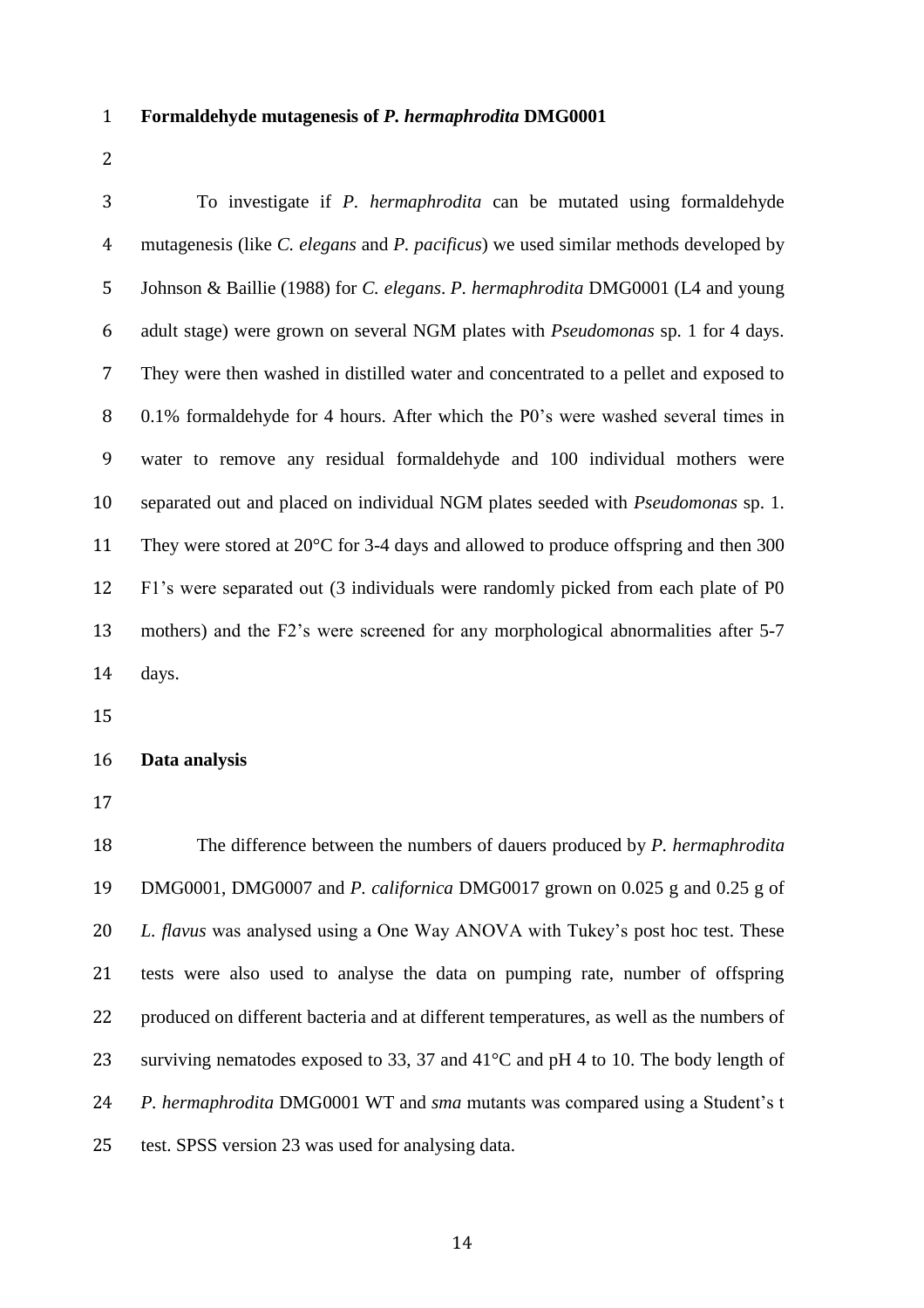## **Results**

#### *Phasmarhabditis* **species can be easily isolated and identified from gastropods**

 From 426 slugs and snails collected from around the U.K. we found 12 isolates of *P. hermaphrodita*, 3 isolates of *P. californica* and 5 isolates of *P. neopapillosa* (Table 1). These isolates were all from separate slugs apart from *P. californica* where 3 isolates were found in a single *O. draparnaudi*. We had initially identified many of these *Phasmarhabditis* species as *P. hermaphrodita* by using species-specific primers developed by Read et al. (2006) (Supplementary Fig 1). However, we found that these primers do not just amplify *P. hermaphrodita* but also other members of the *Phasmarhabditis* genus and even diverse insect associated and free-living species such as *Steinernema feltiae*, *Panagrellus redivivus*, *Aphelenchus avenae*, *Pelodera teres* and *Pristionchus entomophagus* (Supplementary Fig 1). Hence, they are not suitable for identification of *P. hermaphrodita* specifically and should be used with caution. We therefore amplified and sequenced three genes (ITS1, 18SrRNA and the D2-D3 domain of LSU rDNA) for species identification*.* These *P. hermaphrodita* strains and *Phasmarhabditis* species are the start of an on- going effort to make a collection of *P. hermaphrodita* strains and *Phasmarhabditis*  species to study the genetic evolution of parasitism and we have categorised them using *C. elegans* nomenclature (Table 1).

## **Growth of** *Phasmarhabditis* **species using semi-natural conditions**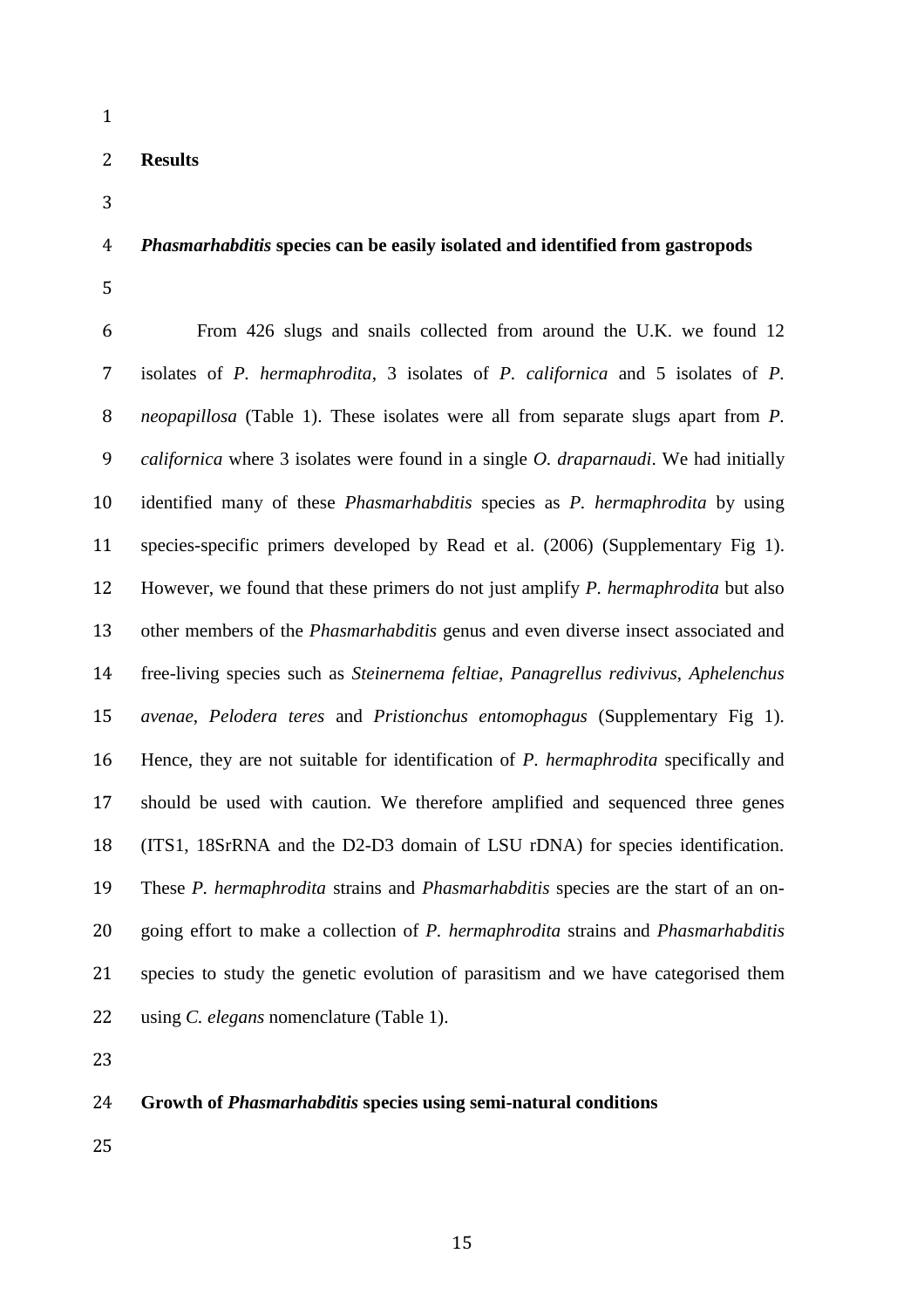We made isogenic lines by growing single hermaphrodites of *P. hermaphrodita* DMG0001, DMG0007 and *P. californica* DMG0017 on 0.025 g (Fig 2A) and 0.25 g of *L. flavus* (Fig 2B). The numbers of dauer juveniles that were produced by one *P. hermaphrodita* DMG0001, DMG0007 and *P. californica* DMG0017 on 0.025 g of *L. flavus* after 21 days ranged from 43 to 6,166 dauers per 6 White trap (Fig 2A) and did not differ significantly  $(F (2, 36) = 1.369; p = 0.268)$ . The numbers of dauer juveniles that were produced by single mothers of *P. hermaphrodita* DMG0001, DMG0007 and *P. californica* DMG0017 fed on 0.25 g of *L. flavus* after 21 days ranged from 417 to 27,750 dauers per plate (Fig 2B) and also 10 did not differ significantly  $(F(2, 38) = 2.832; p = 0.072)$ . Therefore, *Phasmarhabditis*  sp. can be easily grown under semi-natural conditions using *L. flavus* White traps and in large numbers for experiments.

# **Growth of** *Phasmarhabditis* **species on different bacteria at different temperatures**

 *P. hermaphrodita* DMG0001, DMG0007 and *P. californica* DMG0017 were fed two nematode associated bacteria (*Pseudomonas* sp. 1 and *Bacillus* sp. 1) and two strains of *E. coli* that have been used historically in *C. elegans* culture and molecular biology (*E. coli* OP50 and *E. coli* BR, respectively). Over 6 days both nematode species were able to grow on each of these bacteria and laid F1 eggs that developed to offspring and were quantified (Fig 3). There was a significant difference between the numbers of offspring produced by *P. hermaphrodita* DMG0001 when fed *Pseudomonas* sp. 1; *Bacillus* sp. 1; *E. coli* OP50 and *E. coli* BR (*F* (3, 29) = 11.101; *p* = 0.000). Specifically, the numbers of offspring produced by *P. hermaphrodita*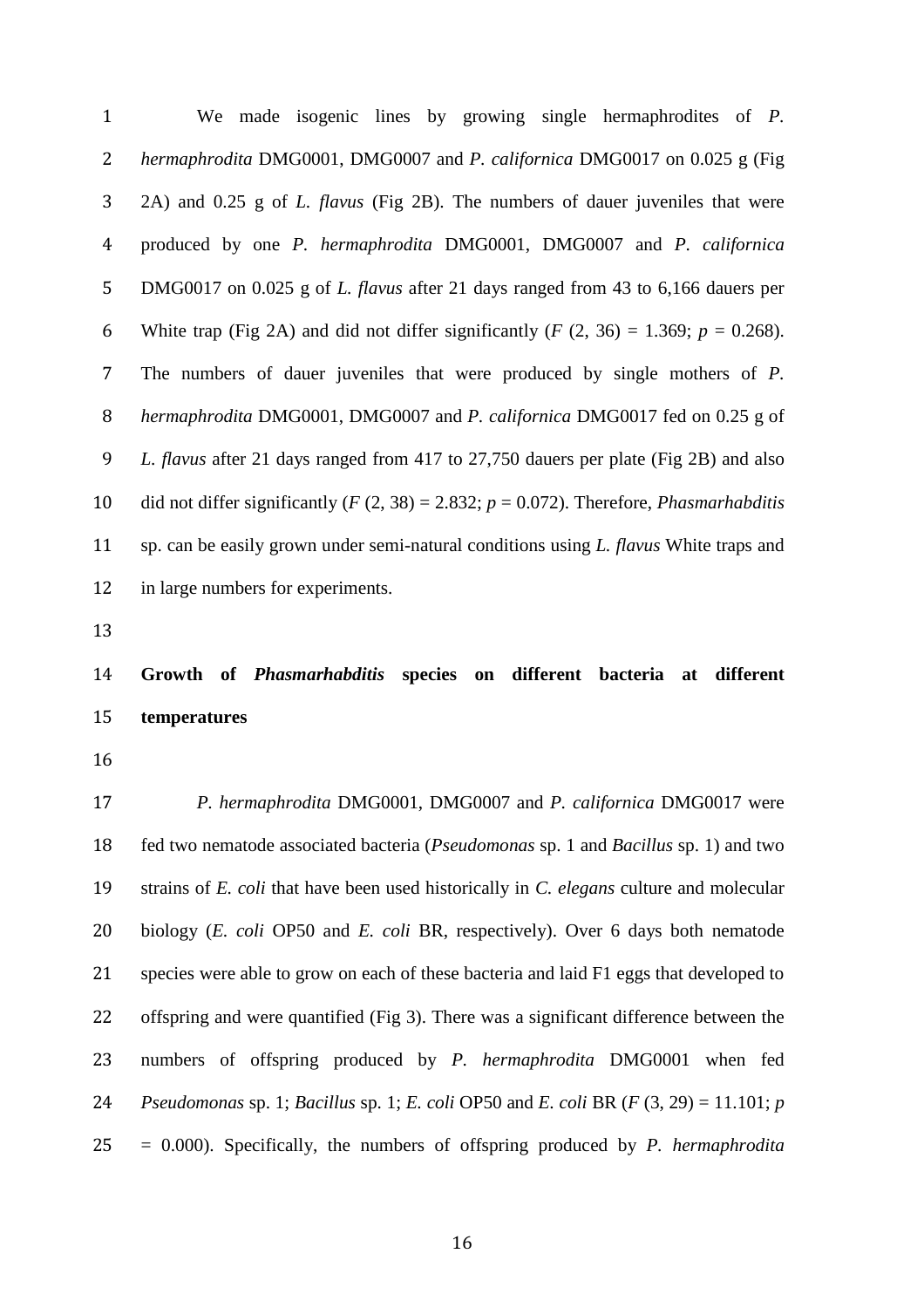DMG0001 was highest on *Pseudomonas* sp. 1, *E. coli* OP50 and *E. coli* BR but produced the least number of offspring on *Bacillus* sp. 1 (*p* < 0.05). This was also the case for *P. hermaphrodita* DMG0007 and *P. californica* DMG0017. Therefore, the laboratory bacteria (*E. coli* OP50 and *E. coli* BR) and naturally isolated *Pseudomonas* sp. 1 can be used for growing *Phasmarhabditis* species*.*

 When grown at specific temperatures (10°C, 15°C and 20°C) and fed *Pseudomonas* sp. 1 to investigate the optimum conditions for growth and brood size of *P. hermaphrodita* DMG0001, *P. hermaphrodita* DMG0007 and *P. californica* 9 DMG0017 it was found that 20<sup>o</sup>C was best for growth for both species (Fig 4). There was no significant difference between the numbers of offspring of both species when 11 fed *Pseudomonas* sp. 1 at 20 $^{\circ}$ C after 3 days (*F* (2,35) = 0.917; *p* = 0.41). However, after 6 days at 20°C *P. hermaphrodita* DMG0007 produced significantly more offspring than *P. hermaphrodita* DMG0001 and *P. californica* DMG0017 (*F* (2,31) = 14 5.067;  $p = 0.013$ ). Production of offspring of both species was low at 10<sup>o</sup>C after 6 days. Eggs were laid in small numbers but they did not develop into live offspring. There was no significant difference between the numbers of viable offspring 17 produced by both species after 6 days at  $15^{\circ}$ C (*F* (2,28) = 1.649; *p* = 0.212). When 18 grown at temperatures higher than this  $(25^{\circ}C)$  the hermaphrodite mothers died rapidly (Andrus and Rae, unpublished observation) so this seems to represent the upper limit for growth of these natural strains.

 When feeding on *Pseudomonas* sp. 1 there was a significant difference between the pumping rates of *P. hermaphrodita* DMG0001, *P. hermaphrodita* DMG0007, *P. neopapillosa* DMG0012 and DMG0016 and *P. californica* DMG0017  $(F(4, 19) = 18.577$ ;  $p = 0.000$ ) (Fig 5). Specifically, there was no difference between the pumping rate of *P. hermaphrodita* DMG0001 and DMG0007, *P. neopapillosa*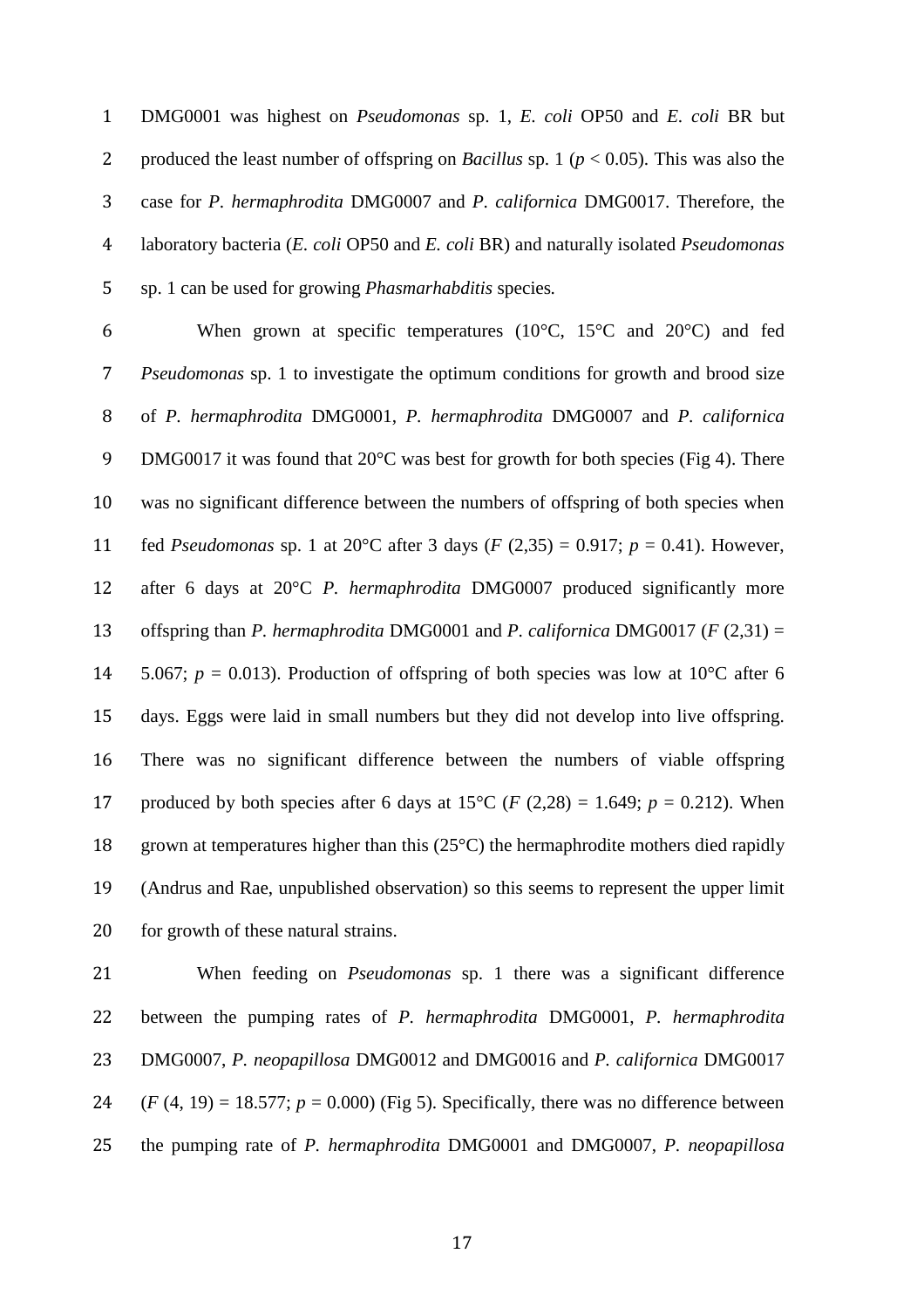- DMG0012 and DMG0016 (*p* > 0.05) but all differed significantly with *P. californica* DMG0017, which had the lowest number of pumps per minute (*p* <0.05) (Fig 5).
- 

#### **Natural variation in thermotolerance of** *Phasmarhabditis*

 There was a significant difference between the survival of the *Phasmarhabditis* isolates when exposed to  $30^{\circ}$ C (*F* (10, 98) = 18.389; *p* < 0.001) (Fig. 6A). Specifically, the survival of the commercial strain *P. hermaphrodita*  (DMG0001) was significantly lower than *P. hermaphrodita* DMG0007 and 10 DMG0008 ( $p$  <0.001) but not *P. hermaphrodita* DMG0010 and DMG0006 ( $p$  > 0.05). When the survival of *P. hermaphrodita* (DMG0001) was compared to other species of *Phasmarhabditis* there was a significant difference between *P. neopapillosa* DMG0015 and DMG0016 ( $p < 0.001$ ) but not DMG0013 ( $p > 0.05$ ). Also there was a significant difference between the survival of *P. hermaphrodita*  (DMG0001) compared to *P. californica* DMG0019 (*p* < 0.05) but not DMG0017 (*p* > 0.05).

 When the *Phasmarhabditis* isolates were exposed to 37°C there was a 18 significant difference in their survival  $(F (10, 98) = 24.017; p = 0.000)$  (Fig 6B). The survival of *P. hermaphrodita* (DMG0001) was significantly lower than *P. hermaphrodita* DMG0007 but significantly higher than DMG0010 (*p* < 0.05) but not any other *P. hermaphrodita* strain. The survival of *P. hermaphrodita* DMG0001 22 differed from *P. neopapillosa* DMG0015 ( $p < 0.05$ ) but no other species or isolate.

 When the *Phasmarhabditis* isolates were exposed to 41°C there was a 24 significant difference in their survival  $(F (10, 98) = 19.546; p = 0.000)$  (Fig 6C). The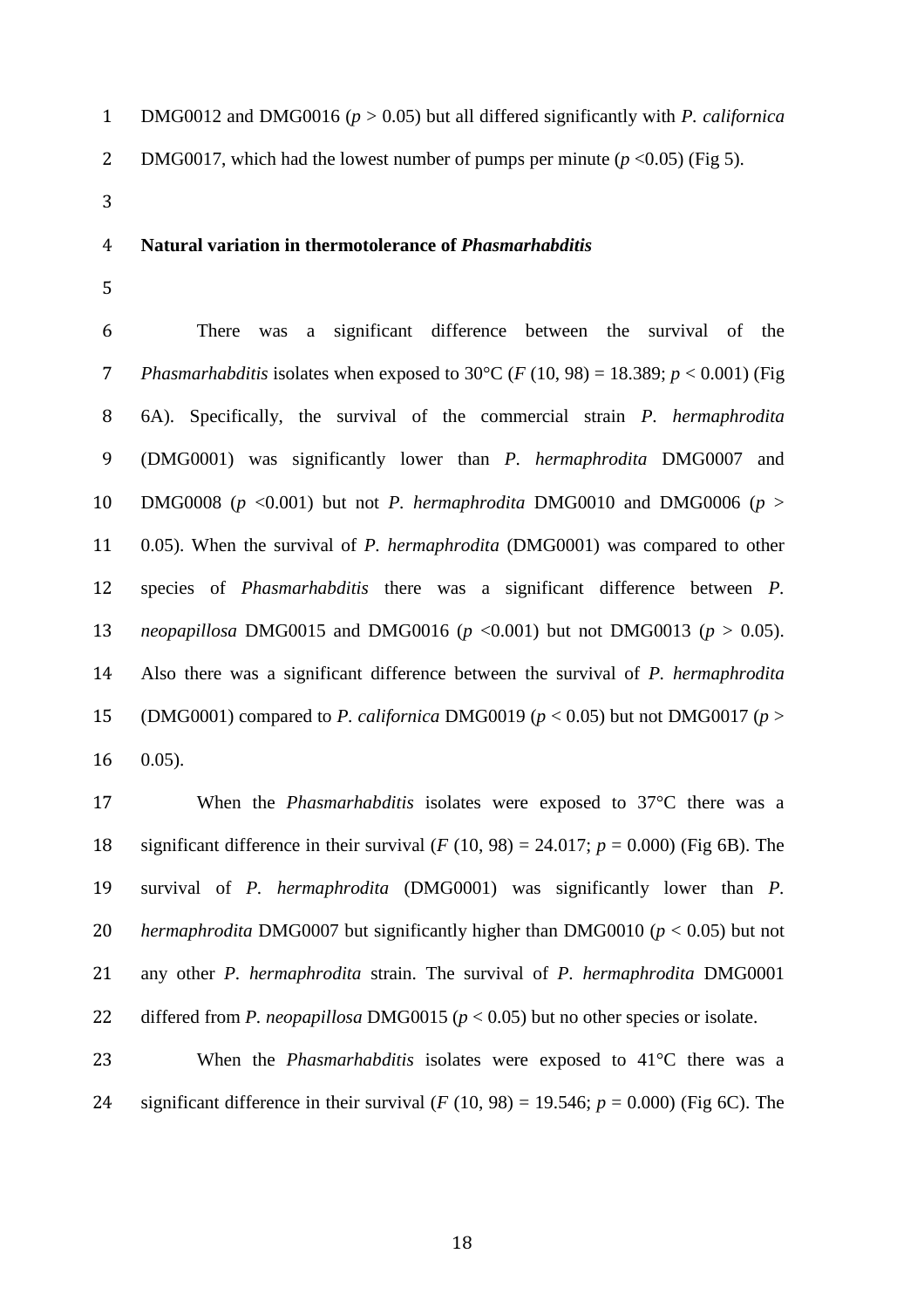survival of *P. hermaphrodita* (DMG0001) was significantly greater than all other 2 species and isolates  $(p < 0.05)$ .

#### **Natural variation in pH resistance in** *Phasmarhabditis*

 When the *Phasmarhabditis* species and strains were exposed to pH 4 there 7 was a significant difference in survival  $(F(9, 29) = 6.060; p = 0.000)$  (Table 2) with the numbers of surviving *P. hermaphrodita* (DMG0001) being significantly greater 9 than that of *P. neopapillosa* DMG0015 and DMG0016 ( $p < 0.05$ ).

 When exposed to pH 5 the survival of *Phasmarhabditis* species and strains 11 was significantly different  $(F(9, 29) = 2.706; p = 0.031)$  (Table 2) with the survival of *P. hermaphrodita* DMG0007 being significantly lower than *P. californica* 13 DMG0017 ( $p < 0.05$ ). There was no significant difference between the survival of 14 *Phasmarhabditis* species and strains exposed to pH 6 ( $F(9, 29) = 1.937$ ;  $p = 0.105$ ) or 15 pH 8  $(F(9, 29) = 1.956; p = 0.101)$ .

16 The survival of *Phasmarhabditis* also differed at pH 7 ( $F(9, 29) = 3.778$ ;  $p =$  0.006) with the numbers of alive *P. hermaphrodita* DMG0007 and *P. neopapillosa*  DMG0015 being significantly lower than *P. californica* DMG0019 (*p* < 0.05).

19 At pH 9 (*F* (9, 29) = 3.378;  $p = 0.011$ ) and pH 10 (*F* (9, 29) = 5.481;  $p =$  0.001) survival was significantly different. In both cases there the survival of *P. neopapillosa* DMG0015 was significantly lower than that of *P. californica* DMG0017 and DMG0019 (*p* < 0.05). Also the survival of *P. hermaphrodita* DMG0007 was also significantly lower than *P. californica* DMG0017 and DMG0019 when exposed to 24 pH 10  $(p < 0.05)$ .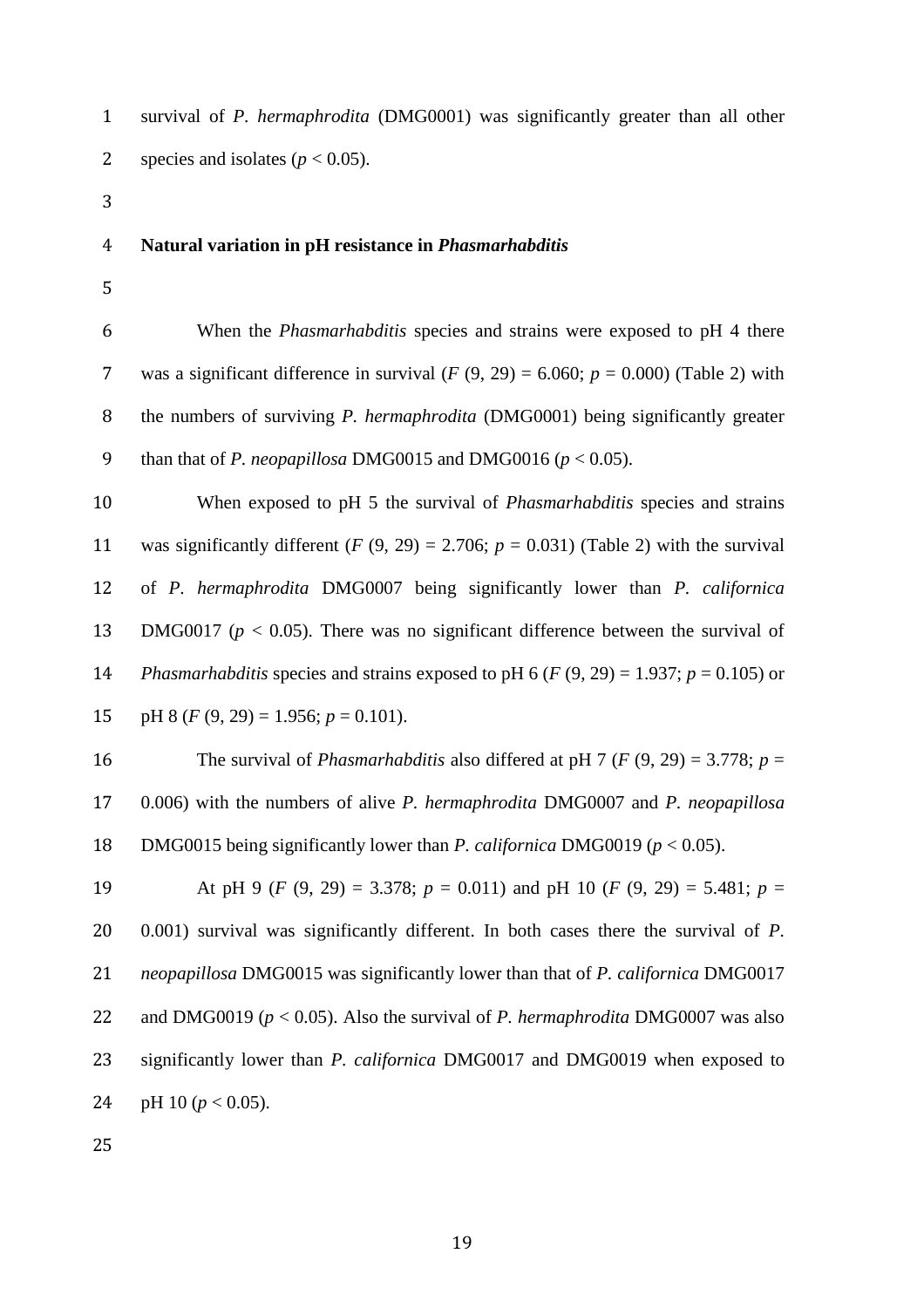**Spontaneous male rate, heat shocking and genetic crosses using** *Phasmarhabditis*

- **species**
- 

 We observed the numbers of *Phasmarhabditis* dauer juveniles that developed into males when grown on NGM agar and fed *Pseudomonas* sp. 1 for 4 days. From 6 strains of *P. hermaphrodita* (DMG0001, DMG0002, DMG0010, DMG0009, DMG0003 and DMG0007) and 2 strains of *P. californica* (DMG0017 and DMG0019) no males were observed and only hermaphrodites were produced. All gonochoristic species produced males in varying amounts *P. neopapillosa* DMG0012 (50% males to 50% females) and DMG0015 (25% males to 75% females), and DMG0016 (46% males to 54% females).

 We investigated if the number of males could be increased by heat shocking *P. hermaphrodita* hermaphrodites (DMG0001, DMG0007 and DMG0009) for 1, 3, 4.5, 5 and 6 hours at 30°C. No offspring were produced by hermaphrodites that had been exposed to 30°C for 5 and 6 hours and the number of offspring produced was low for heat treatment for 4.5 hours (11 to 30 animals); 3 hours (11 to 33 animals) but increased when exposed for 1 hour (16 to 115 animals). However, no males were observed in any of the offspring. Therefore, it is problematic to find *P. hermaphrodita*  males when grown under these conditions.

 To understand whether *Phasmarhabditis* species could be mated under lab conditions we concentrated on using the gonochoristic species *P. neopapillosa*  DMG0012 and DMG0016. Both strains were crossed using standard procedures based on *C. elegans* and were fed *Pseudomonas* sp. 1. Under these conditions we could show that two males to one females placed together using *P. neopapillosa* DMG0016 and DMG0012 resulted in between 47.3 ± 6.7 *P. neopapillosa* DMG0016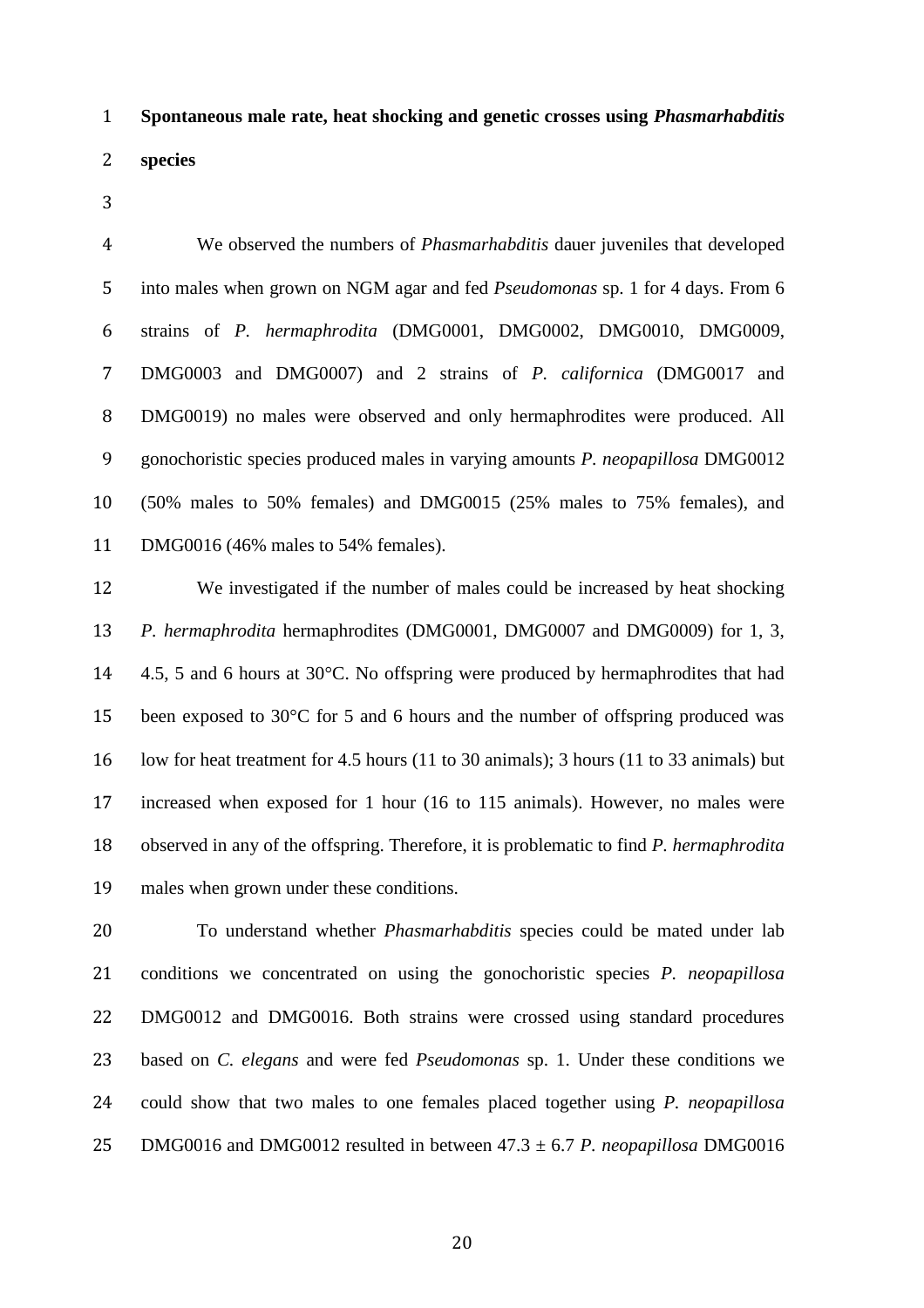and 83.9 ± 5.6 *P. neopapillosa* DMG0012 offspring 6 days later. Therefore, successful crossing of these two strains could be carried out to demonstrate inheritance of recessive and dominant mutations and to aid mapping of mutations.

### **Formaldehyde mutagenesis of** *Phasmarhabditis* **species**

 From 300 F1 *P. hermaphrodita* DMG0001 hermaphrodite mothers (Fig 7A) several mutants were isolated. Specifically, 2 small (*sma*) mutants (Fig 7B,C) and 3 uncoordinated (*unc*) mutants (Fig 7D,E) were found. *sma* mutants were significantly smaller that *P. hermaphrodita* WT (*p* < 0.05) and *unc* mutants strongly resembled *C. elegans unc* phenotype as they were lethargic, stationary and the underlying body wall muscle produced a constant twitch (Waterson et al., 1980). Therefore, *P. hermaphrodita* can be mutagenized using formaldehyde permitting forward genetic screens to be carried out.

### **Discussion**

 The genus *Phasmarhabditis* contains eleven species including *P. hermaphrodita, P. apuliae, P. papillosa, P. neopapillosa, P. valida, P. nidrosiensis, P. californica, P. tawfiki, P. bonaquaense*, *P. bohemica* and *P. huizhouensis* (Andrássy, 1983; Azzam, 2003; Hooper et al., 1999; Huang et al., 2015; Tandingan De Ley et al. 2014; 2016; Nermut et al., 2016a,b,c). *P. hermaphrodita* and other *Phasmarhabditis* species have been isolated from slugs from around the world including the U.K. (Wilson et al., 1993; this study), Germany (Schneider, 1859; Mengert, 1953), France (Coupland, 1995; Maupas, 1900), Iran (Karimi et al., 2003),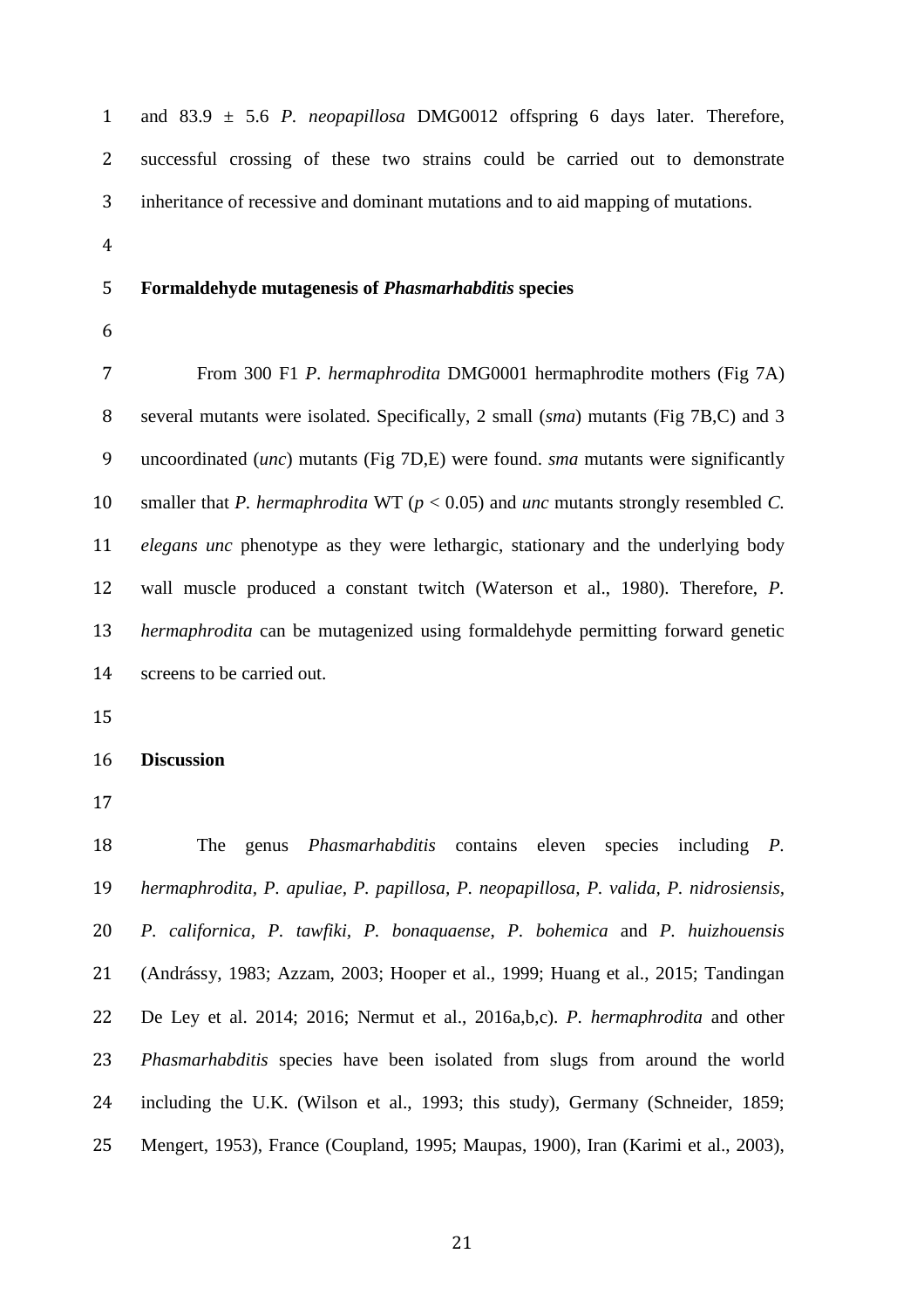Egypt (Azzam, 2003; Genena et al., 2011), Norway (Ross et al., 2015), Chile (France & Gerding, 2000), New Zealand (Wilson et al., 2012), South Africa (Ross et al., 2012; Pieterse et al., 2017a,b). China (Huang et al., 2015), Japan (Waki, 2017), Italy (Nermut et al., 2016a), Czechoslovakia (Nermut et al., 2010; 2016b,c) and *P. californica* has been found in the USA (Tandingan De Ley et al., 2016), Ireland (Carnaghi et al., 2017) and Wales (this study). From these studies it is apparent that members of the *Phasmarhabditis* genus have a cosmopolitan distribution and are very easy to isolate from gastropod hosts. We found 20 separate *Phasmarhabditis* isolates from 426 slugs and snails from three locations around the U.K. From our survey the success rate of collecting *Phasmarhabditis* (4.7%) seems small yet we have discovered a wealth of different species including *P. californica* (which had never been identified in the U.K. before) and several strains of *P. neopapillosa*. Therefore, it seems that the U.K. has an underappreciated diversity of *Phasmarhabditis* species.

 Although *P. hermaphrodita* is a parasite we have shown that it can be maintained and cultured under laboratory conditions using a combination of NGM agar and naturally isolated bacteria (*Pseudomonas* sp. 1). For laboratory genetic model nematodes to be used successfully their bacterial food must be nutritious enough to facilitate the growth of hundreds of offspring; transparent (so nematodes are visible); easy to grow and does not grow too much when added to the NGM plate. This was why *E. coli* OP50 was selected to grow and maintain *C. elegans* (Brenner, 1974). However, regular passage of hundreds of thousands of generations of nematodes using the same culture conditions (constant temperature, lots of food and same species of food) with no interaction or variation in the environment can severely affect genetic make up (Huey & Rosenzweig, 2009). For example, *C. elegans* N2 (wild type) has lost the ability to perform thermoregulatory behaviour when exposed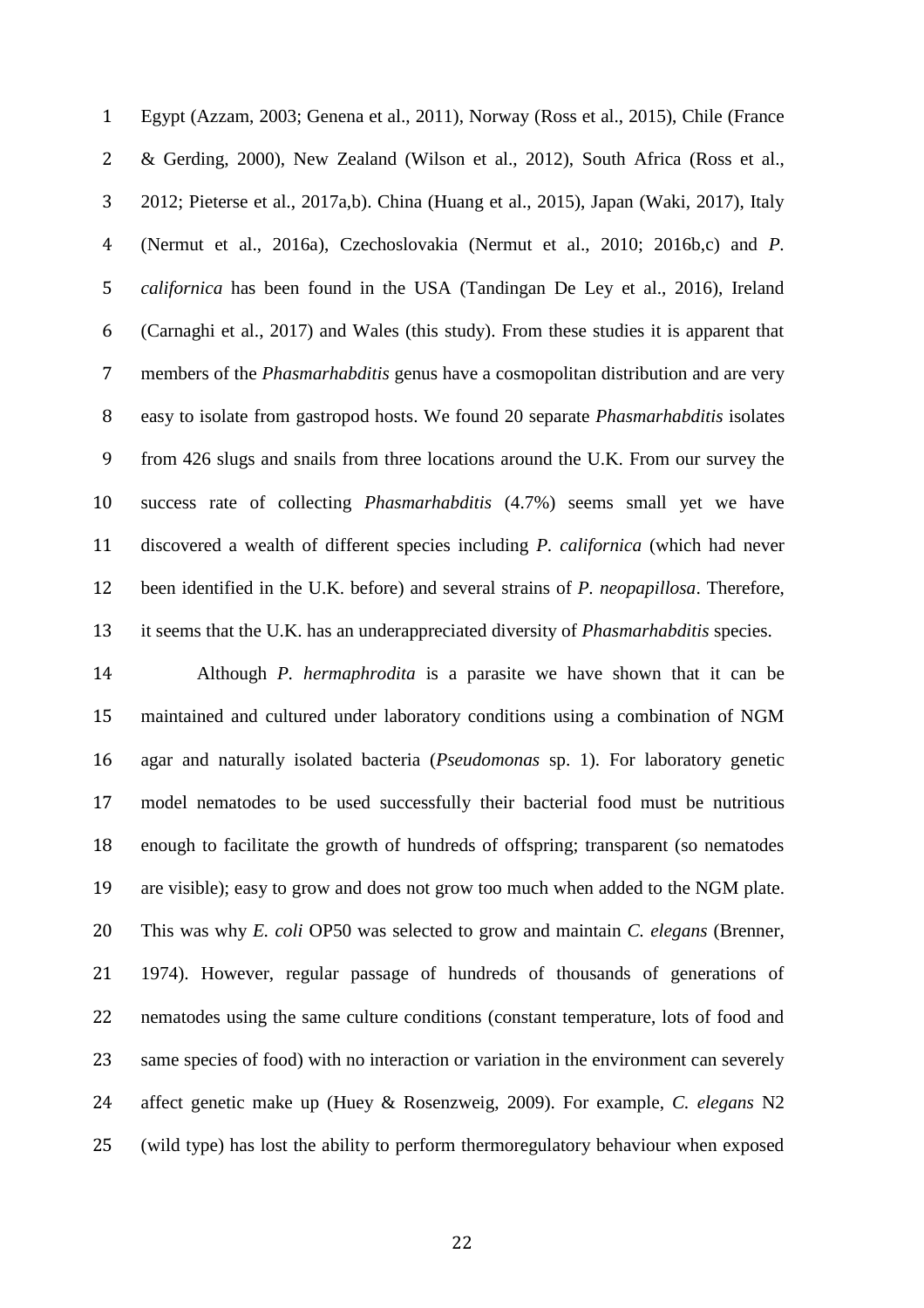to a temperature gradient due to being reared at the same temperature for over 40 years (Anderson et al., 2007). We propose to use *Pseudomonas sp.* 1. - a bacterium found in the intestine of *P. entomophagus* from Tuebingen, Germany (Rae et al., 2008) and not an unusual food source like *E. coli* OP50. Yet continual culturing on NGM plates is an unnatural culture method for these nematodes as *Phasmarhabditis* are necromenic and parasitic nematodes used to reproducing on rotting cadavers of molluscs and not agar plates (Wilson et al., 1993; Rae et al., 2009). To this end we propose to grow *Phasmarhabditis* on decaying slugs in 'semi-natural' conditions using White traps, which is a more realistic environment. This method means that they can be stored at 10 to 15°C for months as dauers (Grewal & Grewal, 2003), and cultured infrequently (every 4-5 months) and therefore the effect of accumulating any deleterious mutations will be reduced. Furthermore, future research will focus on the development of cryopreservation techniques for *Phasmarhabditis* which will allow access to a library of 'un-evolved' strains and species as well as mutants.

 Once *P. hermaphrodita* has killed a slug it feeds on the bacteria growing on the rotting cadaver and this is depleted it turns to the dauer stage and searches for more slugs in the soil. These dauers associate with a rich diversity of bacteria that are carried in their intestine (Rae et al., 2010). Previous studies have shown that the bacteria isolated from the intestine of *P. hermaphrodita*, xenic cultures of *P. hermaphrodita* and from swabs of slugs that died from infection of *P. hermaphrodita* can affect the number of dauers produced as well as their virulence towards slugs (Wilson et al., 1995a,b). These studies showed that *P. hermaphrodita* can grow on an array of bacterial species such as *Pseudomonas fluorescens*, *Sphingobacterium spintovorum*, *M. osloensis*, *Serratia proteamaculans*, *Aeromonas* sp. and *Providencia rettgeri* (Wilson et al., 1995b), and *P. hermaphrodita* grown on bacteria such as *P.*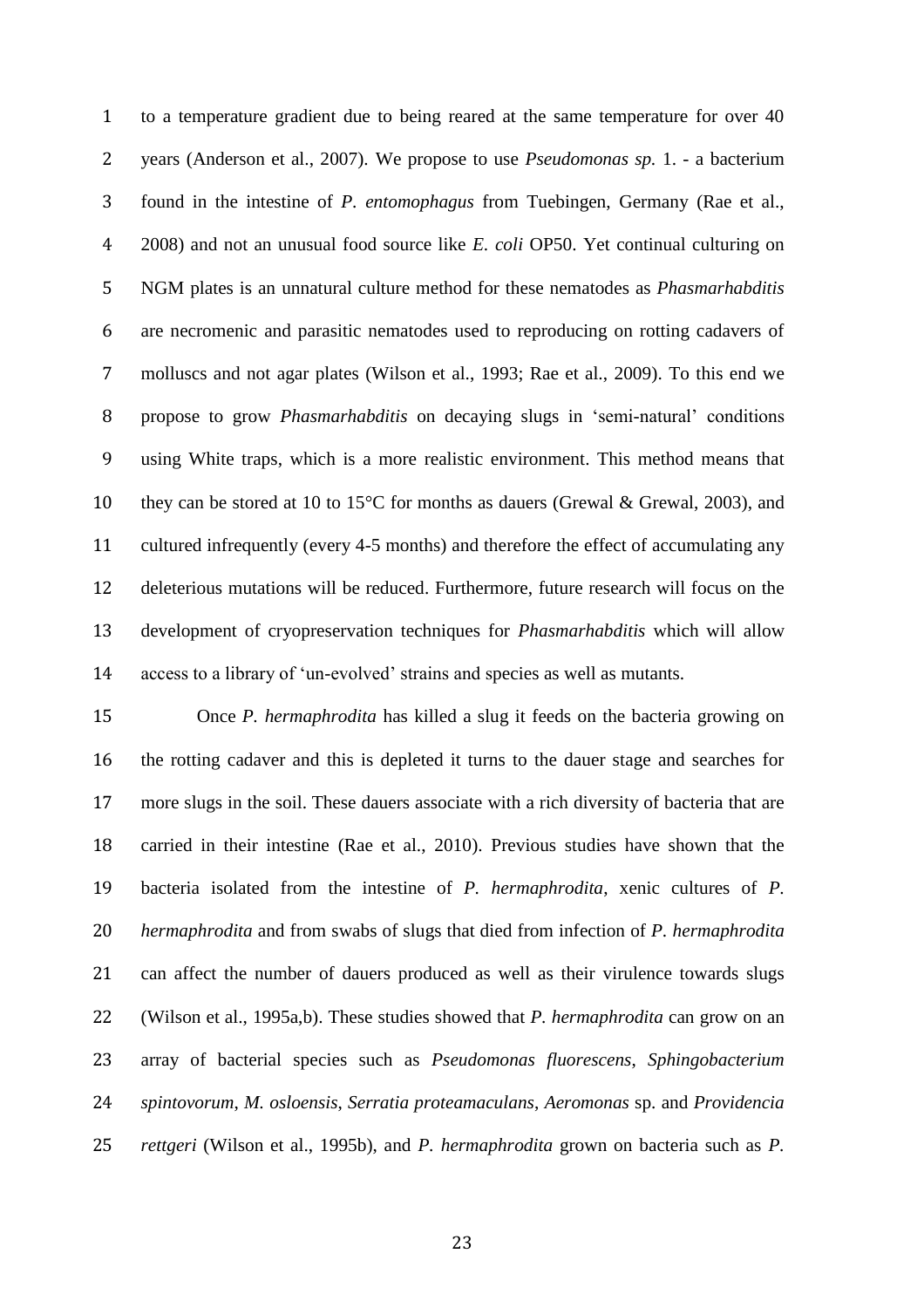*fluorescens*, *M. osloensis* and *P. rettgeri* can produce high yields of pathogenic nematodes that kill slugs (Wilson et al., 1995a). However, the commercial isolate of *P. hermaphrodita* DMG0001 is grown on *M. osloensis* as it can produce consistent high yields of highly pathogenic nematodes (Tan and Grewal, 2001b; Wilson et al., 1995a,b). It has been shown that when introduced into the shell cavity of *D. reticulatum*, *M. osloensis* produces a lipopolysaccharide (LPS) that acts an endotoxin, causing rapid mortality (Tan and Grewal, 2002). By utilizing this collection of naturally isolated *P. hermaphrodita* and *Phasmarhabditis* species the co-evolution of these tri-trophic interactions between bacteria (such as *M. osloensis*), nematodes and slug hosts could be analysed at the molecular level.

 As well as established genetic model nematodes (*C. elegans* and *P. pacificus*) there are several other nematodes that have been proposed including *Poikilolaimus oxycercus* (Hong et al., 2005), *Oscheius tipulae* (Félix, 2006) and *Meloidogyne hapla* (to study plant parasitism) (Opperman et al., 2008). In order for these nematodes (as well as *P. pacificus*) to be used under laboratory conditions information is needed about appropriate bacterial food as well as methods to allow genetic crosses, mutagenesis and long term storage. We have shown that logistically and financially, nematodes such as *Phasmarhabditis* are not difficult to keep and are easy to maintain. There is little difference in the equipment needed to keep *C. elegans* (Stiernagle, 2006) e.g. simple reagents and microbiological media, incubators and freezers for growth and long term storage. As well as these factors, another important point about model nematodes is the ability to be isolated easily can allow tens if not hundreds of strains to be studied to investigate natural phenotypic variation, which can lead to an understanding of the underlying genotype using approaches such as RAD seq (Restriction site Associated DNA Sequencing) (Davey & Blaxter, 2010) and GWAS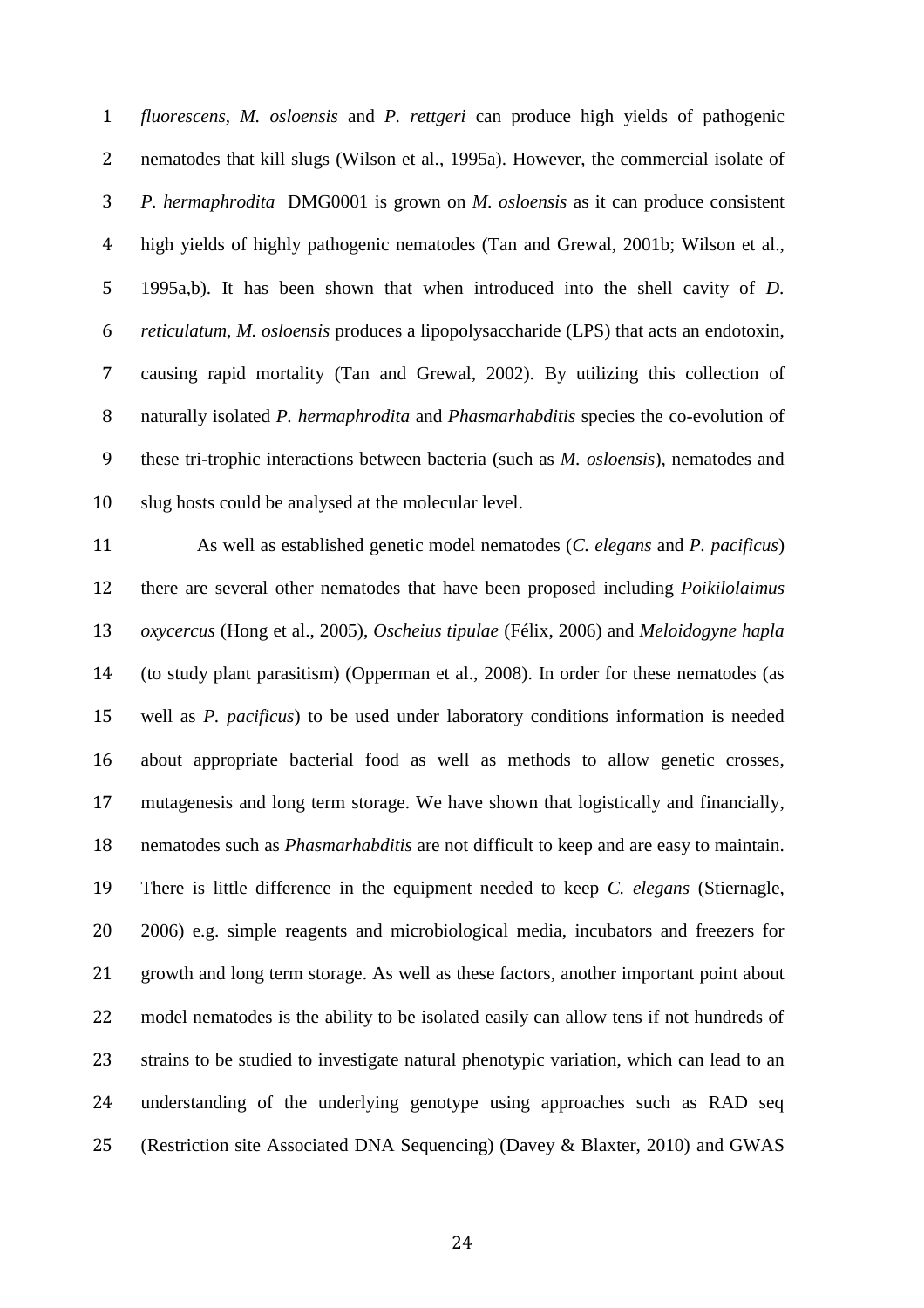(Genome Wide Association Studies) (Cook et al., 2016). In *C. elegans* global sampling efforts have collected several hundred *C. elegans* strains and 26 *Caenorhabditis* species (Frezal & Félix, 2015); which are available from the *Caenorhabditis* Genetic Stock Centre, US. Studying natural variation has been successful in understanding genes involved with foraging behaviour, thermal tolerance and outcrossing (De Bono & Bargmann, 1998; Harvey & Viney, 2007; Teotonio et al., 2006). A similar approach utilising natural strains and investigating variation in behaviour, cold tolerance and dauer formation in *P. pacificus* has been taken (Hong et al., 2008; Mayer & Sommer, 2011; McGaughran & Sommer, 2014). In total there are 28 species of *Pristionchus* (Ragsdale et al., 2015) and hundreds of strains of *P. pacificus* that are available from the Sommer lab, Tuebingen, Germany (Morgan et al., 2012). We have shown that, like both *C. elegans* and *P. pacificus*, *P. hermaphrodita* and a selection of *Phasmarhabditis* species can be isolated and maintained in the lab easily. We have shown that there is natural variation within *P. hermaphrodita* and *Phasmarhabditis* species surviving different temperatures and pHs. This means that with the development of appropriate sequencing and genomic techniques (e.g. RAD seq) macro-evolutionary and micro-evolutionary processes could potentially be unravelled at the genetic level.

 The isolation of mutants via forward genetic screens using mutagenesis is a powerful technique that can identify genes responsible for specific phenotypes. The first step of any proposed genetic model nematode is to show it can be mutagenized. Here we showed *P. hermaphrodita unc* and *sma* mutants could be isolated by using similar protocols as *C. elegans* (Johnson & Baillie, 1988). If *P. hermaphrodita* can be mutated then there is no reason why full-unbiased forward genetic screens could not be carried out to investigate an array of evolutionary and ecologically important traits.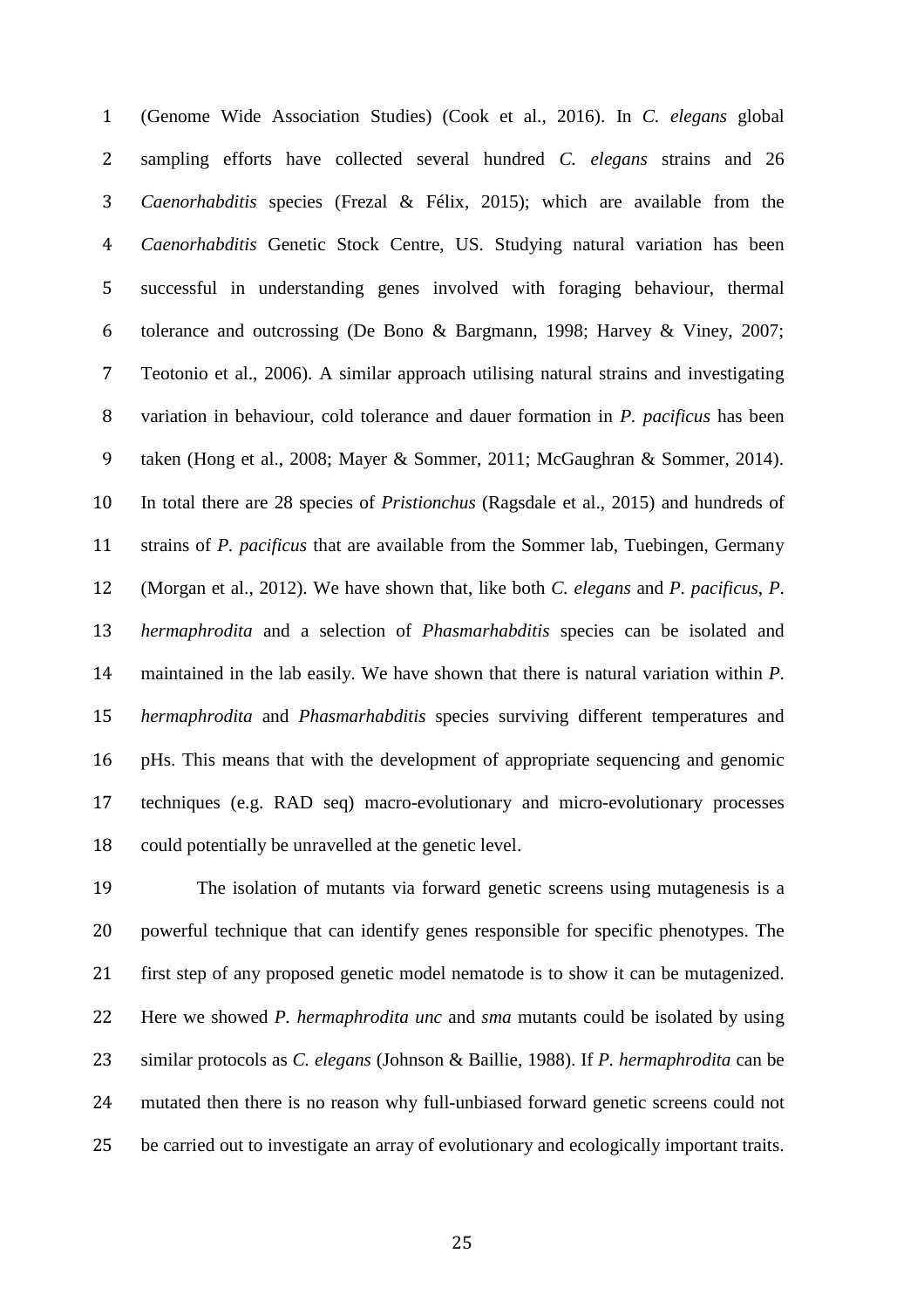These include finding mutants that are defective in killing slugs, inducing slug avoidance (Wilson et al., 1999, Wynne et al., 2016) or failing to chemotax towards host cues such as slug mucus (Rae et al., 2006; 2009). As *P. hermaphrodita* is one of the candidates for the 959 nematode genome project (Kumar et al., 2012) and several species are currently undergoing full genome sequencing, this will allow genomic comparison to closely related free-living nematodes, arthropod and mammalian parasites present in Clade 5.

 We found that *P. neopapillosa* could be mated under lab conditions using similar procedures as *C. elegans*. However, generating enough males for genetic crosses with *P. hermaphrodita* proved difficult due to scarcity. This is not unusual for hermaphroditic nematodes that are able to spontaneously produce males. *C. elegans* only produces 0.1-0.2% of males in culture (Hodgkin & Doniach, 1997). Maupas (1900) noted that from 14,888 *P. hermaphrodita* only 1 male was found. Our strains under lab conditions seem to not produce males, even when heat shocked for 1-4 hours at 30°C. Strangely, when these strains were first isolated one was found with males present (DMG007) (Rae, unpublished) but when grown on rotting slug and NGM plates this ability seemed to diminish rapidly over time. Future research will focus on methods used to generate males including exposing hermaphrodites to ethanol (Lyons & Hecht, 1997) or isolating a mutant (using forward genetics) that has a high incidence of males (*him* mutants) (Hodgkin et al., 1979).

 In conclusion, we have outlined the methods used to work with *P. hermaphrodita* and *Phasmarhabditis* species under laboratory conditions. We believe that *P. hermaphrodita* (and other *Phasmarhabditis* species) could be used to identify genes that are essential for pathogenicity towards slugs. The most logical way to achieve this would be to take a natural variation approach to isolate as many *P.*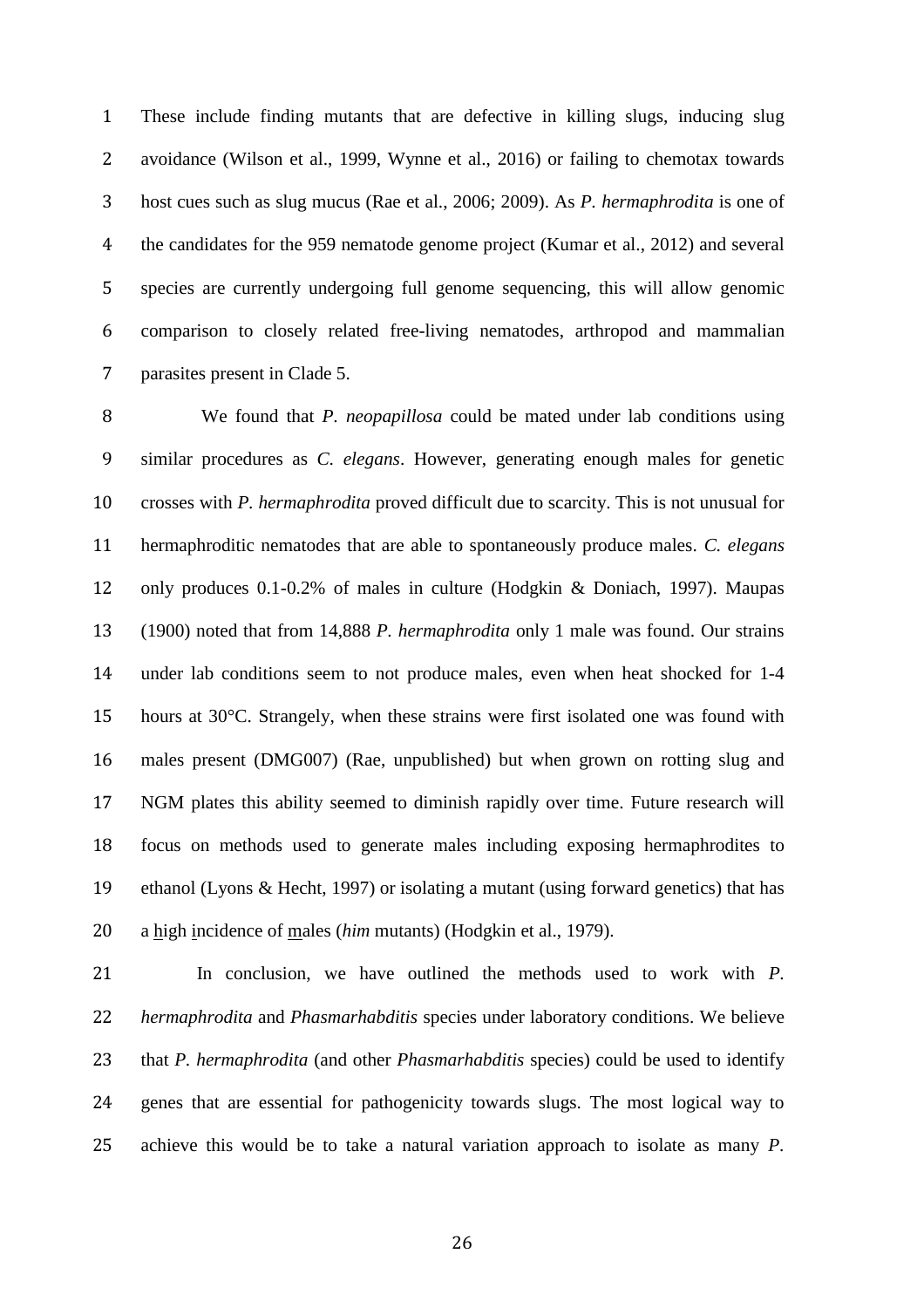*hermaphrodita* strains as possible and grow them on rotting slugs (as we have outlined here which does not affect their virulence, Rae et al. (2010) and assess their pathogenic potential towards slugs. The main aim would be to identify a strain that is more or less virulent that DMG0001 (an approach that is currently on going, Rae, unpublished). Through genome sequencing potential parasitism genes could be identified and confirmed by reverse genetics e.g. RNAi and/or CRISPR-Cas9. This information may allow in depth insight into the evolution of parasitism in other Clade 5 animal, plant and invertebrate nematode parasites as well as comparison to *C. elegans* and *P. pacificus*.

#### **Figure legends**

 Figure 1: The slug parasitic nematode *P. hermaphrodita* (A) is a parasite of several slug species such as *D. reticulatum* (B). It can also be kept under lab conditions on NGM agar feeding on *Pseudomonas* sp. 1 (C) and on rotting *L. flavus* in a White trap (D). Scale bars represent 100 μm in A, 1 cm in B and 1 mm in C and D.

 Figure 2: The mean number of offspring that were produced by *P. hermaphrodita* DMG0001, *P. hermaphrodita* DMG0007 and *P. californica* DMG0017 when fed 20 0.025 g (A) and 0.25 g (B) of *L. flavus*. Bars represent  $\pm$  one standard error.

 Figure 3: The mean number of offspring that were produced by *P. hermaphrodita* DMG0001 (black bars), *P. hermaphrodita* DMG0007 (white) and *P. californica*  DMG0017 (grey) when fed *Pseudomonas* sp. 1, *Bacillus* sp. 1, *E. coli* OP50 and *E. coli* BR at 20 $\degree$ C. Bars represent  $\pm$  one standard error.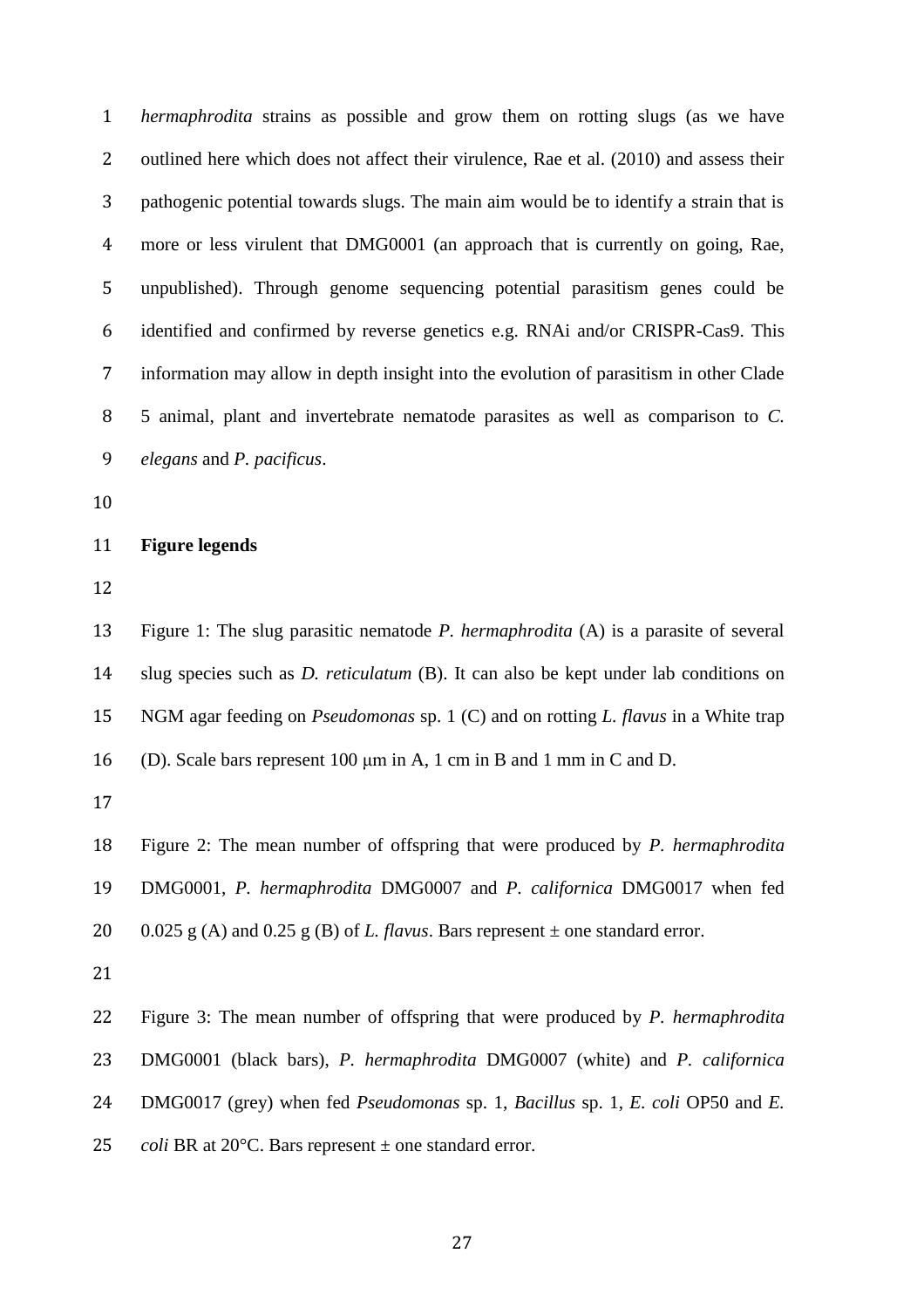| I<br>۰, |
|---------|
| . .     |

 Figure 4: The mean number of offspring that were produced by *P. hermaphrodita* DMG0001 (black bars), *P. hermaphrodita* DMG0007 (white) and *P. californica*  4 DMG0017 (grey) at  $10^{\circ}$ C (A),  $15^{\circ}$ C (B) and  $20^{\circ}$ C (C). Bars represent  $\pm$  one standard error. Figure 5: The mean pumping rate over 60 seconds of *P. hermaphrodita* (DMG0001 and DMG0007), *P. californica* DMG0017 and *P. neopapillosa* (DMG0012 and 9 DMG0016) fed *Pseudomonas* sp. 1 at 20°C. Bars represent  $\pm$  one standard error. Figure 6: The number of alive *P. hermaphrodita* (DMG0001, DMG0007, DMG0010, DMG0006 and DMG0008); *P. californica* (DMG0018 and DMG0019) and *P. neopapillosa* (DMG0013, DMG0015 and DMG0016) exposed to 31°C (A), 37°C (B) 14 and 41 $^{\circ}$ C (C). Bars represent  $\pm$  one standard error. Figure 7: *P. hermaphrodita* DMG0001 (A) were mutagenized with 0.1% formaldehyde and *sma* (small) mutants (B, C) and *unc* (uncoordinated) mutants (D, E) were found in the F2 generation. Scale bar represents 100 μm. **Supplementary Figures** Supplementary Figure 1: PCR product of COI gene based on primers by Read et al. (2006) from DNA that was extracted and amplified from *P. hermaphrodita* DMG0001 (lane 1), DMG0002 (2), B30 (3), DMG0003 (4), DMG0004 (5), DMG0005 (6), DMG0006 (7), DMG0007 (8), DMG0008 (9), DMG0009 (10),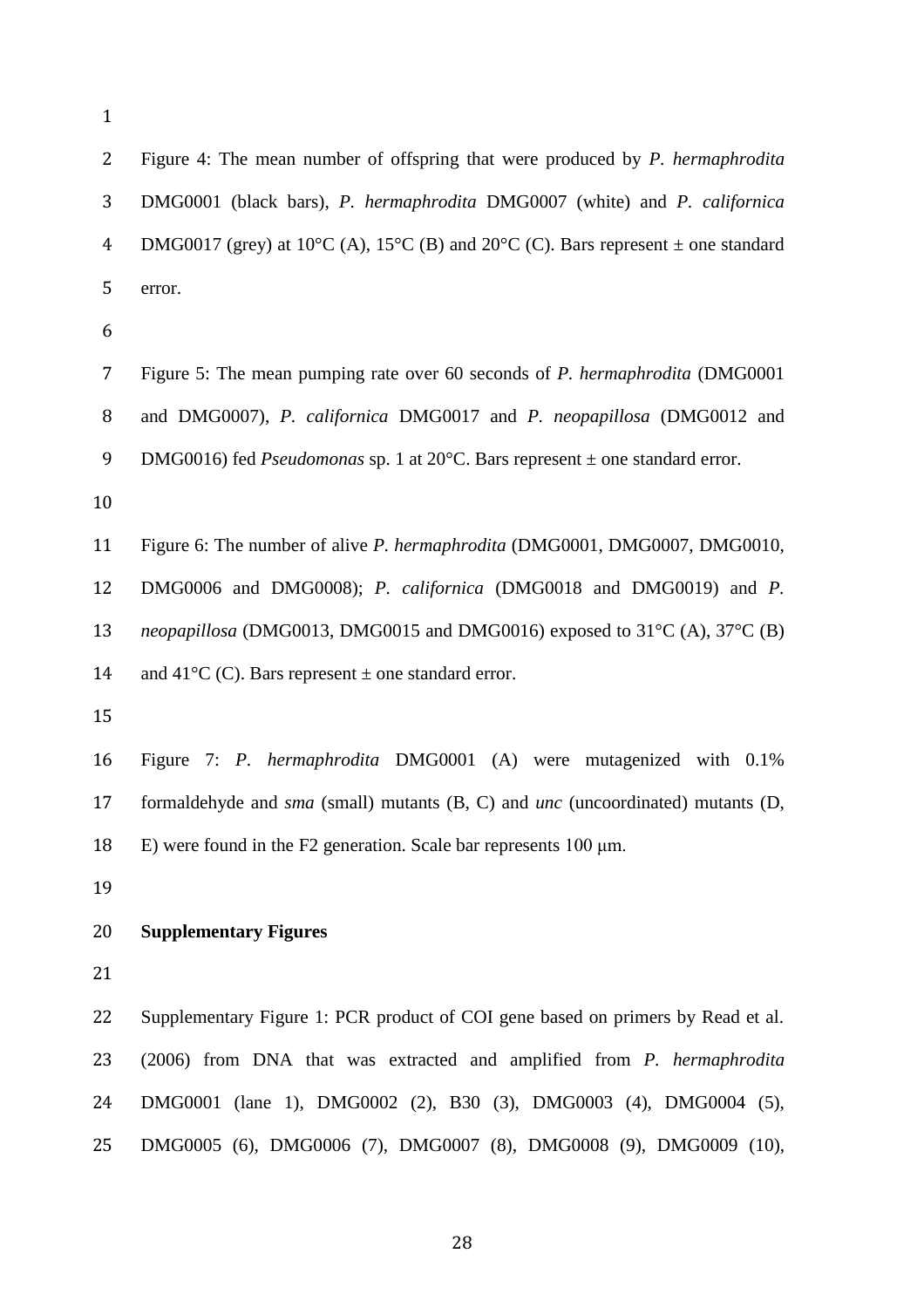| $\mathbf{1}$   | DMG0010 (11), DMG0011 (12), P. neopapillosa DMG0012 (13), DMG0013 (14), P.               |
|----------------|------------------------------------------------------------------------------------------|
| $\overline{2}$ | hermaphrodita AB46 (15), P. neopapillosa DMG0014 (16), DMG0015 (17),                     |
| 3              | DMG0016 (18), P. californica DMG0017 (19), DMG0018 (20), DMG0019 (21), C.                |
| $\overline{4}$ | elegans N2 (22), Acrobeloides sp. (23), Cervidellus vexilliger (24), Aphelenchus         |
| 5              | avenae (25), Pelodera teres (26), Pristionchus entomophagus (27), Pristionchus           |
| 6              | uniformis (28), Steinernema feltiae (29), Steinernema carpocapsae (30), Panagrellus      |
| $\overline{7}$ | redivivus (31), Heterorhabditis bacteriophora (32), negative control (water as           |
| 8              | template) (33) and positive control ( <i>P. hermaphrodita</i> DMG0001 DNA) (34). $L = 1$ |
| 9              | kb DNA Ladder.                                                                           |
| 10             |                                                                                          |
| 11             |                                                                                          |
| 12             | <b>References</b>                                                                        |
|                |                                                                                          |
| 13             |                                                                                          |
| 14             | Anderson, J.L., Albergotti, L., Proulx, S., Peden, C., Huey, R.B. & Philips, P.C.        |
| 15             | (2007) Thermal preference of <i>Caenorhabditis elegans</i> : a null model and empirical  |
| 16             | tests. Journal of Experimental Biology 210, 3107-3116.                                   |
| 17             |                                                                                          |
| 18             | Andrássy, I. (1983). A taxonomic review of the sub-order Rhabditina (Nematoda:           |
| 19             | Secernentae). Paris, France, Office de la Recherche Scientifique et Technique, Outre-    |
| 20             | Mer.                                                                                     |
| 21             |                                                                                          |
| 22             | Azzam, K.M. (2003) Description of the nematode Phasmarhabditis tawfiki n. sp.            |
| 23             | isolated from Egyptian terrestrial snails and slugs. Journal of the Egyptian German      |
| 24             | Society for Zoology 42, 79-87.                                                           |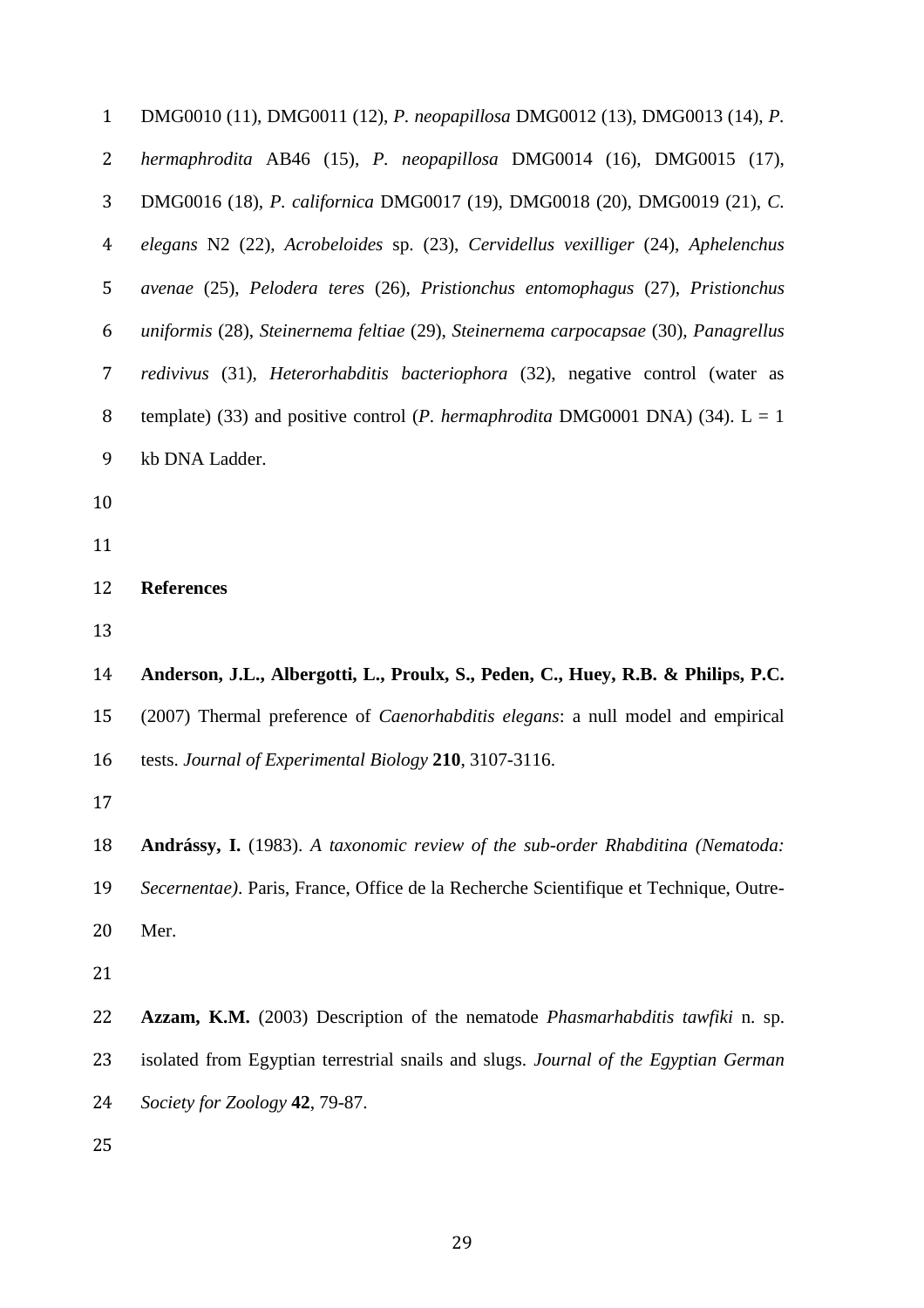| $\mathbf{1}$   | Blaxter, M.L., de Ley, P., Garey, J.R., Liu, L.X., Scheldeman, P., Vierstraete, A.,          |  |
|----------------|----------------------------------------------------------------------------------------------|--|
| 2              | Vanfleteren, J.R., Mackey, L.Y., Dorris, M., Frisse, L.M., Vida, J.T. & Thomas,              |  |
| 3              | W.K. (1998) A molecular evolutionary framework for the phylum Nematoda. Nature               |  |
| $\overline{4}$ | 392, 71-75.                                                                                  |  |
| 5              |                                                                                              |  |
| 6              | <b>Brenner, S.</b> (1974) The genetics of <i>Caenorhabditis elegans. Genetics</i> 77, 71-94. |  |
| 7              |                                                                                              |  |
| 8              | Carnaghi, M., Rae, R., Bistline-East, A., Carey, J., Johnston, E., Kindermann,               |  |
| 9              | G., McDonnell, R., O'Hanlon, A., Reich, I., Shearan, J., Tandingan De Ley, I.,               |  |
| 10             | Williams, C.D. & Gormally, M.J. (2017) Investigation of susceptibility of a                  |  |
| 11             | protected slug species ( <i>Geomalacus maculosus</i> ) to four biocontrol nematode species.  |  |
| 12             | Biocontrol, Science and Technology 27, 294-299.                                              |  |
| 13             |                                                                                              |  |
| 14             | C. elegans Sequencing Consortium (1998) Genome sequence of the nematode C.                   |  |
| 15             | elegans: a platform for investigating biology. Science 282, 2012-2018.                       |  |
| 16             |                                                                                              |  |
| 17             | Chalfie, M., Tu, Y., Euskirchen, G., Ward, W.W. & Prasher, D.C. (1994) Green                 |  |
| 18             | fluorescent protein as a marker for gene expression. Science 263, 802-805.                   |  |
| 19             |                                                                                              |  |
| 20             | Cinkornpumin, J.K. & Hong, R.L. (2011) RNAi mediated gene knockdown and                      |  |
| 21             | transgenesis by microinjection in the necromenic nematode Pristionchus pacificus.            |  |
| 22             | Journal of Visualized Experiments 56, 3270.                                                  |  |
| 23             |                                                                                              |  |
| 24             | Cold Spring Harbour Laboratory Archives Repository (2017). "126. N                           |  |
| 25             | Isolation." Brenner, S. (2017) Reference SB/6/5/126, accessed January 19, 2017,              |  |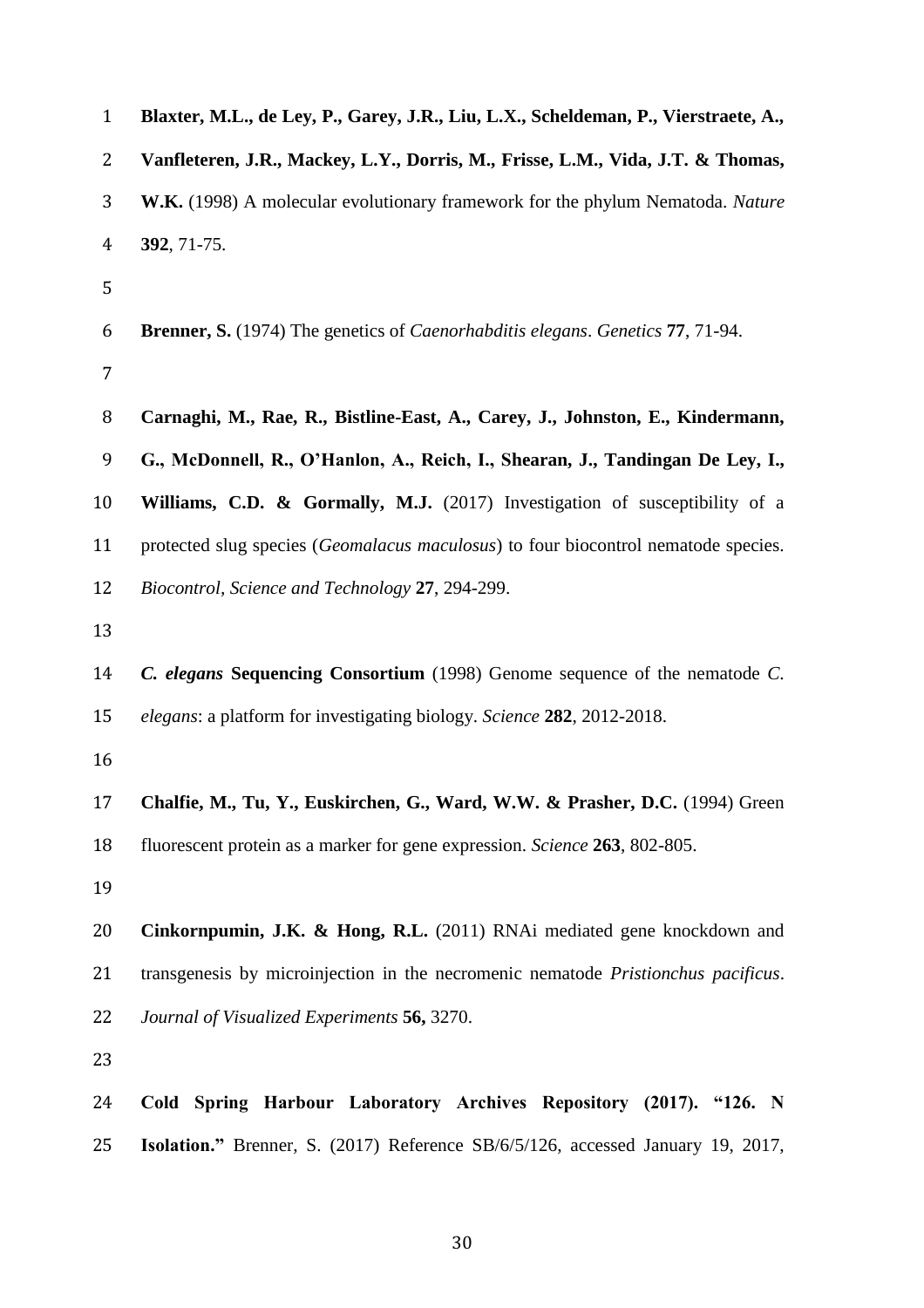- [http://libgallery.cshl.edu/items/show/75709.](http://libgallery.cshl.edu/items/show/75709)
- 

| 3              | Cook, D.E., Zdraljevic, S., Tanny, R.E., Seo, B., Riccardi, D.D., Noble, L.M.,             |
|----------------|--------------------------------------------------------------------------------------------|
| $\overline{4}$ | Rockman, M.V., Alkema, M.J., Braendle, C., Kammenga, J.E., Wang, J.,                       |
| 5              | Kruglyak, L., Félix, M-A., Lee, J & Andersen, E.C. (2016) The genetic basis of             |
| 6              | natural variation in <i>Caenorhabditis elegans</i> telomere length. Genetics 204, 371-383. |
| 7              |                                                                                            |
| 8              | <b>Coupland, J.B.</b> (1995) Susceptibility of helicid snails to isolates of the nematode  |
| 9              | Phasmarhabitis hermaphrodita from southern France. Journal of Invertebrate                 |
| 10             | Pathology 66, 207-208.                                                                     |
| 11             |                                                                                            |
| 12             | Davey, J.W. & Blaxter, M.L. (2010). RADSeq: next-generation population genetics.           |
| 13             | Briefings in Functional Genomics 9, 416-423.                                               |
| 14             |                                                                                            |
| 15             | De Bono, M. & Bargmann, C.I. (1998) Natural variation in a neuropeptide Y                  |
| 16             | receptor homolog modifies social behaviour and food response in C. elegans. Cell 94,       |
| 17             | 679-689.                                                                                   |
| 18             |                                                                                            |
| 19             | Dieterich, C., Clifton, S.W., Schuster, L.N., Chinwalla, A. et al. (2008) The              |
| 20             | Pristionchus pacificus genome provides a unique perspective on nematode lifestyle          |
| 21             | and parasitism. Nature Genetics 40, 1193-1198.                                             |
| 22             |                                                                                            |
| 23             | Félix, M.-A. (2006) Oscheius tipulae. WormBook, ed. The C. elegans Research                |
| 24             | Community, WormBook, doi/10.1895/wormbook.1.119.1.                                         |
| 25             |                                                                                            |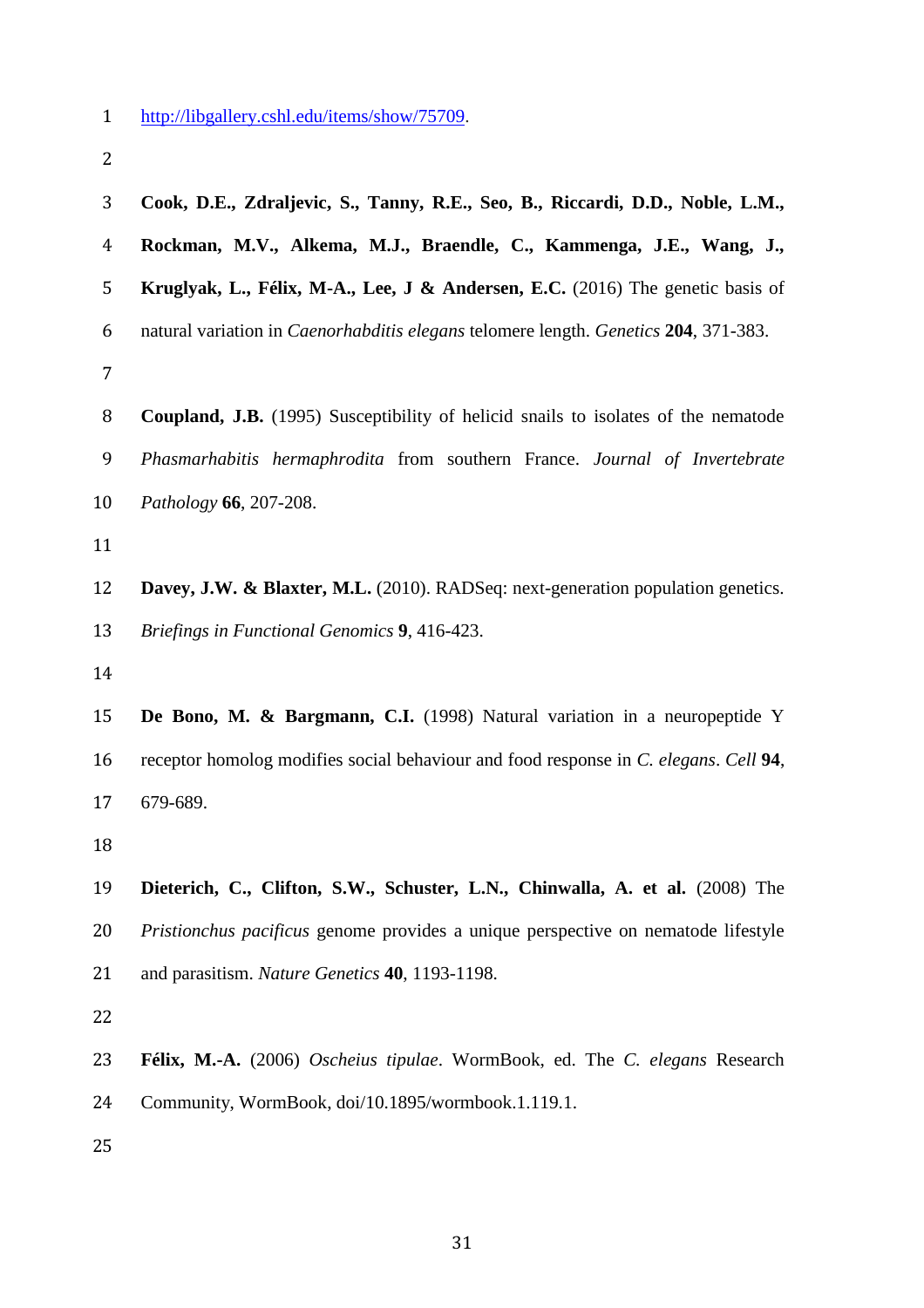| $\mathbf{1}$   | Fire, A., Xu, S., Montgomery, M.K., Kostas, S.A., Driver, S.E. & Mello, C.C.               |
|----------------|--------------------------------------------------------------------------------------------|
| $\overline{2}$ | (1998) Potent and specific genetic inheritance by double-stranded RNA in                   |
| 3              | Caenorhabditis elegans. Nature 391, 806-811.                                               |
| $\overline{4}$ |                                                                                            |
| 5              | France, A. & Gerding, M. (2000) Discovery of Phasmarhabditis hermaphrodita in              |
| 6              | Chile and its pathological differences with the UK isolate in slug control. Journal of     |
| 7              | Nematology 32, 430.                                                                        |
| 8              |                                                                                            |
| 9              | Frezal, L. & Félix, M.A. (2015) The natural history of model organism: C. elegans          |
| 10             | outside the Petri dish. eLife 4, e05849.                                                   |
| 11             |                                                                                            |
| 12             | Geldhof, P., Murray, L., Couthier, A., Gilleard, J.S., McLauchlan, G. et al.               |
| 13             | (2006) Testing the efficacy of RNA interference in Haemonchus contortus.                   |
| 14             | International Journal of Parasitology 36, 801-810.                                         |
| 15             |                                                                                            |
| 16             | Geldhof, P., Visser, A., Clark, D., Saunders, G., Britton, C. et al. (2007) RNAi           |
| 17             | interference in parasitic helminths: current situation, potential pitfalls and future      |
| 18             | prospects. Parasitology 134, 609-619.                                                      |
| 19             |                                                                                            |
| 20             | Genena, M.A.M., Mostafa, F.A.M., Fouly, A.H. & Yousef, A.A. (2011) First                   |
| 21             | record of the slug parasitic nematode, <i>Phasmarhabditis hermaphrodita</i> (Schneider) in |
| 22             | Egypt. Archives of Phytopathology and Plant Protection 44, 340-345.                        |
| 23             |                                                                                            |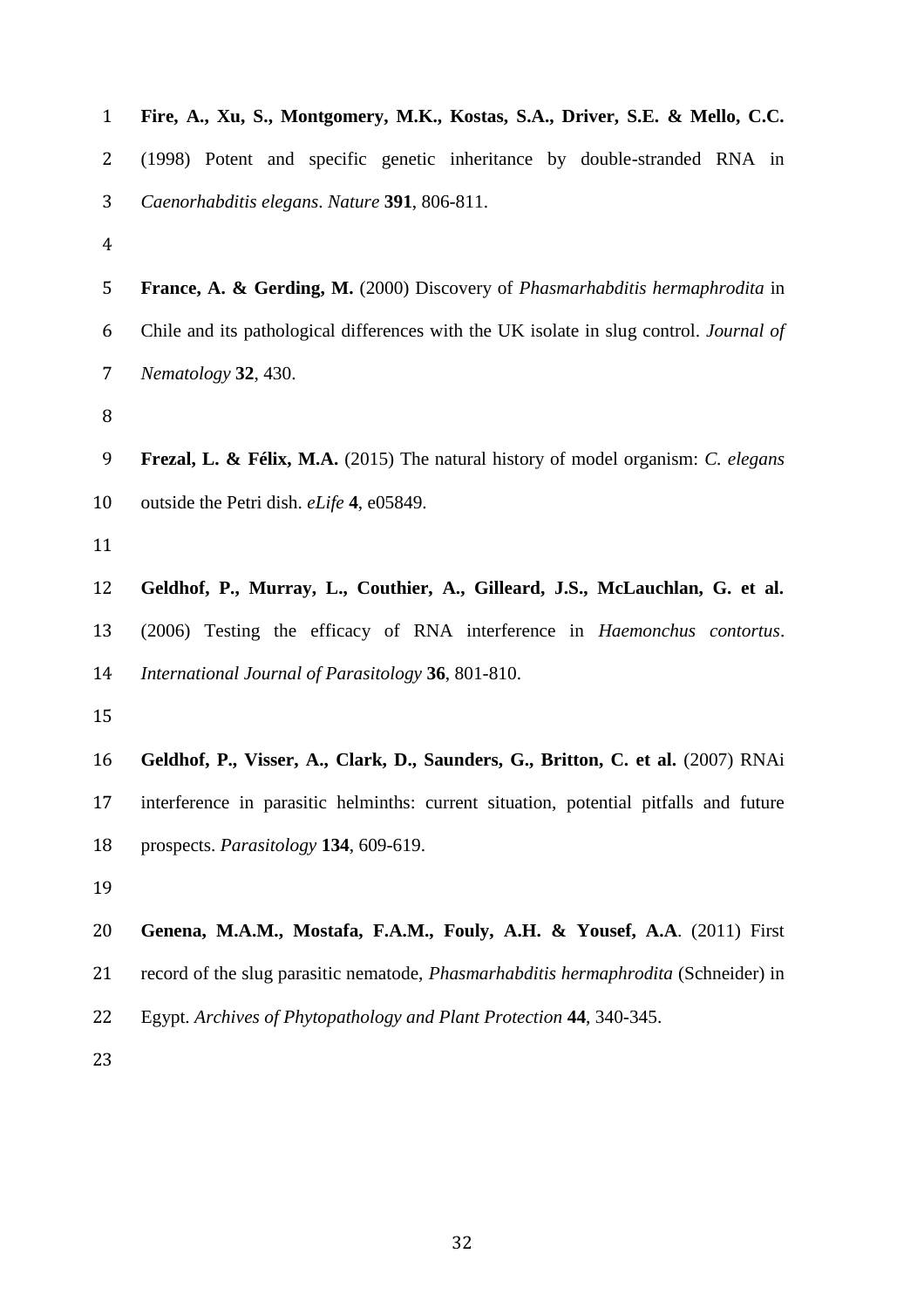| $\mathbf{1}$   | Grewal, P.S., Grewal, S.K., Tan, L. & Adams, B.J. (2003) Parasitism of molluses         |
|----------------|-----------------------------------------------------------------------------------------|
| $\overline{2}$ | by nematodes: types of associations and evolutionary trends. Journal of Nematology      |
| 3              | 35, 146-156.                                                                            |
| $\overline{4}$ |                                                                                         |
| 5              | Grewal, S.K. & Grewal, P.S. (2003) Effect of osmotic dessication on longevity and       |
| 6              | temperature tolerance of Phasmarhabditis hermaphrodita. Journal of Parasitology         |
| 7              | 89, 434-438.                                                                            |
| 8              |                                                                                         |
| 9              | Harvey, S.C. & Viney, M.E. (2007) Thermal variation reveals natural variation           |
| 10             | between isolates of <i>Caenorhabditis elegans. Journal of Experimental Zoology</i> 308, |
| 11             | 409-416.                                                                                |
| 12             |                                                                                         |
| 13             | Herrmann, M., Mayer, W.E. & Sommer, R.J. (2006) Nematodes of the genus                  |
| 14             | Pristionchus are closely associated with scarab beetles and the Colorado potato beetle  |
| 15             | in Western Europe. Zoology 109, 96-108.                                                 |
| 16             |                                                                                         |
| 17             | Hodgkin, J. & Doniach, T. (1997) Natural variation and copulatory plug formation        |
| 18             | in Caenorhabditis elegans. Genetics 146, 149-164.                                       |
| 19             |                                                                                         |
| 20             | Hodgkin, J., Horvitz, H.R. & Brenner, S. (1979) Nondisjunction mutants of the           |
| 21             | nematode C. elegans. Genetics 91, 67-94.                                                |
| 22             |                                                                                         |
| 23             | Hong, R.L., Villwock, A. & Sommer, R.J. (2005) Cultivation of the rhabditid             |
| 24             | Poikilolaimus oxycercus as a laboratory nematode for genetic analysis. Journal of       |
| 25             | Experimental Zoology 303, 742-760.                                                      |
|                |                                                                                         |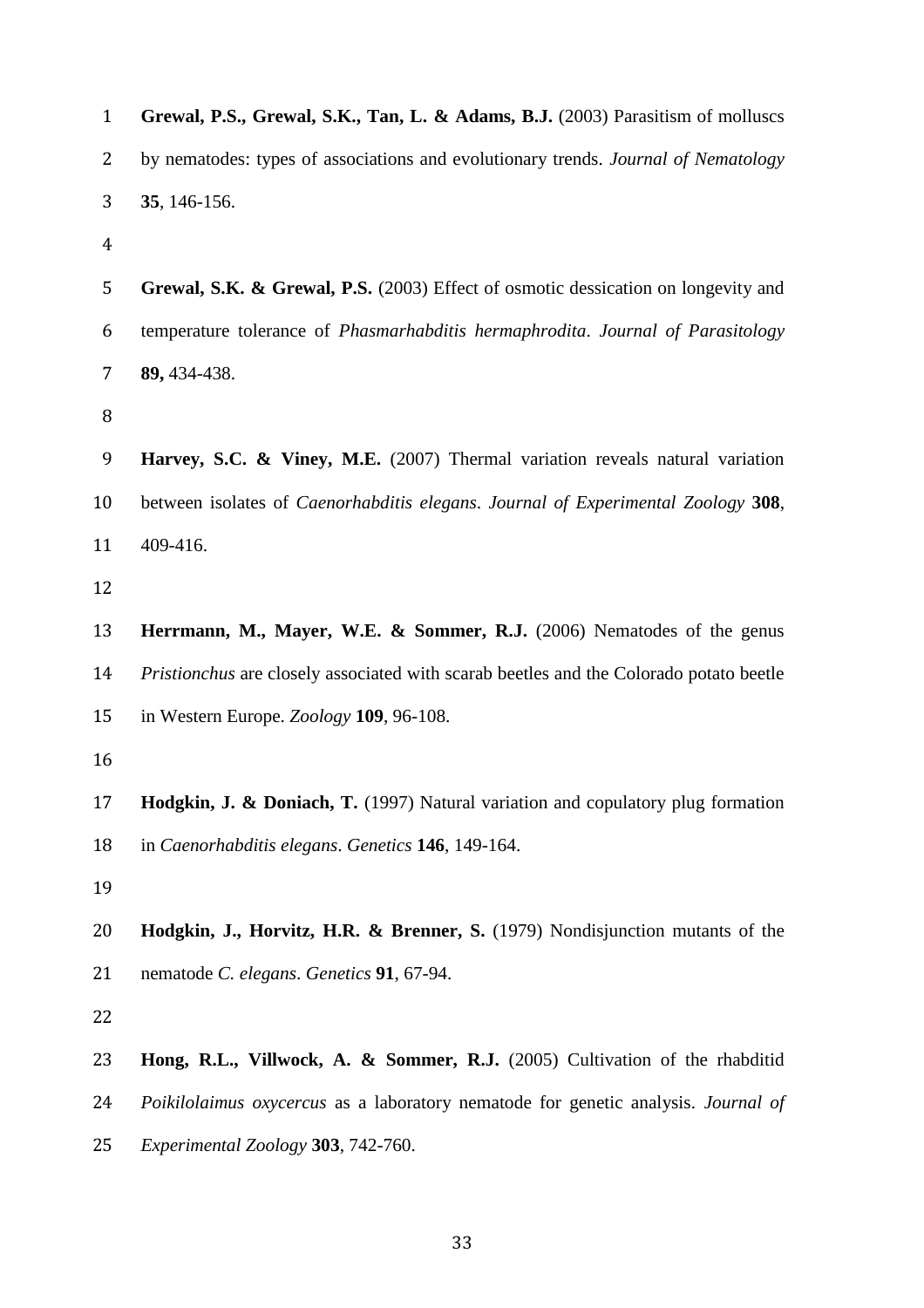| 2  | Hong, R.L., Witte, H. & Sommer, R.J. (2008) Natural variation in <i>Pristionchus</i>              |
|----|---------------------------------------------------------------------------------------------------|
| 3  | pacificus insect pheromone attraction involves the protein kinase EGL-4. Proceedings              |
| 4  | of the National Academy of Sciences of the United States of America 105, 7779-7784.               |
| 5  |                                                                                                   |
| 6  | Hooper, D.J., Wilson, M.J., Rowe, J.A. & Glen, D.M. (1999) Some observations                      |
| 7  | on the morphology and protein profiles of the slug parasitic nematodes                            |
| 8  | Phasmarhabditis hermaphrodita and P. neopapillosa (Nematoda: Rhabditidae).                        |
| 9  | Nematology 1, 173-182.                                                                            |
| 10 |                                                                                                   |
| 11 |                                                                                                   |
| 12 | Hope, I.A. (1999) C. elegans: a practical approach. 281 pp. Oxford, Oxford                        |
| 13 | University Press.                                                                                 |
| 14 |                                                                                                   |
| 15 | Huang, R-E., Ye, W., Ren, X. & Zhao, Z. (2015) Morphological and molecular                        |
| 16 | characterization of Phasmarhabditis huizhouensis sp. nov. (Nematoda: Rhabdididae),                |
| 17 | South<br>DOI:<br>rhabditid<br>from<br>China.<br>nematode<br><i>PLoS</i><br><b>One</b><br>a<br>new |
| 18 | 10.1371/journal.pone.0144386.                                                                     |
| 19 |                                                                                                   |
| 20 | Huey, R.B. & Rosenzweig, F. (2009) Laboratory evolution meets catch-22. pp.671-                   |
| 21 | 691 in Garland Jr., T. & Rose, M.R. (Eds) Experimental evolution: concepts, methods               |
| 22 | and applications of selection experiments. Berkeley, University of California Press.              |
| 23 |                                                                                                   |
| 24 | Johnson, R.C. & Baillie, D.L. (1988) Dose-response curve and the analysis of                      |

mutational events. *Mutation Research* **201**, 137-147.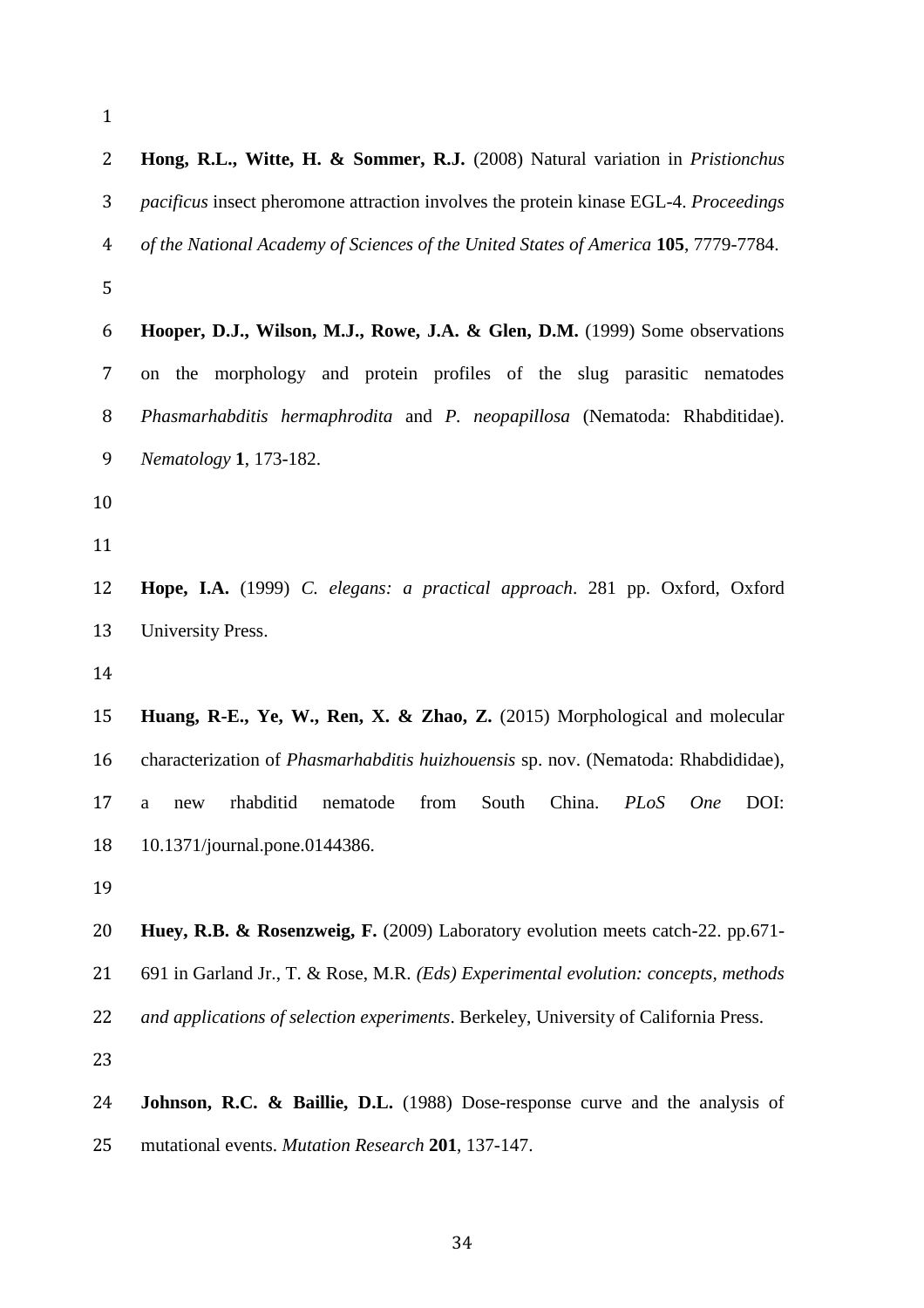| $\mathbf{1}$   |                                                                                  |
|----------------|----------------------------------------------------------------------------------|
| $\overline{2}$ | Karimi, J., Kharazi-Pakadel, A. & Robert, S.J. (2003) Report of pathogenic       |
| 3              | nematodes from slugs, Phasmarhabditis hermaphrodita (Nematoda: Rhabditida) in    |
| 4              | Iran. Journal of Entomological Society of Iran 22, 77-78.                        |
| 5              |                                                                                  |
| 6              | Kiontke, K & Sudhaus, W. (2006) Ecology of Caenorhabditis species. The C.        |
| $\overline{7}$ | elegans Research Community, WormBook, doi/10.1895/wormbook.1.141.1.              |
| 8              |                                                                                  |
| 9              | Kroetz, S.M., Srinivasan, J., Yaghoobian, J., Sternberg, P.W. & Hong, R.L.       |
| 10             | (2012) The cGMP signalling pathway affects feeding behaviour in the necromenic   |
| 11             | nematode Pristionchus pacificus. PLoS One, 7(4):e34464.                          |
| 12             |                                                                                  |
| 13             | Kumar, S., Schiffer, P.H. & Blaxter, M. (2012) 959 Nematode genomes: a semantic  |
| 14             | wiki for coordinating sequencing projects. Nucleic Acids Research 40, 1295-1300. |
| 15             |                                                                                  |
| 16             | Lambshead, P.J. (1993) Recent developments in marine benthic biodiversity        |
| 17             | research. Oceanis 19, 5-24.                                                      |
| 18             |                                                                                  |
| 19             | Lo, T.-W., Pickle, C.S., Lin, S., Ralston, E.J., Gurling, M., Schartner, C.M.,   |
| 20             | Bian, Q., Doudna, J.A. & Meyer, B.J. (2013) Precise and heritable genome editing |
| 21             | in evolutionary diverse nematodes using TALENs and CRISPR/Cas9 to engineer       |
| 22             | insertions and deletions. <i>Genetics</i> 195, 331-348.                          |
|                |                                                                                  |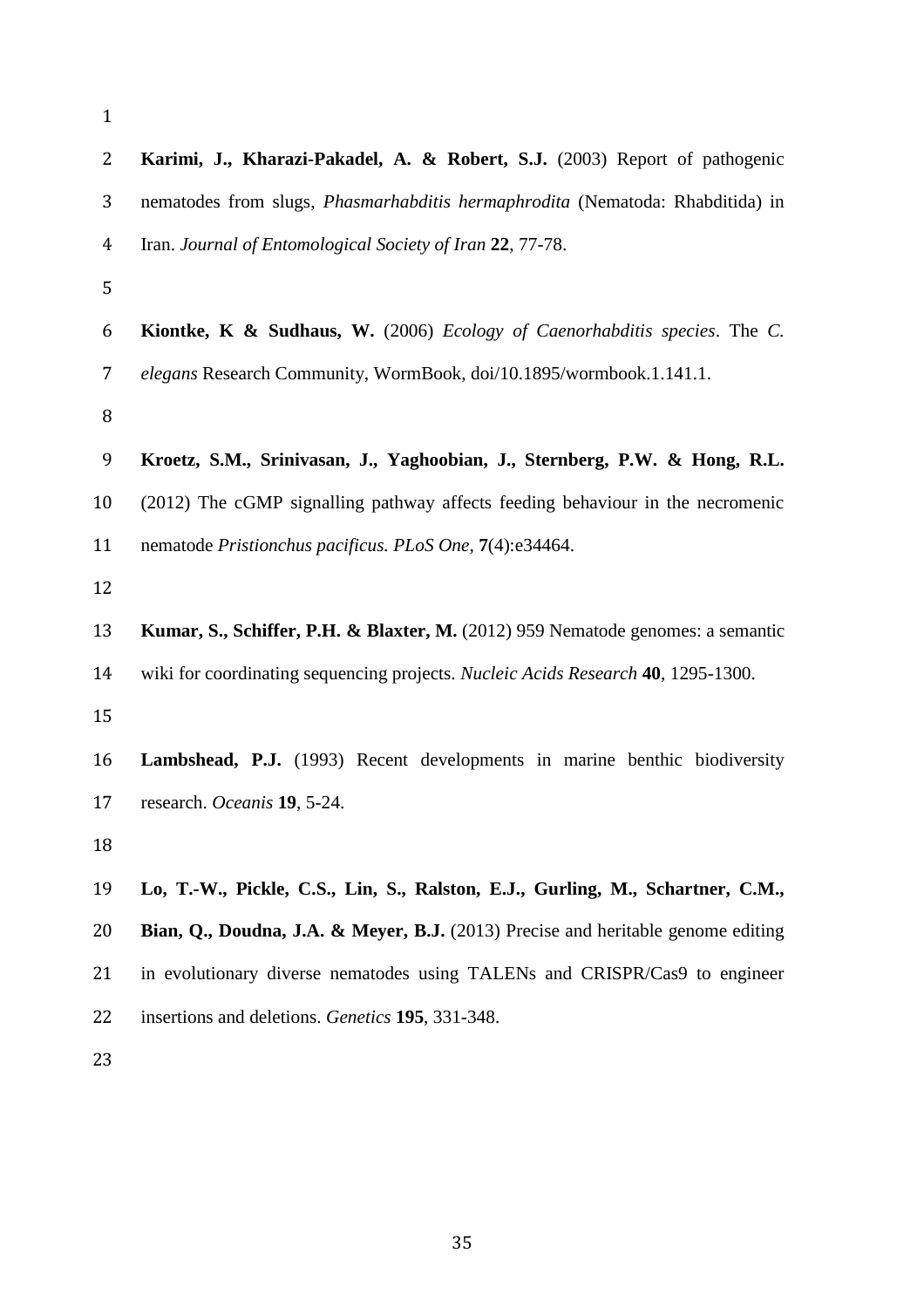| $\mathbf{1}$   | Lok, J.B. & Unnasch, T.R. (2013) Transgenesis in animal parasitic nematodes:         |  |
|----------------|--------------------------------------------------------------------------------------|--|
| 2              | Strongyloides spp. and Brugia spp. The C. elegans Research Community,                |  |
| 3              | WormBook, DOI/10.1895/wormbook.1.141.1.                                              |  |
| $\overline{4}$ |                                                                                      |  |
| 5              | Lyons, L.C. & Hecht, R.M. (1997) Acute ethanol exposure induces nondisjunction       |  |
| 6              | of the X chromosome during spermatogenesis. Worm Breeders Gazette 14, 52.            |  |
| $\overline{7}$ |                                                                                      |  |
| 8              | Maupas, E. (1900) Modes et forms de reproduction des nematodes. Archives de          |  |
| 9              | Zoologie 8, 464-642.                                                                 |  |
| 10             |                                                                                      |  |
| 11             | Macmillan, K., Haukeland, S., Rae, R., Young, I.M., Crawford, J.W., Hapca,           |  |
| 12             | S.M. & Wilson, M.J. (2009) Dispersal patterns and behaviour of the nematode          |  |
| 13             | Phasmarhabditis hermaphrodita in mineral soils and organic media. Soil Biology and   |  |
| 14             | Biochemistry 41, 1483-1490.                                                          |  |
| 15             |                                                                                      |  |
| 16             | Mayer, M.G. & Sommer, R.J. (2011) Natural variation in <i>Pristionchus pacificus</i> |  |
| 17             | dauer formation reveals cross-preference rather than self-preference of nematode     |  |
| 18             | dauer pheromones. Proceedings of the Royal Society 278, 2784-2790.                   |  |
| 19             |                                                                                      |  |
| 20             | McGaughran, A. & Sommer, R.J. (2014) Natural variation in cold tolerance in the      |  |
| 21             | nematode Pristionchus pacificus: the role of genotype and environment. Biology       |  |
| 22             | Open 3, 832-838.                                                                     |  |
| 23             |                                                                                      |  |
| 24             | Mengert, H. (1953) Nematoden und Schneken. Zeitschrift fur Morphologie und           |  |
| 25             | Okologie der Tierre 41, 311-349.                                                     |  |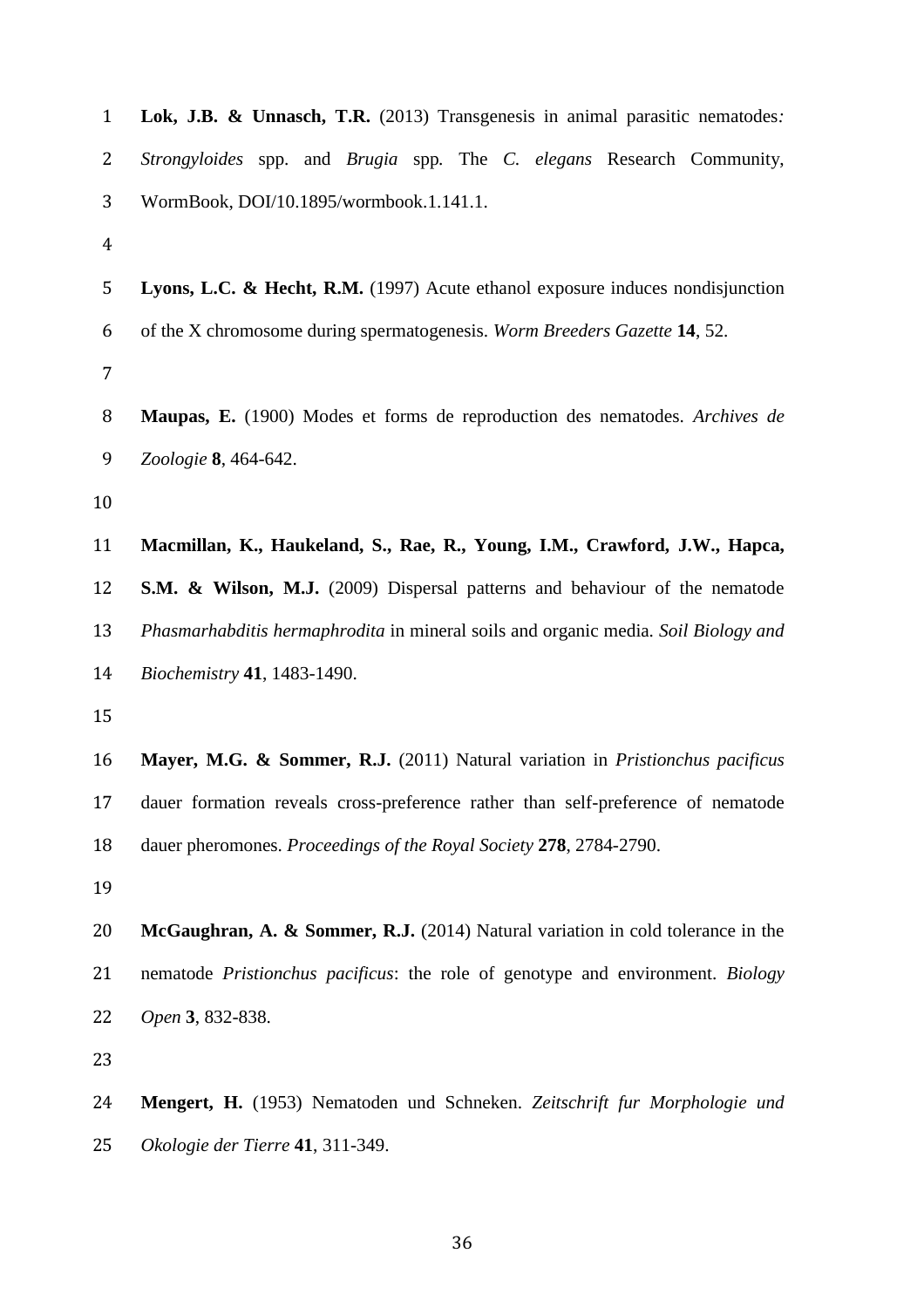| I<br>۰, |  |
|---------|--|
|         |  |
|         |  |
|         |  |
|         |  |
|         |  |

| Morand, S., Wilson, M.J. & Glen, D.M. (2004) Nematodes (Nematoda) parasitic in                  |
|-------------------------------------------------------------------------------------------------|
| terrestrial gastropods. pp. 525-558 in Barker, G.M. (Ed) Natural enemies of                     |
| terrestrial molluscs. Wallingford, CABI Publishing.                                             |
|                                                                                                 |
| Morgan, K., MacGaughran, A., Villate, L. Herrmann, M., Witte, H., Bartelmes,                    |
| G., Rochat, J. & Sommer, R.J. (2012) Multi-locus analysis of Pristionchus                       |
| <i>pacificus</i> on La Reunion island reveals an evolutionary history shaped by multiple        |
| introductions, constrained dispersal events, and rare outcrossing. Molecular Ecology            |
| 21, 250-266.                                                                                    |
|                                                                                                 |
| <b>Nemetschke, L., Eberhardt, A. Viney, M.E. &amp; Streit, A.</b> (2010) A genetic map of       |
| the animal-parasitic nematode Strongyloides ratti. Molecular and Biochemical                    |
| Parasitology 169, 124-127.                                                                      |
|                                                                                                 |
| Nermut, J., Puza, V. & Mracek, Z. (2010) The first report on the slug parasitic                 |
| nematode <i>Phasmarhabditis hermaphrodita</i> (Nematoda: Rhabditidae) in the Czech              |
| Republic, in 30 <sup>th</sup> International Symposium of the European Society of Nematologists, |
| Vienna, pp. 56.                                                                                 |
|                                                                                                 |
| Nermut, J., Puza, V. & Mracek, Z. (2016a) Phasmarhabditis apuliae n. sp.                        |
| (Nematoda: Rhabditidae), a new rhabditid nematode from milacid slugs. Nematology                |
| 18, 1095-1112.                                                                                  |
|                                                                                                 |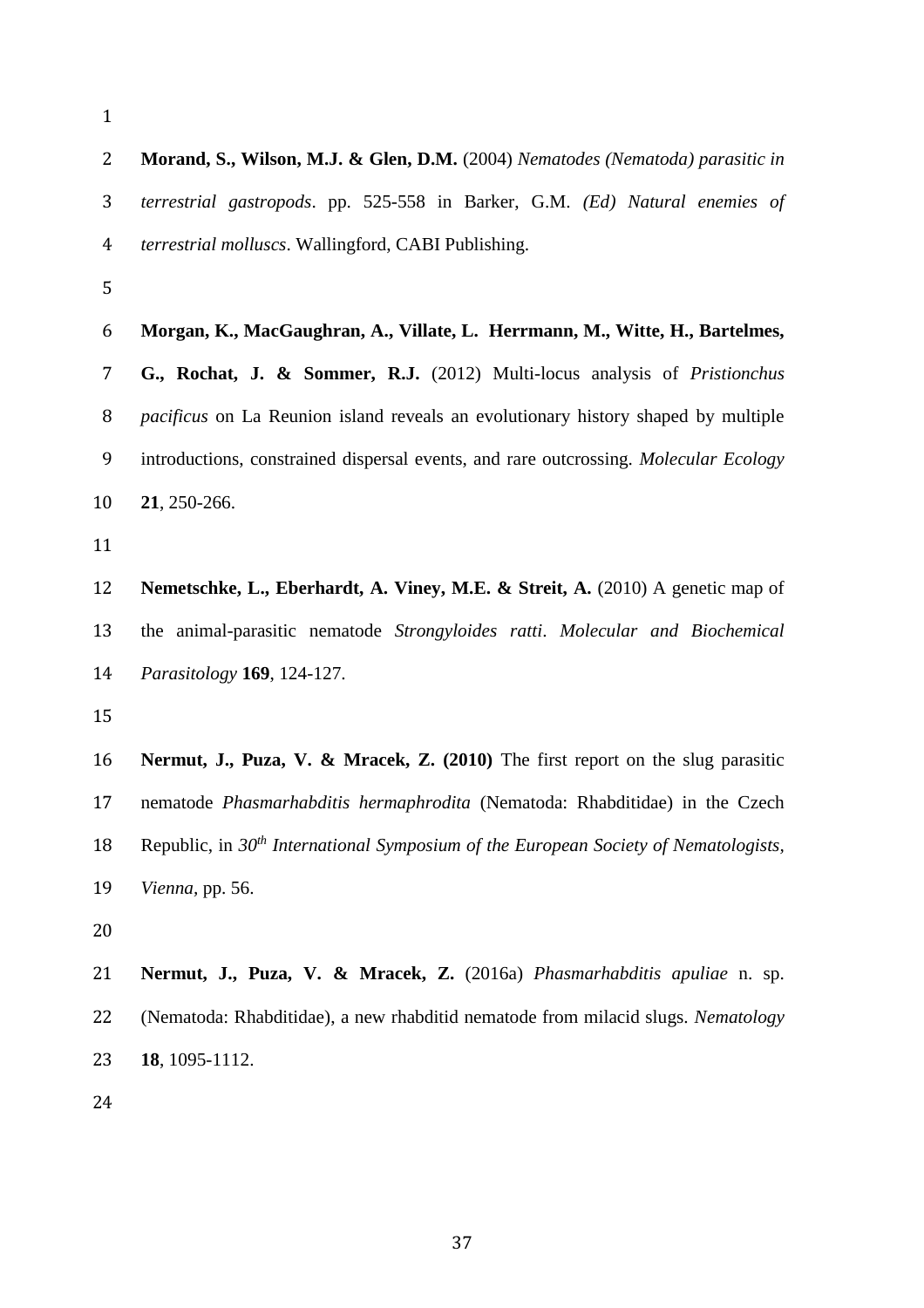| $\mathbf{1}$   | Nermut, J., Puza, V., Mekete, T. & Mracek, Z. (2016b) Phasmarhabditis                            |
|----------------|--------------------------------------------------------------------------------------------------|
| 2              | <i>bonaquaense</i> n. sp. (Nematoda: Rhabditidae), a new slug parasitic nematode from the        |
| 3              | Czech Republic. Zootaxa 4179, 530-546.                                                           |
| $\overline{4}$ |                                                                                                  |
| 5              | <b>Nermut, J., Puza, V., Mekete, T. &amp; Mracek, Z.</b> (2016c) <i>Phasmarhabditis bohemica</i> |
| 6              | n. sp. (Nematoda: Rhabditidae), a slug-parasitic nematode from the Czech Republic.               |
| 7              | Nematology 19, 97-107.                                                                           |
| 8              |                                                                                                  |
| 9              | Opperman, C.H., Bird, D.M., Williamson, V.M., Rokhsar, D.S., Burke, M.,                          |
| 10             | Cohn, J., Cromer, J., Diener, S., Gajan, J., Graham, S., Houfek, T.D., Liu, Q.,                  |
| 11             | Mitros, T., Schaff, J., Schaffer, R., Scholl, E., Sisinski, B.R., Thomas, V.P. &                 |
| 12             | <b>Windham, E.</b> (2008). Sequence and genetic map of <i>Meloidogyne hapla</i> : a compact      |
| 13             | nematode genome for plant parasitism. Proceedings of the National Academy of                     |
| 14             | Sciences of the United States of America 105, 14802-14807.                                       |
| 15             |                                                                                                  |
| 16             | Petersen, C., Hermann, R.J., Barg, M.C., Schalkowski, R., Dirksen, P., Barbosa,                  |
| 17             | C. & Schulenburg, H. (2015) Travelling at a slug's pace: possible invertebrate                   |
| 18             | vectors of <i>Caenorhabditis</i> nematodes. BMC <i>Ecology</i> 15:19.                            |
| 19             |                                                                                                  |
| 20             | Pieterse, A., Tiedt, L.R., Malan, A.P. & Ross, J.L. (2017a) First record of                      |
| 21             | Phasmarhabditis papillosa (Nematoda: Rhabditidae) in South Africa, and its                       |
| 22             | virulence against the invasive slug, Deroceras panormitanum. Nematology 19, 1035-                |
| 23             | 1050.                                                                                            |
|                |                                                                                                  |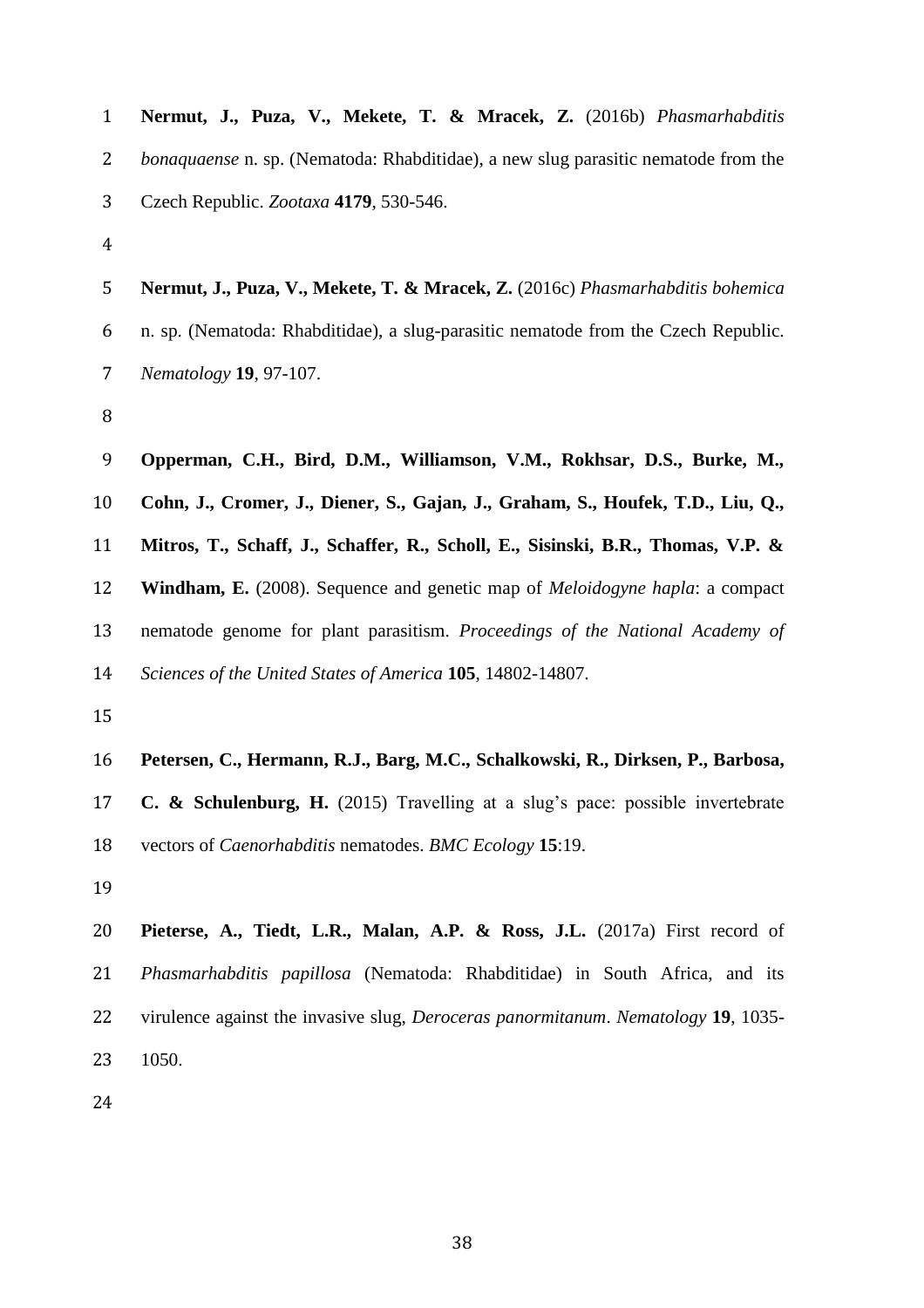| $\mathbf{1}$     | Pieterse, A., Malan, A.P., Kruitbos, L.M., Sirgel, W. & Ross, J.L. (2017b)                           |
|------------------|------------------------------------------------------------------------------------------------------|
| $\overline{2}$   | Nematodes associated with terrestrial slugs from canola fields and ornamental                        |
| 3                | nurseries in South Africa. Zootaxa 4312, 194-200.                                                    |
| $\overline{4}$   |                                                                                                      |
| 5                | <b>Poulin, R.</b> (1998) Evolutionary Ecology of Parasites-From individuals<br>to                    |
| 6                | communities. 208 pp. Chapman and Hall, UK.                                                           |
| $\overline{7}$   |                                                                                                      |
| 8                | Rae, R.G., Robertson, J.F. & Wilson, M.J. (2006). The chemotactic response of                        |
| $\boldsymbol{9}$ | Phasmarhabditis hermaphrodita (Nematoda: Rhabditidae) to cues of Deroceras                           |
| 10               | reticulatum (Mollusca: Gastropoda). Nematology 8, 197-200.                                           |
| 11               |                                                                                                      |
| 12               | Rae, R., Verdun, C., Grewal, P.S., Robertson, J.F. & Wilson, M.J. (2007)                             |
| 13               | Biological control of terrestrial molluscs using Phasmarhabditis hermaphrodita-                      |
| 14               | progress and prospects. Pest Management Science 63, 1153-1164.                                       |
| 15               |                                                                                                      |
| 16               | Rae, R., Riebesell, M., Dinkelacker, I., Wang, Q., Herrmann, M., Weller, A.M.,                       |
| 17               | Dieterich, C., & Sommer, R. J. (2008) Isolation of naturally associated bacteria of                  |
| 18               | necromenic Pristionchus<br>nematodes<br>fitness<br>and<br>consequences. <i>Journal</i><br>$\sigma f$ |
| 19               | Experimental Biology 211, 1927-1936.                                                                 |
| 20               |                                                                                                      |
| 21               | Rae, R.G., Robertson, J.F. & Wilson, M.J. (2009). Chemoattraction and host                           |
| 22               | preference of the gastropod parasitic nematode <i>Phasmarhabditis hermaphrodita</i> .                |
| 23               | Journal of Parasitology 95, 517-526.                                                                 |
|                  |                                                                                                      |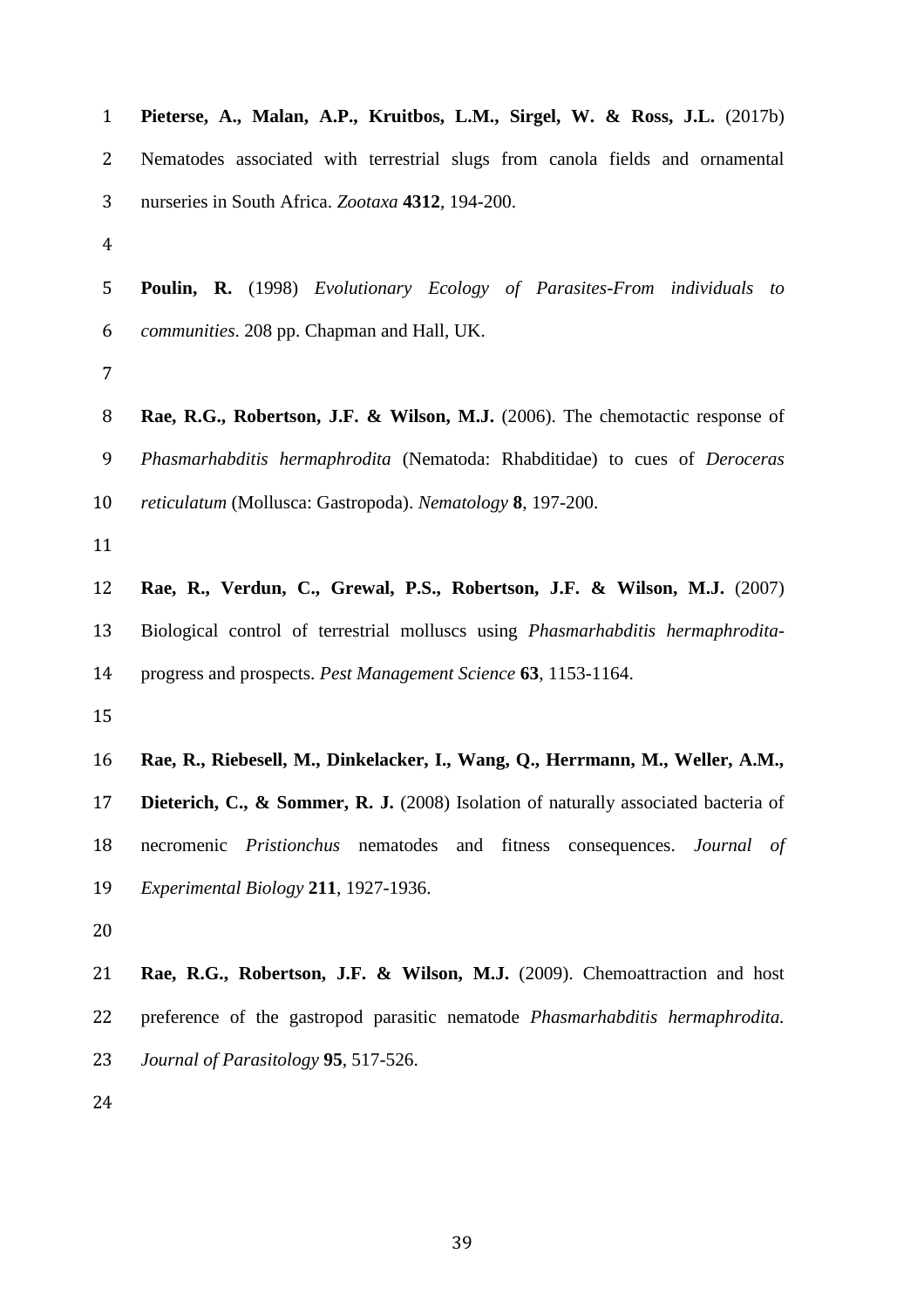| $\mathbf{1}$   | Rae, R.G., Tourna, M. & Wilson, M.J. (2010) The slug parasitic nematode                       |
|----------------|-----------------------------------------------------------------------------------------------|
| $\overline{2}$ | Phasmarhabditis hermaphrodita associates with complex and variable bacterial                  |
| 3              | assemblages that do not affect its virulence. Journal of Invertebrate Pathology 104,          |
| $\overline{4}$ | 222-226.                                                                                      |
| 5              |                                                                                               |
| 6              | Rae, R. & Sommer, R.J. (2011) Bugs don't make worms kill. Journal of                          |
| 7              | Experimental Biology 214, 1053.                                                               |
| $\, 8$         |                                                                                               |
| 9              | <b>Rae, R.</b> (2017) <i>Phasmarhabditis hermaphrodita</i> - a new model to study the genetic |
| 10             | evolution of parasitism. Nematology 19, 375-387.                                              |
| 11             |                                                                                               |
| 12             | Ragsdale, E., Kanzaki, N. & Herrmann, M. (2015) Taxonomy and natural history:                 |
| 13             | the genus Pristionchus. In Pristionchus pacificus: A nematode model of comparative            |
| 14             | and evolutionary biology (ed. Sommer, R.J.), pp. 77-120. BRIL Publishing, Leiden,             |
| 15             | Netherlands.                                                                                  |
| 16             |                                                                                               |
| 17             | Read, D.S., Sheppard, S.K., Bruford, M.W., Glen, D.M. & Symondson, W.O.C.                     |
| 18             | (2006) Molecular detection of predation by soil micro-arthropods on nematodes.                |
| 19             | Molecular Ecology 15, 1963-1972.                                                              |
| 20             |                                                                                               |
| 21             | Ross, J.L., Ivanova, E.S., Spiridonov, S.E., Waeyenberge, L., Moens, M., Nicol,               |
| 22             | G.W. & Wilson, M.J. (2010) Molecular phylogeny of slug-parasitic nematodes                    |
| 23             | inferred from 18SrRNA gene sequences. Molecular Phylogenetics and Evolution 55,               |
| 24             | 738-743.                                                                                      |
| 25             |                                                                                               |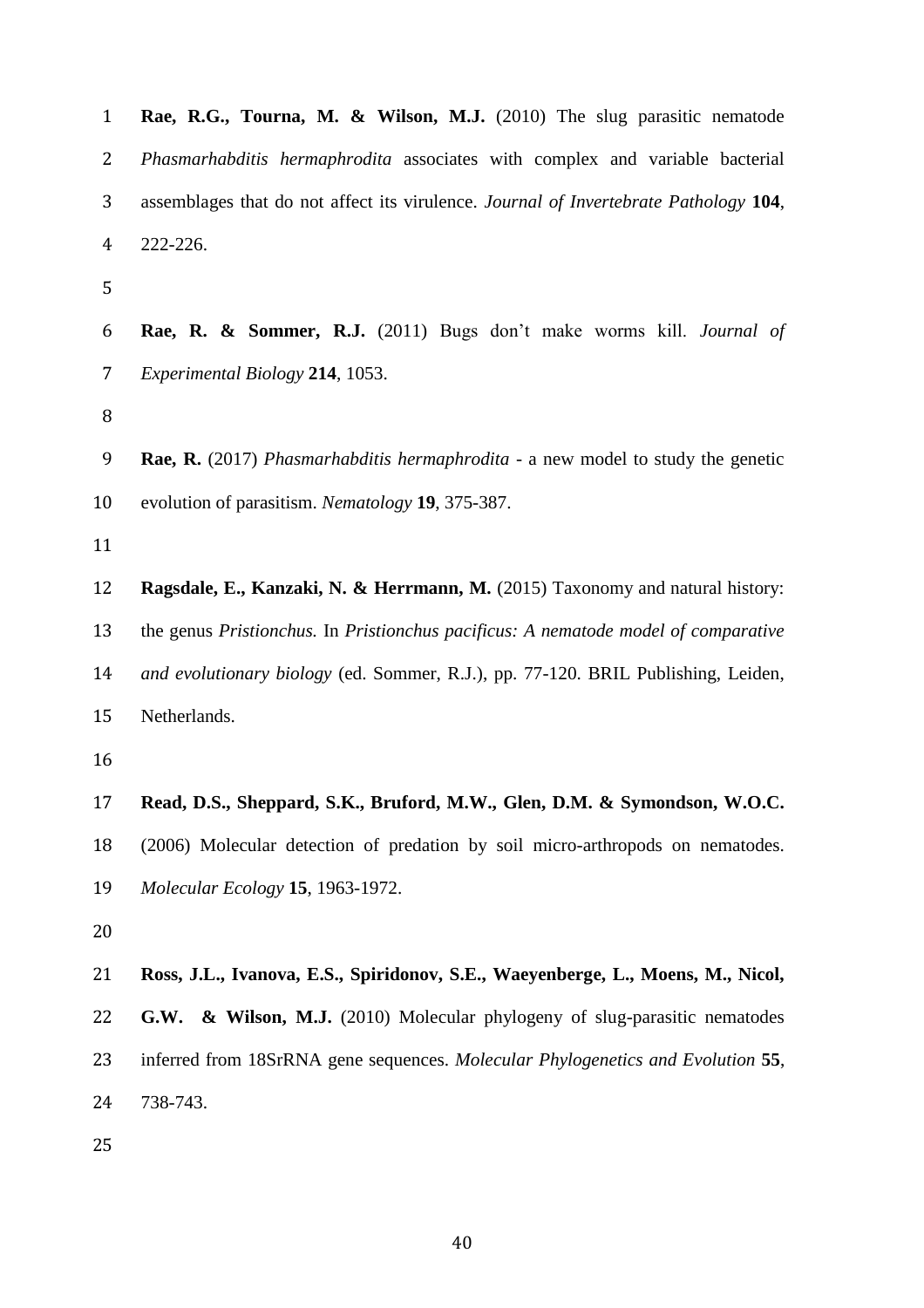| $\mathbf{1}$   | Ross, J.L., Ivanova, E.S., Sirgel, W.F., Malan, A.P. & Wilson, M.J. (2012)               |
|----------------|------------------------------------------------------------------------------------------|
| $\overline{2}$ | Diversity and distribution of nematode associated with terrestrial slugs in Western      |
| 3              | Cape Province of South Africa. Journal of Helminthology 86, 215-221.                     |
| $\overline{4}$ |                                                                                          |
| 5              | Ross, J.L., Ivanova, E.S., Hatteland, B.A., Brurberg, M.B. & Haukeland, S.               |
| 6              | (2015) Survey of nematodes associated with terrestrial slugs in Norway. Journal of       |
| 7              | Helminthology 28, 1-5.                                                                   |
| 8              |                                                                                          |
| 9              | Schneider, A. (1859) Uber eine Nematodenlarvae und gewisse Verschiedenheiten in          |
| 10             | den Geschlechtsorganen der Nematoden. Zeitschrift fur wissenschaftliche Zoologie         |
| 11             | 10, 176-178.                                                                             |
| 12             |                                                                                          |
| 13             | Schlager, B., Wang, X., Braach, G. & Sommer, R.J. (2009) Molecular cloning of a          |
| 14             | dominant roller mutant and establishment of DNA-mediated transformation in the           |
| 15             | nematode Pristionchus pacificus. Genesis 47, 300-304.                                    |
| 16             |                                                                                          |
| 17             | Schulenburg, H. & Félix, M.A. (2017) The natural biotic environment of                   |
| 18             | Caenorhabditis elegans. Genetics 206, 55-86.                                             |
| 19             |                                                                                          |
| 20             | <b>Schulte, F.</b> (1989) The association between <i>Rhabditis necromena</i> Sudhaus and |
| 21             | Schulte, 1989 (Nematoda: Rhabditidae) and native and introduced millipedes in South      |
| 22             | Australia. Nematologica 35, 82-89.                                                       |
| 23             |                                                                                          |
| 24             | Sommer, R.J., Carmi, I., Eizinger, A., Grandien, K., Jungblut, B., Lee, K.Z.,            |
| 25             | Nguyen, H., Pires de Silva, A., Schlak, I., Sigrist, C.B. & Srinivasan, J. (2000)        |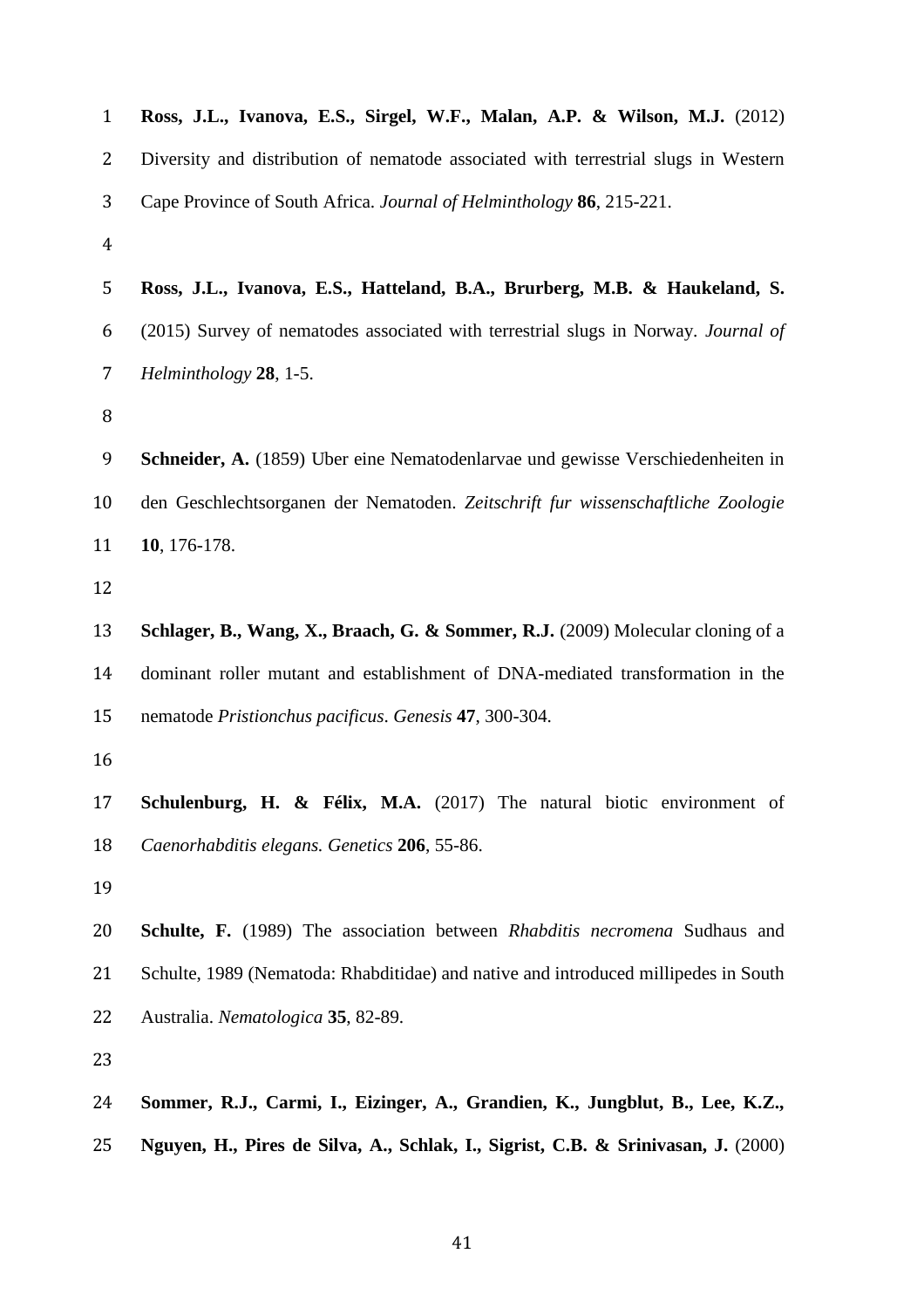| $\mathbf{1}$ | Pristionchus pacificus: a satellite organism in evolutionary developmental biology.            |
|--------------|------------------------------------------------------------------------------------------------|
| 2            | Nematology 2, 81-88.                                                                           |
| 3            |                                                                                                |
| 4            | <b>Sommer, R.J.</b> (2015) Pristionchus pacificus: a nematode model for comparative and        |
| 5            | evolutionary biology. 420 pp. Leiden, BRILL.                                                   |
| 6            |                                                                                                |
| 7            | <b>Stiernagle, T.</b> (2006) Maintenance of <i>C. elegans</i> . WormBook. The online review of |
| $\, 8$       | C. elegans biology. The C. elegans Research Community (Ed.) www.wormbook.org.                  |
| 9            |                                                                                                |
| 10           | Tan, L. & Grewal, P.S. (2001a). Infection behaviour of the rhabditid nematode                  |
| 11           | Phasmarhabditis hermaphrodita to the grey garden slug Deroceras reticulatum.                   |
| 12           | Journal of Parasitology 87, 1349-1354.                                                         |
| 13           |                                                                                                |
| 14           | Tan, L. & Grewal, P.S. (2001b) Pathogenicity of Moraxella osloensis, a bacterium               |
| 15           | associated with the nematode Phasmarhabditis hermaphrodita, to the slug Deroceras              |
| 16           | reticulatum. Applied Environmental Microbiology 67, 5010-5016.                                 |
| 17           |                                                                                                |
| 18           | Tan, L. & Grewal, P.S. (2002) Endotoxin activity of Moraxella osloensis, against               |
| 19           | the grey garden slug, Deroceras reticulatum. Applied Environmental Microbiology                |
| 20           | 68, 3943-3947.                                                                                 |
| 21           |                                                                                                |
| 22           |                                                                                                |
| 23           | Tandingan De Ley, I.T., McDonnell, R.D., Lopez, S., Paine, T.D. & De Ley, P.                   |
| 24           | (2014) Phasmarhabditis hermaphrodita (Nematoda: Rhabditidae), a potential                      |
|              |                                                                                                |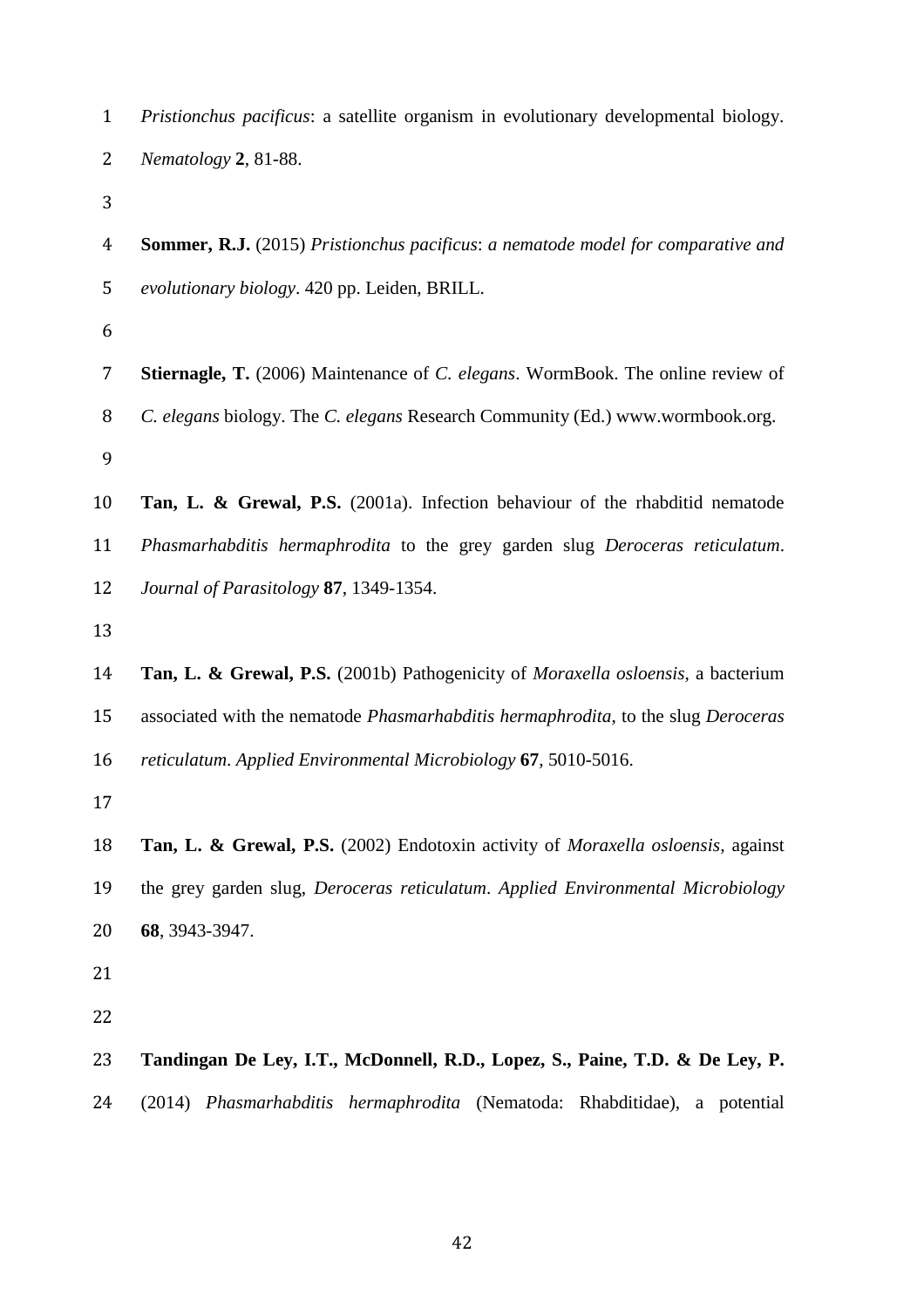| $\mathbf{1}$   | biocontrol agent isolated for the first time from invasive slugs in North America.     |
|----------------|----------------------------------------------------------------------------------------|
| $\overline{2}$ | Nematology 16, 1129-1138.                                                              |
| 3              |                                                                                        |
| $\overline{4}$ | Tandingan De Ley, I., Holovachov, O., McDonnell, R.J., Bert, W., Paine, W. &           |
| 5              | De Ley, P. (2016) Description of Phasmarhabditis californica n. sp. and first report   |
| 6              | of P. papillosa (Nematoda: Rhabditidae) from invasive slugs in the USA. Nematology     |
| 7              | 18, 175-193.                                                                           |
| 8              |                                                                                        |
| 9              | The C. elegans Research Community (2005) WormBook: The online review of C.             |
| 10             | elegans biology. The C. elegans Research Community (Ed.) www.wormbook.org.             |
| 11             |                                                                                        |
| 12             | Teotonio, H., Manoel, D. & Phillips, P.C. (2006) Genetic variation for outcrossing     |
| 13             | among Caenorhabditis elegans isolates. Evolution 60, 1300-1305.                        |
| 14             |                                                                                        |
| 15             | Viney, M.E., Green, L.D., Brooks, J.A. & Grant, W.N. (2002) Chemical                   |
| 16             | mutagenesis of the parasitic nematode <i>Strongyloides ratti</i> to isolate ivermectin |
| 17             | resistant mutants. International Journal of Parasitology 32,1677-1682.                 |
| 18             |                                                                                        |
| 19             | Waki, T. (2017) Diversity of terrestrial mollusks and their helminths in artificial    |
| 20             | environments in Yoyogi Park, Tokyo, Japan. Journal of Asia-Pacific Biodiversity, in    |
| 21             | press.                                                                                 |
| 22             |                                                                                        |
| 23             | Waterson, R.H., Thomson, J.N. & Brenner, S. (1980) Mutants with altered muscel         |
| 24             | structure in Caenorhabditis elegans. Developmental Biology 77, 271-302.                |
| 25             |                                                                                        |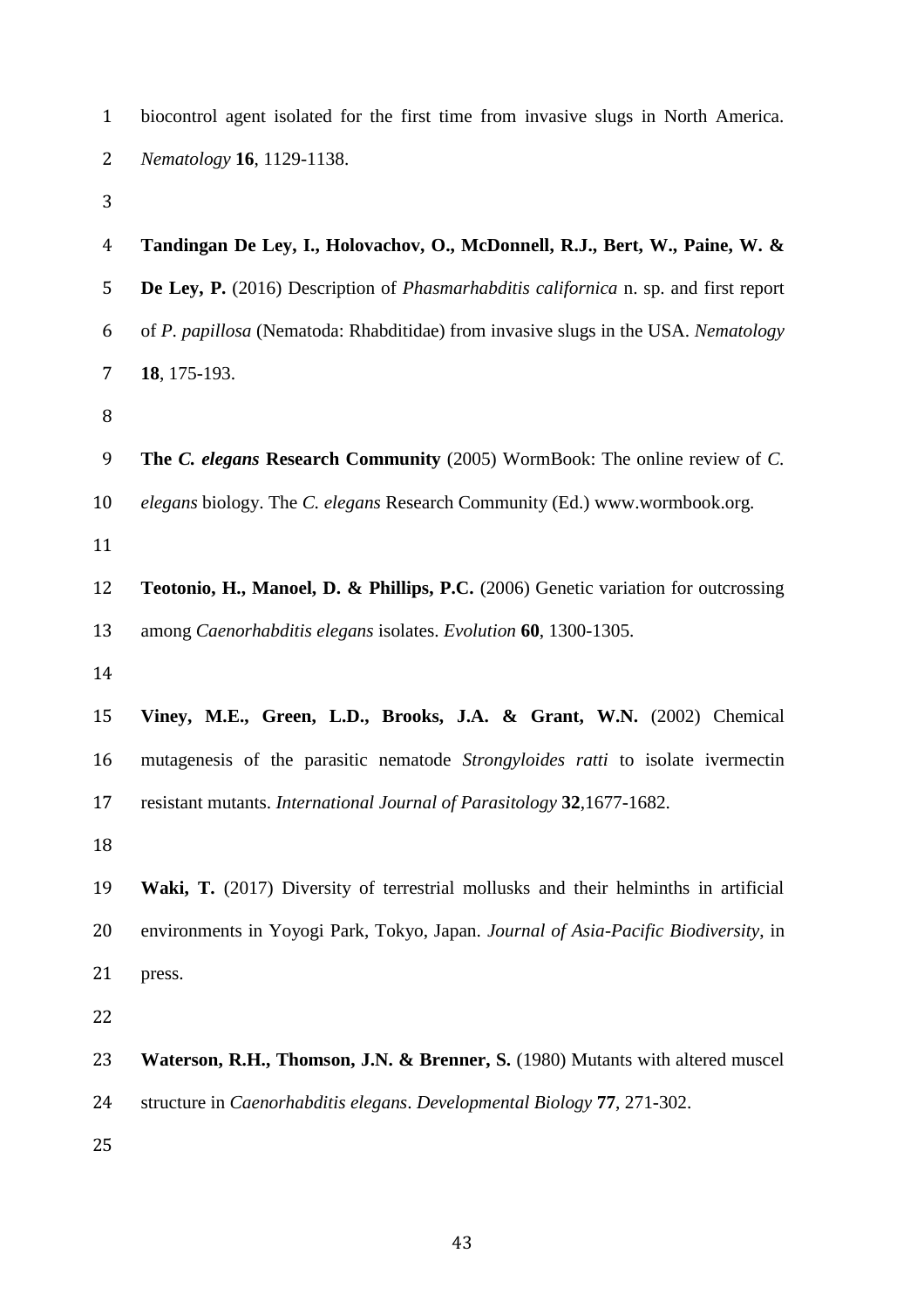| $\mathbf{1}$   | Weischer, B. & Brown, D.J.F. (2000) An Introduction to Nematodes - General             |
|----------------|----------------------------------------------------------------------------------------|
| $\overline{2}$ | Nematology. 187 pp. Pensoft Publishing.                                                |
| 3              |                                                                                        |
| 4              | White, G.F. (1927) A method for obtaining infective nematode larvae from cultures.     |
| 5              | Science 66, 302-303.                                                                   |
| 6              |                                                                                        |
| 7              | Witte, H., Moreno, E., Rodelsperger, C., Kim, J., Kim, J.-S., Streit, A. &             |
| 8              | <b>Sommer, R.J.</b> (2015) Gene inactivation using the CRISPR/Cas9 system in the       |
| 9              | nematode Pristionchus pacificus. Development Genes and Evolution 225, 55-62.           |
| 10             |                                                                                        |
| 11             | Wilson, M.J., Glen, D.M. & George, S.K. (1993) The rhabditid nematode                  |
| 12             | Phasmarhabditis hermaphrodita as a potential biological control agent for slugs.       |
| 13             | Biocontrol Science and Technology 3, 503-511.                                          |
| 14             |                                                                                        |
| 15             | Wilson, M.J., Glen, D.M., George, S.K. & Pearce, J.D. (1995a) Selection of a           |
| 16             | bacterium for the mass production of Phasmarhabditis hermaphrodita (Nematoda:          |
| 17             | Rhabditidae) as a biocontrol agent for slugs. Fundamental and Applied Nematology       |
| 18             | 18, 419-425.                                                                           |
| 19             |                                                                                        |
| 20             | Wilson, M.J., Glen, D.M., George, S.K. & Pearce, J.D. (1995b) Monoxenic culture        |
| 21             | of the slug parasite <i>Phasmarhabditis hermaphrodita</i> (Nematoda: Rhabditidae) with |
| 22             | different bacteria in liquid and solid phase. Fundamental and Applied Nematology 18,   |
| 23             | 159-166.                                                                               |
| 24             |                                                                                        |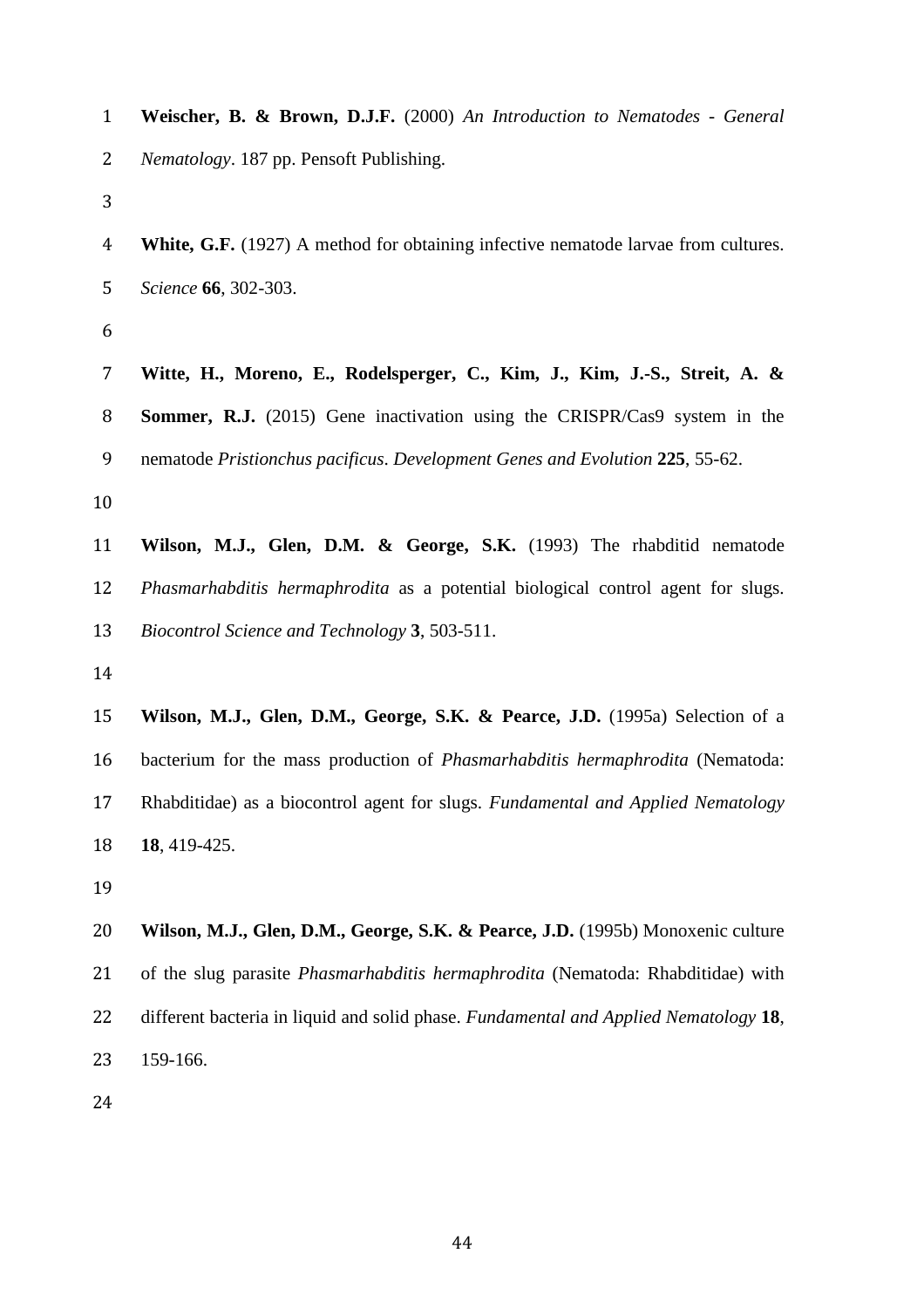| $\mathbf{1}$   | Wilson, M.J., Hughes, L.A., Jefferies, D. & Glen, D. (1999). Slugs (Deroceras      |
|----------------|------------------------------------------------------------------------------------|
| $\overline{2}$ | reticulatum and Arion ater agg.) avoid soil treated with the rhabditid nematode    |
| 3              | Phasmarhabditis hermaphrodita. Biological Control 16, 170-176.                     |
| $\overline{4}$ |                                                                                    |
| 5              | Wilson, M.J., Burch, G., Tourna, M., Aalders, L.T. & Barker, G.M. (2012) The       |
| 6              | potential of a New Zealand strain of Phasmarhabditis hermaphrodita for biological  |
| $\overline{7}$ | control of slugs. New Zealand Plant Protection 65, 161-165.                        |
| 8              |                                                                                    |
| 9              | Wilson, M.J., Ivanova, E.S. & Spiridonov, S.E. $(2015)$ Born to be wild – don't    |
| 10             | forget the invertebrates. Trends in Parasitology 31, 530-532.                      |
| 11             |                                                                                    |
| 12             | Wilson, M.J., Wilson, D.J., Aalders, L.T. & Tourna, M. (2016) Testing a new low-   |
| 13             | labour method for detecting the presence of Phasmarhabditis spp. in slugs in New   |
| 14             | Zealand. Nematology 18, 925-931.                                                   |
| 15             |                                                                                    |
| 16             | Wilson, M.J. & Rae, R. (2015) Phasmarhabditis hermaphrodita as a control agent     |
| 17             | for slugs. pp. 509-525 in Campos Herrera, R. (Ed) Nematode pathogenesis of insects |
| 18             | and other pests. Switzerland, Springer.                                            |
| 19             |                                                                                    |
| 20             | Wynne, R., Morris, A. & Rae, R. (2016). Behavioural avoidance by slugs and snails  |
| 21             | of the parasitic nematode Phasmarhabditis hermaphrodita. Biocontrol, Science and   |
| 22             | Technology 16, 1129-1138.                                                          |
| 23             |                                                                                    |
| 24             |                                                                                    |
| 25             |                                                                                    |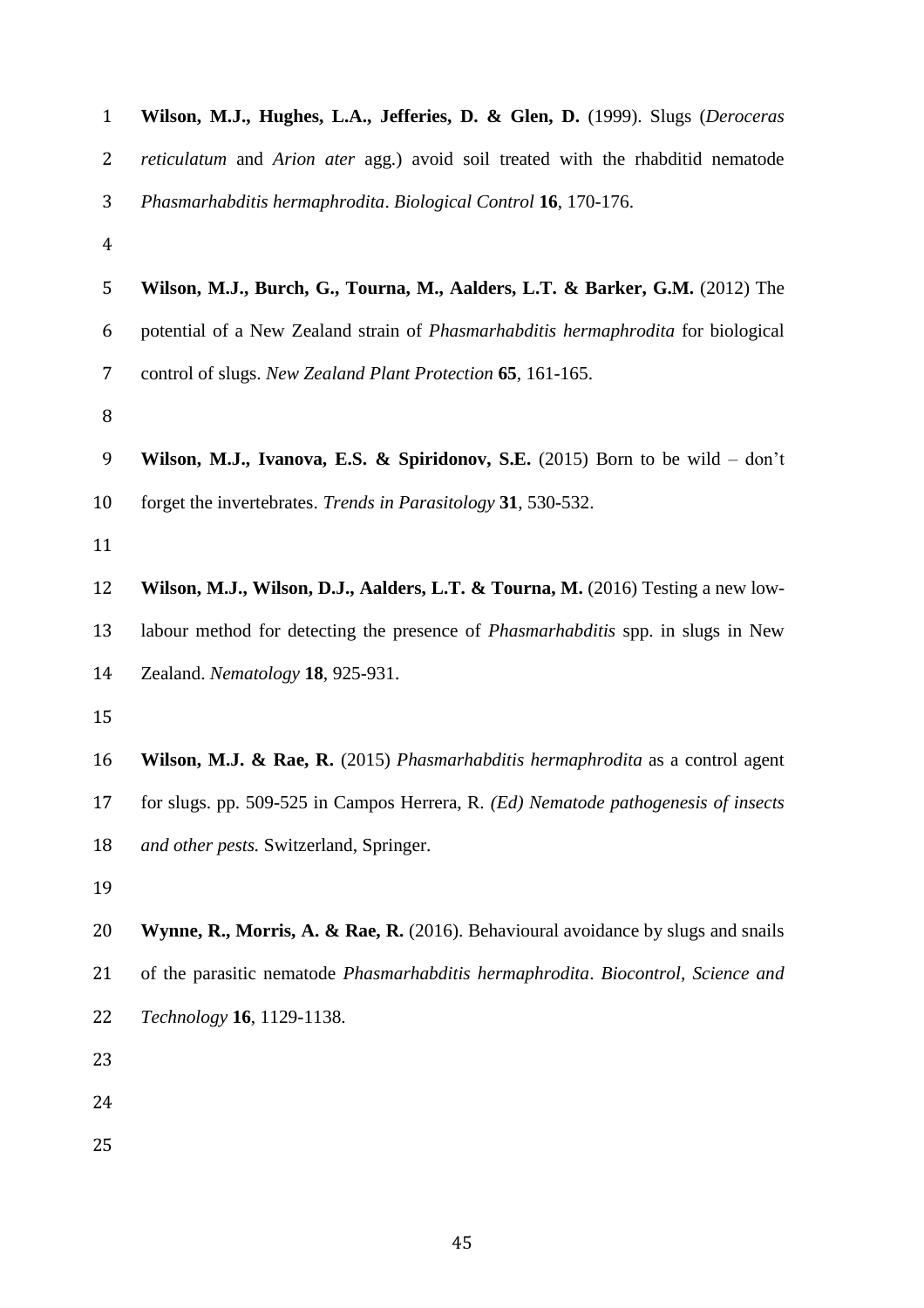- $\mathbf{1}$ 12345678 $\overline{c}$  $\overline{3}$  $\overline{4}$  $\overline{5}$  $\overline{6}$  $\overline{7}$
- $\overline{8}$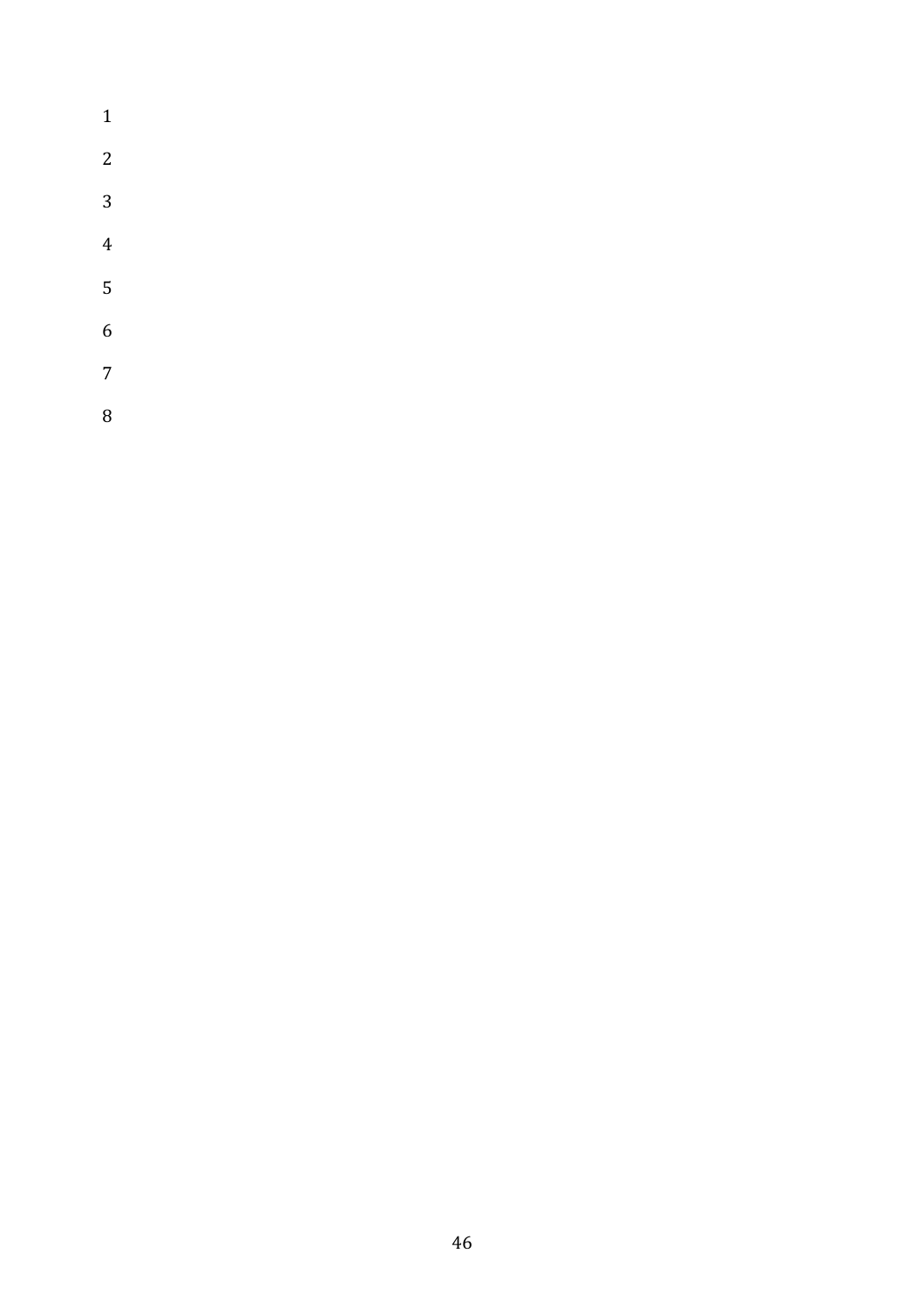| Slug/snail species isolated |                             |                        |                                    |                |  |  |  |
|-----------------------------|-----------------------------|------------------------|------------------------------------|----------------|--|--|--|
| Code                        | Phasmarhabditis species     | from                   | Location                           | Code           |  |  |  |
| A75                         | P. hermaphrodita            | Arion spp.             | Priory Wood, Liverpool             | <b>DMG0002</b> |  |  |  |
| <b>B30</b>                  | P. hermaphrodita (Deceased) | Deroceras panormitanum | Sefton Park, Liverpool             |                |  |  |  |
| <b>B33</b>                  | P. hermaphrodita            | Deroceras panormitanum | Sefton Park, Liverpool             | <b>DMG0003</b> |  |  |  |
| <b>B36</b>                  | P. hermaphrodita            | Deroceras panormitanum | Sefton Park, Liverpool             | <b>DMG0004</b> |  |  |  |
| <b>B93</b>                  | P. hermaphrodita            | Arion subfuscus        | Sefton Park, Liverpool             | <b>DMG0005</b> |  |  |  |
| <b>B113</b>                 | P. hermaphrodita            | Arion subfuscus        | Sefton Park, Liverpool             | <b>DMG0006</b> |  |  |  |
| <b>B178</b>                 | P. hermaphrodita            | Limax flavus           | Sefton Park, Liverpool             | <b>DMG0007</b> |  |  |  |
| C11                         | P. hermaphrodita            | Deroceras panormitanum | Festival gardens, Liverpool        | <b>DMG0008</b> |  |  |  |
| C <sub>25</sub>             | P. hermaphrodita            | Deroceras panormitanum | Festival gardens, Liverpool        | <b>DMG0009</b> |  |  |  |
| MG <sub>2</sub>             | P. hermaphrodita            | Milax budapestensis    | Festival gardens, Liverpool        | DMG0010        |  |  |  |
| MG <sub>6</sub>             | P. hermaphrodita            | Milax budapestensis    | Festival gardens, Liverpool        | DMG0011        |  |  |  |
|                             |                             |                        | Cruickshank gardens, University of |                |  |  |  |
| AB9<br>P. neopapillosa      |                             | Deroceras reticulatum  | Aberdeen                           | <b>DMG0012</b> |  |  |  |
|                             |                             |                        | Cruickshank gardens, University of |                |  |  |  |
| AB10                        | P. neopapillosa             | Deroceras reticulatum  | Aberdeen                           | DMG0013        |  |  |  |
| AB46                        | P. hermaphrodita (Deceased) | Limax flavus           | Sefton Park, Liverpool             |                |  |  |  |
| <b>B170</b>                 | P. neopapillosa             | Limax flavus           | Sefton Park, Liverpool             | <b>DMG0014</b> |  |  |  |
| B190                        | P. neopapillosa             | Limax flavus           | Sefton Park, Liverpool             | <b>DMG0015</b> |  |  |  |
| <b>B175B</b>                | P. neopapillosa             | Limax flavus           | Sefton Park, Liverpool             | DMG0016        |  |  |  |
| <b>P19B</b>                 | P. californica              | Oxychilus draparnaudi  | Dale, Pembrokeshire                | <b>DMG0017</b> |  |  |  |
| P19D                        | P. californica              | Oxychilus draparnaudi  | Dale, Pembrokeshire                | <b>DMG0018</b> |  |  |  |
| <b>P19E</b>                 | P. californica              | Oxychilus draparnaudi  | Dale, Pembrokeshire                | DMG0019        |  |  |  |

2 Table 1: The *Phasmarhabditis* species that were isolated from slugs and snails collected from Aberdeen, Liverpool and Pembrokeshire and

3 nomenclature of isolated *Phasmarhabditis* species based on *C. elegans* rules.